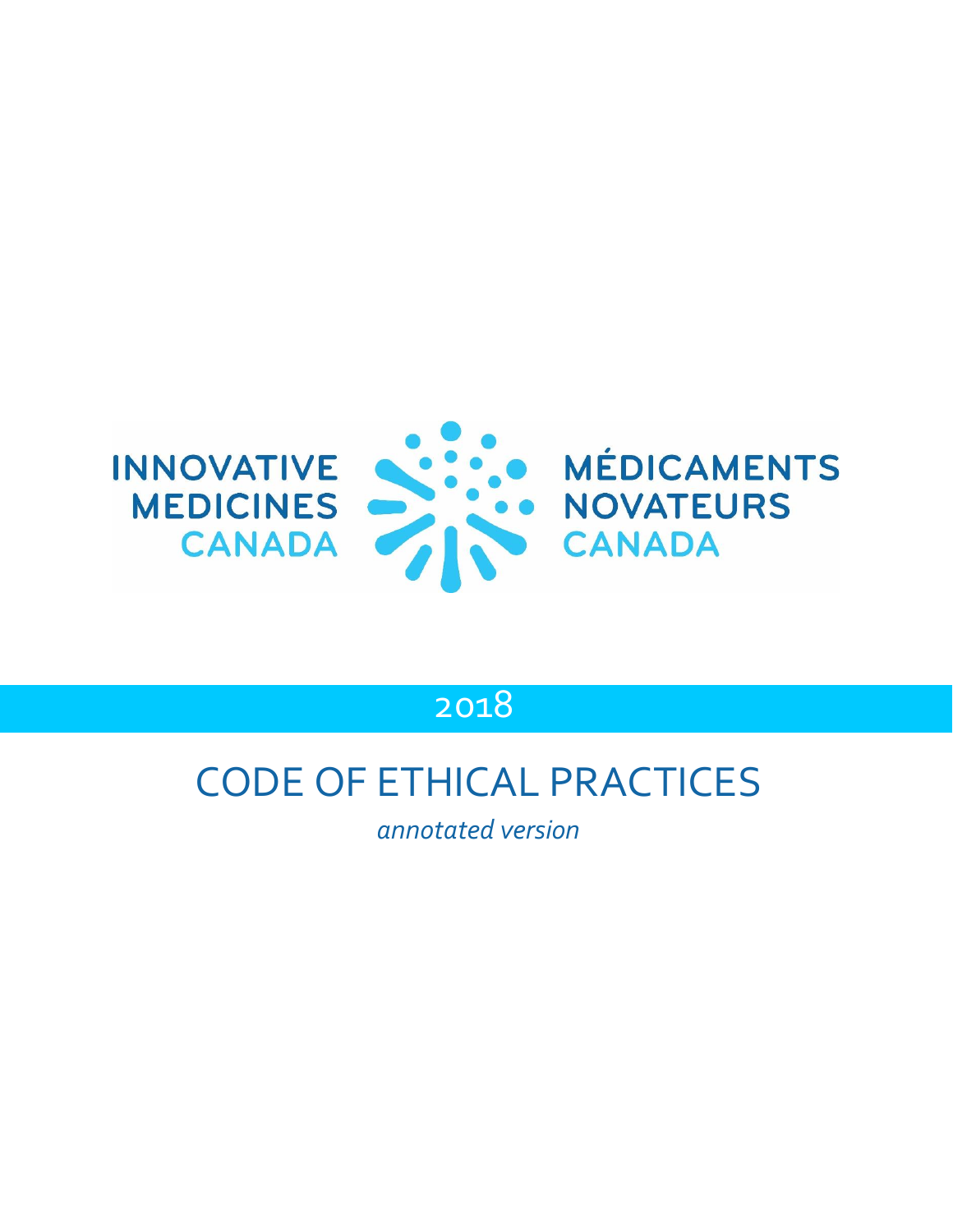

# **TABLE OF CONTENTS**

| Annex A: Innovative Medicines Canada Guidelines for Transparency in Stakeholder Funding 52 |
|--------------------------------------------------------------------------------------------|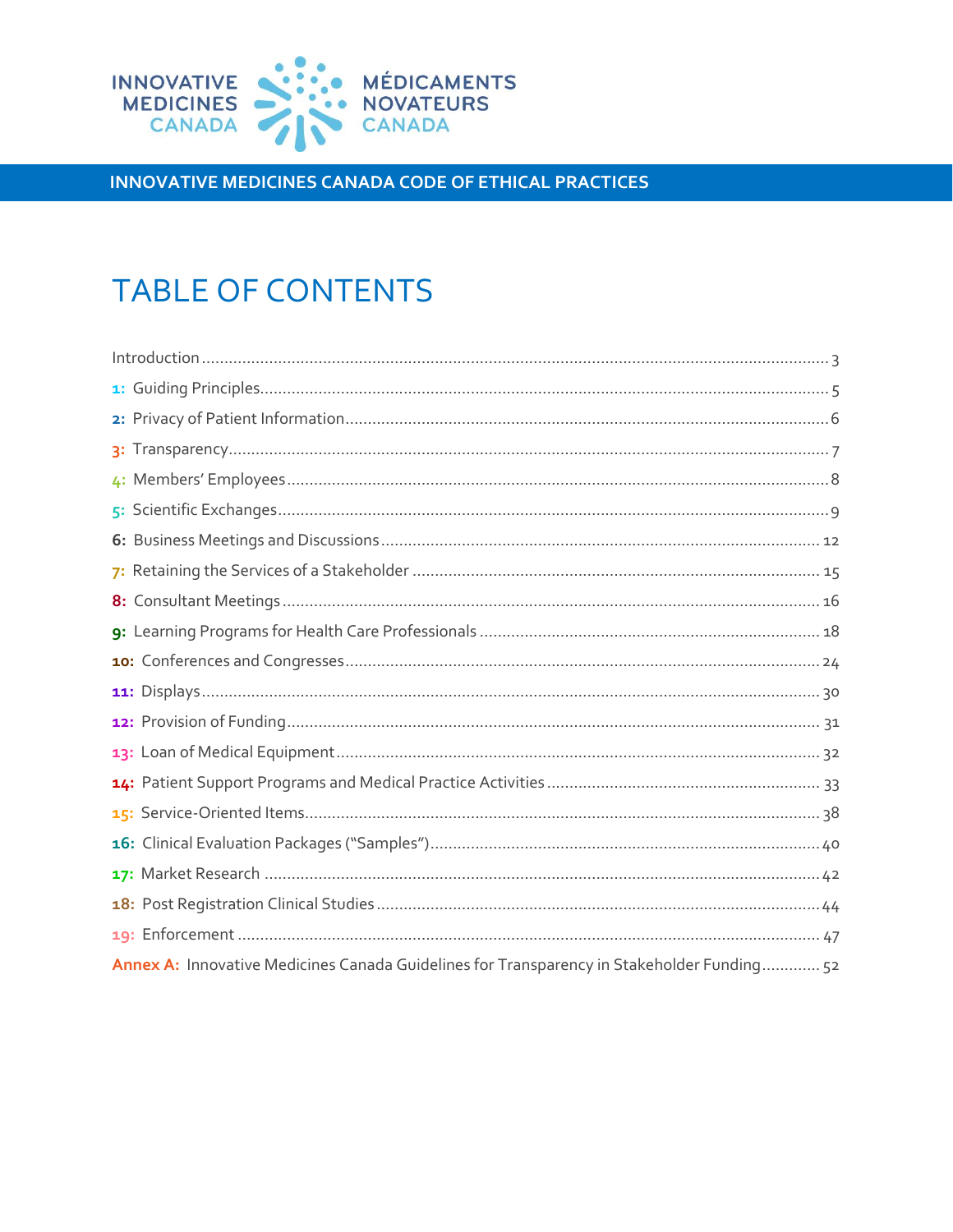

# <span id="page-2-0"></span>**INTRODUCTION**

Canada's Research-Based Pharmaceutical Companies (Innovative Medicines Canada) are aware of and adhere to the ideals of a free and fair society. These ideals include individual freedom, respect for the views of others, the freedom to trade and carry on commerce and the freedom that allows science and medicine to advance their knowledge bases.

# **Mission Statement**

As the national voice of research-based pharmaceutical companies, Innovative Medicines Canada advocates for policies that enable the discovery, development and commercialization of innovative medicines and vaccines that improve the lives of all Canadians. We support our Members' commitment to being valued partners in the Canadian health care system.

# **Scope**

This Code applies to the activities of all Member employees who interact with Stakeholders for the purpose of commercializing prescription medicines, excluding medical devices and over-the-counter products, through interactions between Members and Stakeholders  $\overline{1}$ . Adherence to the Code is a condition of Membership. 2

**1** Non-members of Innovative Medicines Canada are encouraged to adhere to the Code on a voluntary basis; however, the Code has no jurisdiction over them.

2) The Code applies to direct and indirect interactions between Member employees and Stakeholders.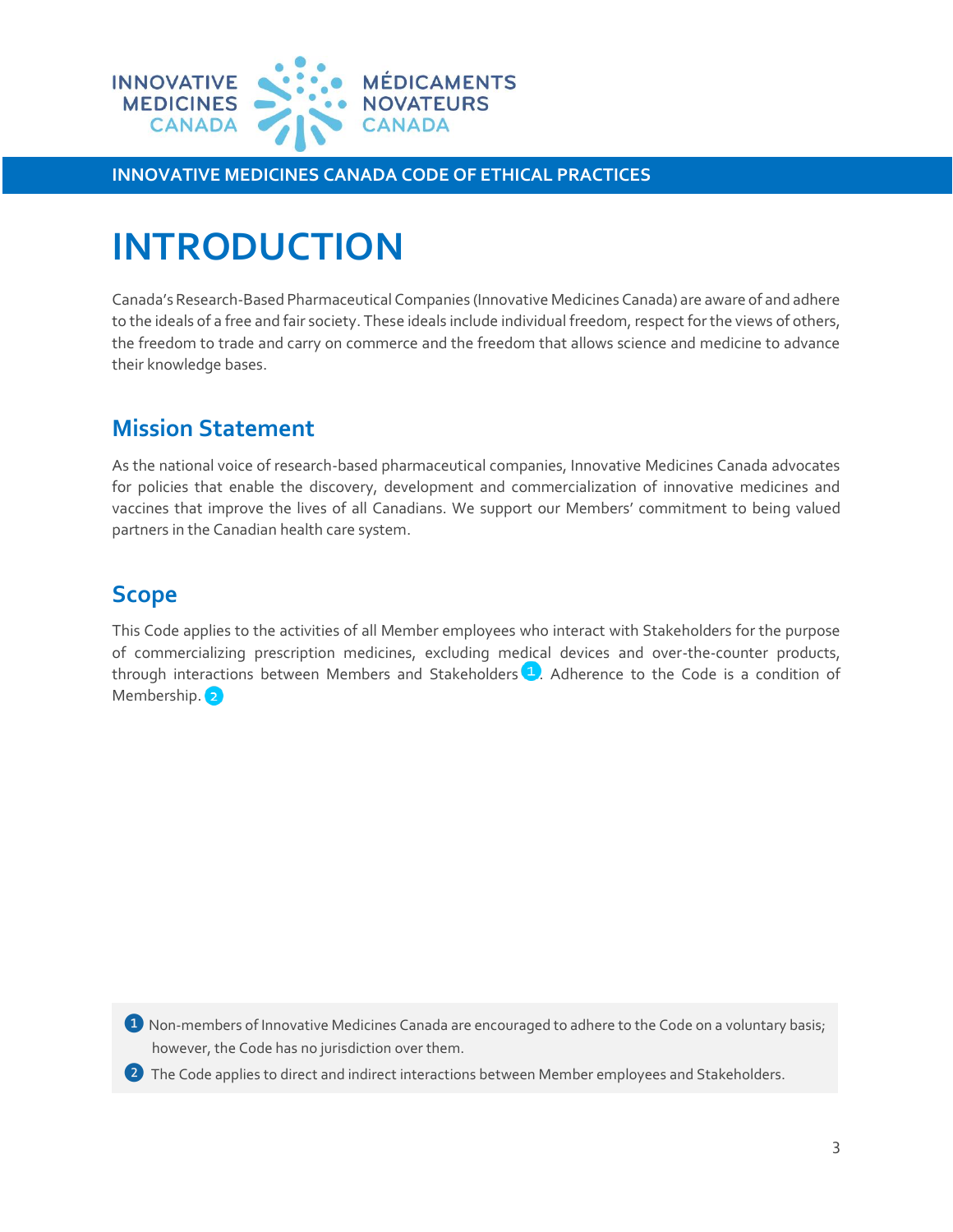

# **Definitions**

**Advertising:** "Advertising" is defined by Health Canada as including any representation by any means whatever for the purpose of promoting directly or indirectly the sale of any drug. In determining whether a message falls within the definition of advertising, the purpose of the message is very significant. It must be determined whether the primary purpose of the message is to promote the sale of a drug or to provide information.<sup>3</sup>

**Dissemination of information:** The term "dissemination of information" includes both the dissemination of scientific information and advertising.

**Dissemination of scientific information:** The term "dissemination of scientific information" refers to any activity undertaken, organized or sponsored by a Member which is directed at Stakeholders relating to the prescription, recommendation, supply, administration or consumption of its prescription medicines or relating to a disease state.

**Industry Practices Review Committee (IPRC):** The term "Industry Practices Review Committee" (IPRC) refers to the body that adjudicates complaints as further described in Section 19 of this Code.

**Innovative and/or Patented Prescription Medicines in Canada:** The term "innovative and/or patented prescription medicine in Canada" applies to a prescription drug or vaccine for which the Member has patent exclusivity and/or data exclusivity.

**Member Employee:** The term "Member Employee" relates to an employee of a Member company (Member) acting in that capacity or any person retained by a Member that acts on behalf of the company.

**Member:** The term "Member" or "Member companies" applies to all the Members of Innovative Medicines Canada.

**Stakeholders** includes:

**Government:** The term "Government" means a body of people that sets and administers public policy, and exercises executive, political, and sovereign power through customs, institutions, and laws within Canada or a Canadian province or territory.

**Health Care Professional:** The term "Health Care Professional" means a person who by education, training, certification, or licensure is qualified to and is engaged in providing health care. This can include any of the following: an individual who is currently practicing medicine, nursing, or dispensing medicines in Canada or any other person who, in the course of his or her professional activities, may prescribe, recommend or administer a prescription medicine or be involved in related treatment or disease management.

**Other Stakeholder:** The term "Other Stakeholder" means any individual or organization, other than Health Care Professionals and Government, who in the course of their activities, has an interest in or is impacted by the activities of a Member company. This could include involvement in the supply or purchase of a prescription medicines.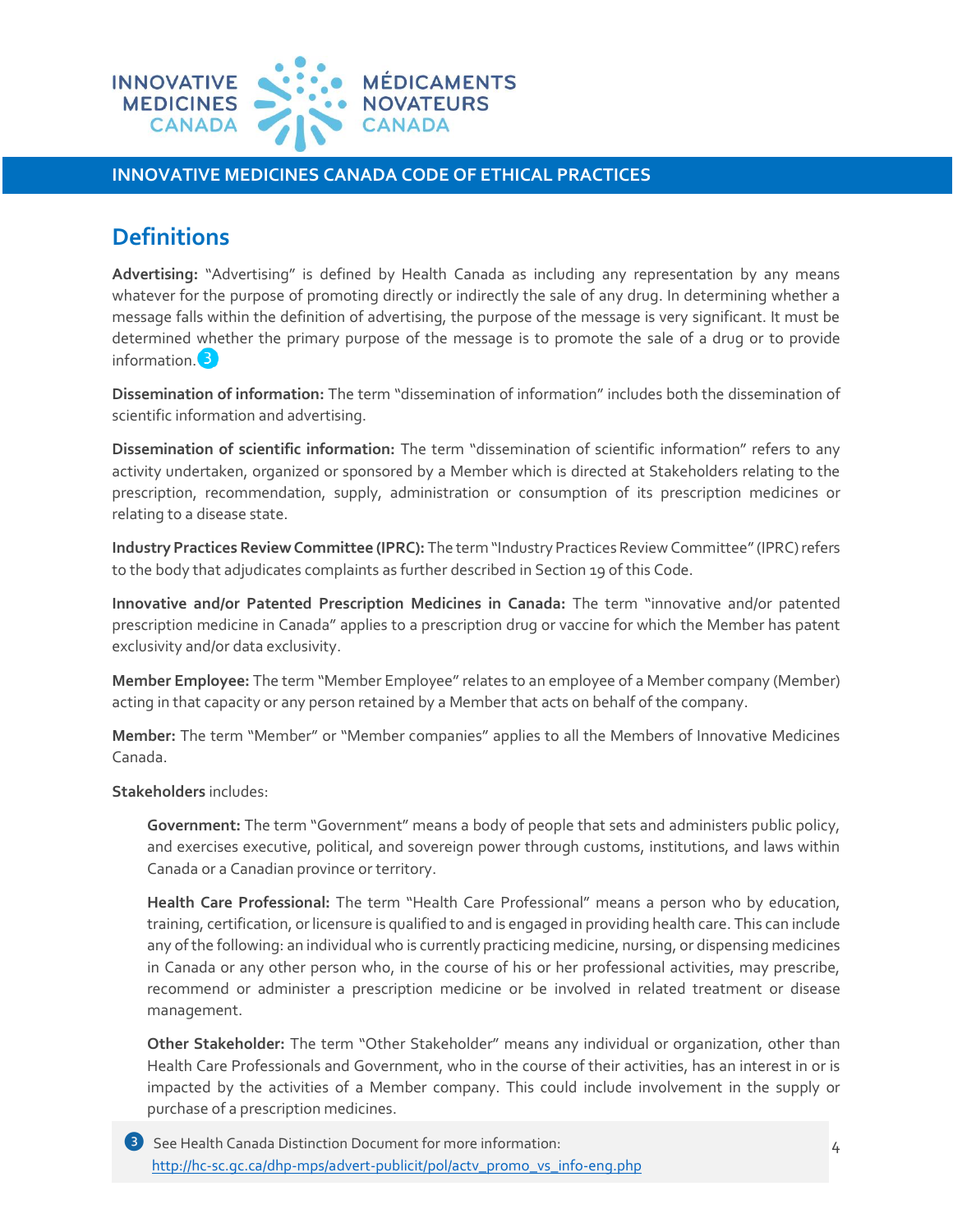

# *1*

**INNOVATIVE MEDICINES CANADA CODE OF ETHICAL PRACTICES**

# <span id="page-4-0"></span>**GUIDING PRINCIPLES**

## **1.1. Purpose**

The innovative pharmaceutical industry recognizes that Canadians expect companies to be accountable for their conduct. The Innovative Medicines Canada Code of Ethical Practices (the Code) provides a mechanism for Members to establish and maintain an ethical culture through a committed, self-regulated approach. As they collaborate with Stakeholders, Members recognize that they should be cognizant of the ethical requirements which apply to Health Care Professionals, Other Stakeholders and Governments.

The Guiding Principles are intended to provide interpretations of the Code and to assist Members where no specific provisions of the Code apply.

The Guiding Principles and detailed provisions of the Code set out standards for the activities of all Member employees relating to the commercialization of Prescription Medicines to ensure that Members' interactions with Stakeholders are appropriate and perceived as such.

Member Companies agree to adhere to the following Guiding Principles: <sup>1</sup>

- 1. The health and well-being of patients and all Canadians is our first priority.
- 2. All interactions with Stakeholders are to be conducted in a professional and ethical manner. We must be cognizant of potential conflicts of interest and manage them appropriately.
- 3. All interactions shall be in accordance with all applicable laws and regulations.
- 4. We must adhere to the Code in both the spirit and the letter and, as such, we must ensure that all relevant Member employees and agents acting on our behalf are appropriately trained in the requirements of the Code and abide by it.
- 5. We are committed to engaging in relationships that are trustworthy and credible.
- 6. All clinical (phase I to IV) trials and scientific research sponsored or supported by Members will be conducted with the intent to develop knowledge that will benefit Canadians and advancement of science and medicine. We support transparency in the presentation of research and study results.
- 7. We will ensure that Canadian Stakeholders have access to education and information about the appropriate uses of our products and services. All product information provided to Stakeholders must be accurate and fair balanced.
- 8. We will not give or offer any payments or inducements that are either unlawful or improper, directly or indirectly, to any individual stakeholder.
- ❶ The Guiding Principles shall be interpreted in light of the nature of the Canadian business and healthcare environment in which the Members operate, accepting without limitation the different pharmaceutical plans and coverage levels that exist throughout Canada, the differing needs of Canadian patients and different Member programs adapted to those needs. Canadian – includes all Canadian residents.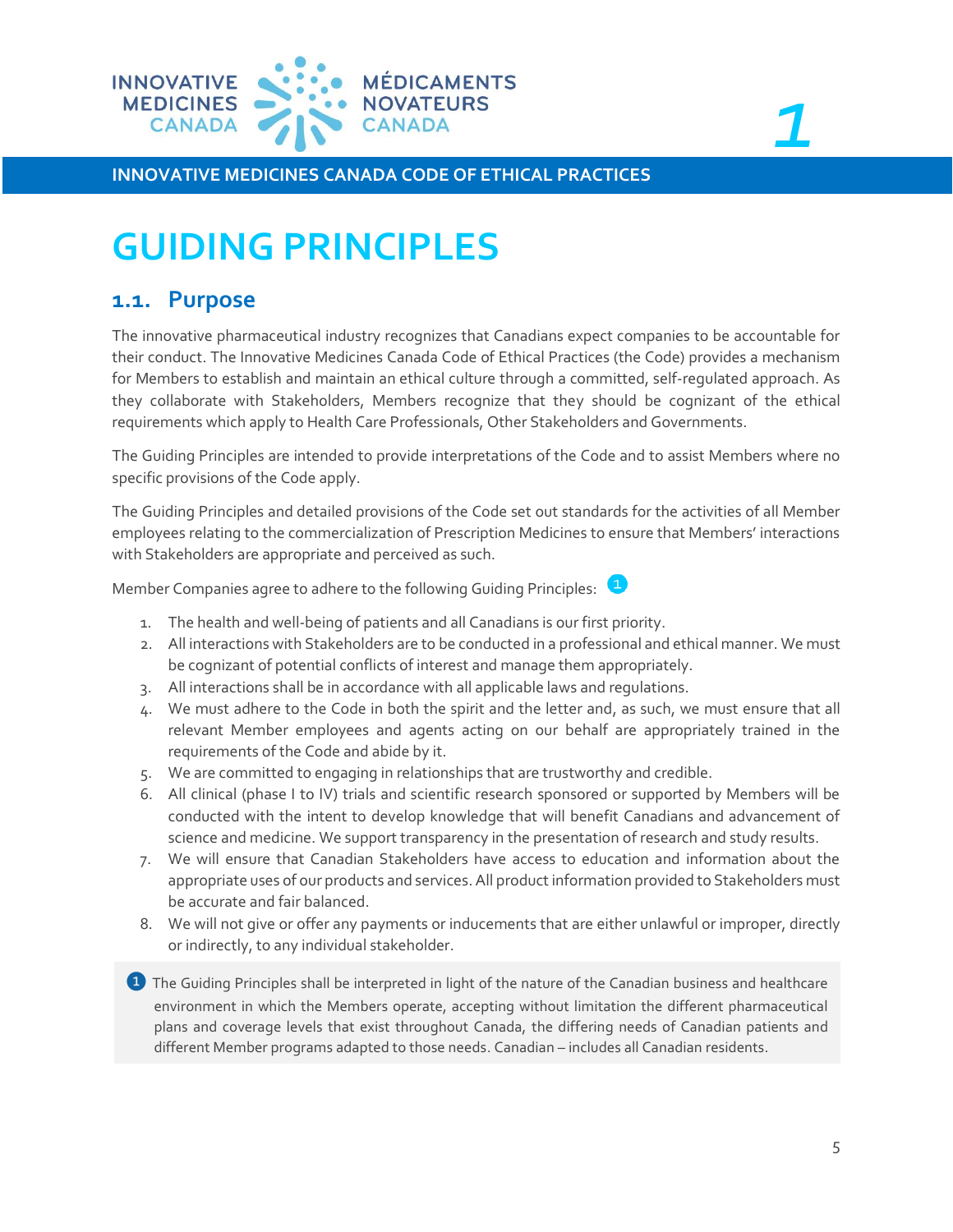



# <span id="page-5-0"></span>**PRIVACY OF PATIENT INFORMATION**

# **2.1 Privacy of Patient Information**

Members must abide by federal/provincial/territorial laws and regulations pertaining to the privacy of patient information.<sup>1</sup>

*❶ Personal Information Protection and Electronic Documents Act,* S.C. 2000, c. 5 (PIPEDA) and Canadian Anti-Spam Legislation.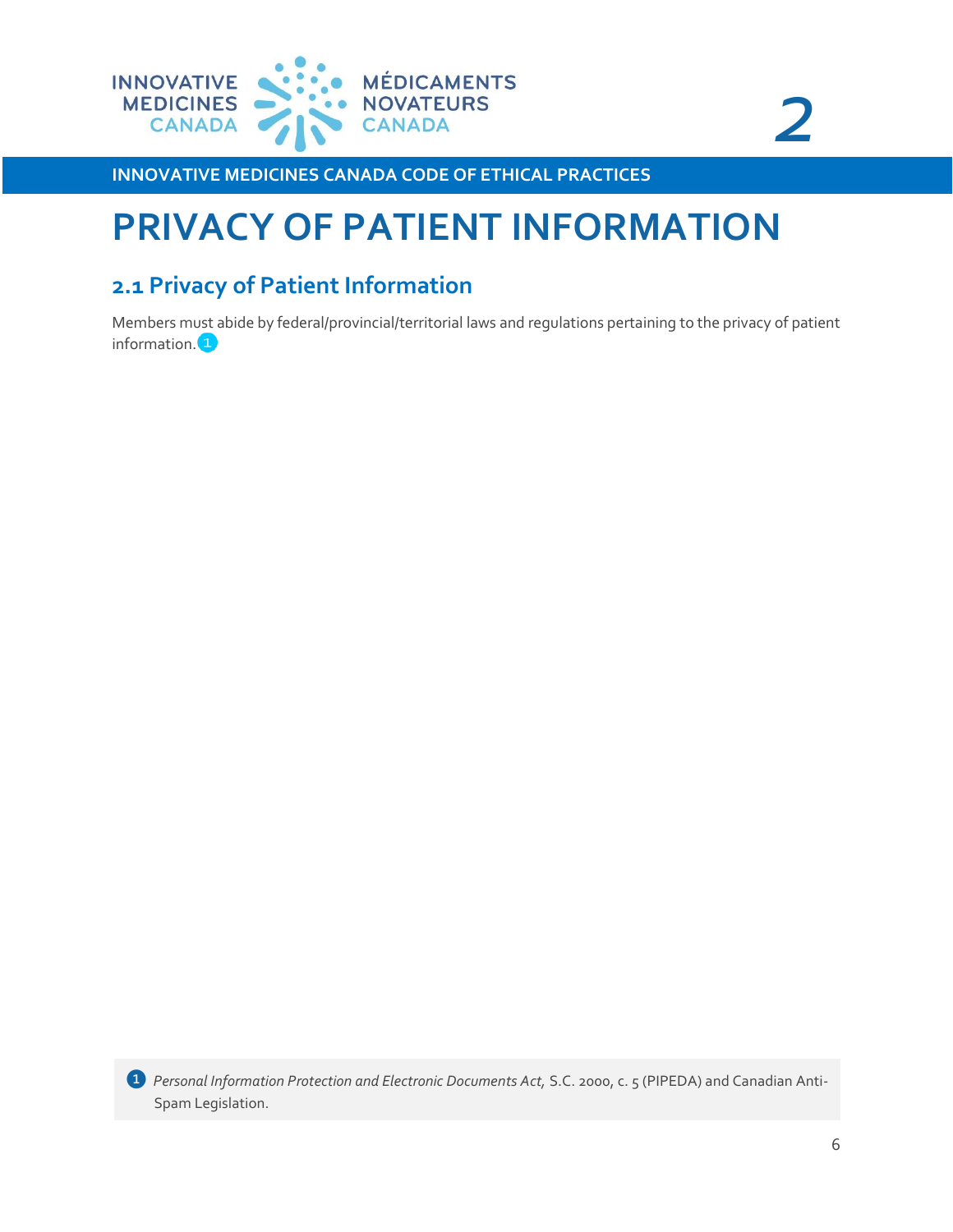

```
3
```
# <span id="page-6-0"></span>**TRANSPARENCY**

# **3.1 Transparency of product information**

**3.1.1** Material relating to prescription medicines and their uses, whether promotional in nature or not, which is sponsored by a Member in part or in whole must clearly indicate by whom it has been sponsored. The declaration must accurately reflect the nature of the Member's involvement.

### **3.2 Transparency in authorship**

**3.2.1** Members believe that Health Care Professionals should always be responsible and have full editorial control of the content of any publication or presentation that is disseminated or presented in their name. In some circumstances, it is reasonable to expect that professional writing services are provided to authors to support the development of content for a publication or presentation. In these cases, the responsible author is expected to review the content in its entirety and assume full responsibility for said content. The writing support must be mentioned in the acknowledgment section of the publication or presentation.

# **3.3 Guidelines for Transparency in Funding of Patient and Advocacy Groups and Patient Associations**

**3.3.1** The Innovative Medicines Canada Guidelines for Transparency in Stakeholder Funding annexed to this Code are considered an integral part of the Code as it pertains to patient and advocacy groups and patient associations **(Annex A)**.

# **3.4 Disclosure**

**3.4.1** Members are encouraged to appropriately acknowledge support they provide and to ask recipients to  $do$  so.  $1$ 

**3.4.2** Where congresses, symposia, conventions and similar events are sponsored in whole or in part by a Member, such sponsorships should be appropriately disclosed.

**3.4.3** Upon a Health Care Professional's request, Member employees must inform him/her that they have prescription data information available from various sources.<sup>2</sup>

❶ ASC Guidance: Member companies must follow the guidelines from Health Canada as it relates to DTC. For Help Seeking Announcement i.e. asking a patient to speak to their HCP, the following applies:

- if the piece only mentions the Member Company's product then they cannot add their name;
- if the piece happens to mention ALL products and therapies, then Member Companies can add the company name as it would not be seen as DTC.

[www.adstandards.com/en/](http://www.adstandards.com/en/)

[www.adstandards.com/en/Clearance/ConsumerDrugs/directToConsumerReferenceLibrary.aspx](http://www.adstandards.com/en/Clearance/ConsumerDrugs/directToConsumerReferenceLibrary.aspx)

❷ Example: IMS data as well as data obtained through other sources.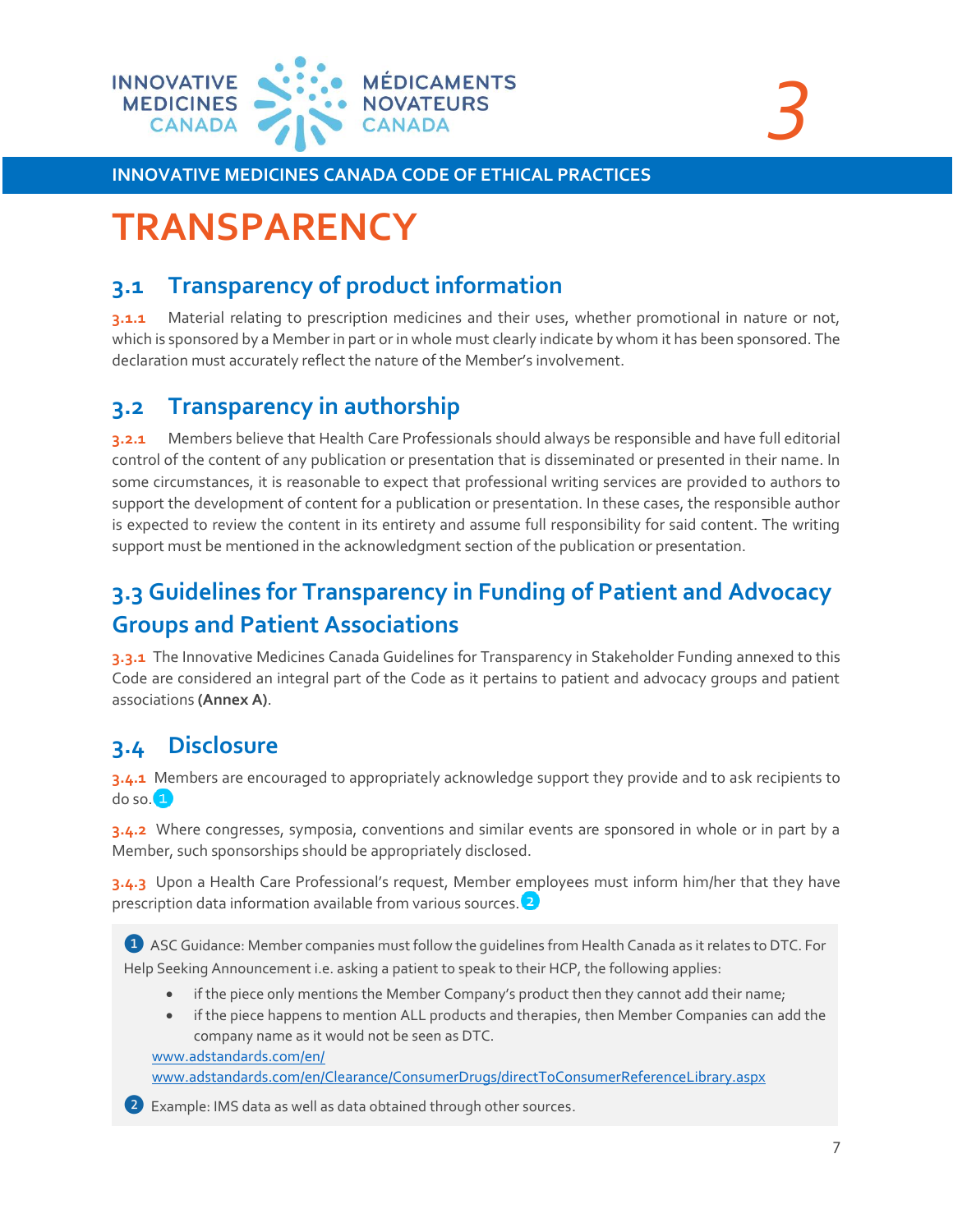

*4*

# <span id="page-7-0"></span>**MEMBERS' EMPLOYEES**

### **4.1 General Principle**

**4.1.1** Member employees represent both their company and the pharmaceutical industry as a whole in the eyes of Stakeholders. They are the main point of contact between the pharmaceutical industry and Stakeholders in Canada's health care sector.

# **4.2 Standards for Employment and Training**

**4.2.1** Member employees must act in accordance with the highest professional and ethical standards at all times. They are expected to understand and abide by the Code whenever they are acting in a professional capacity.

**4.2.2** Members must ensure that all employees who are employed by or acting on behalf of the Member Companies have the credentials required to fulfill the role they are performing for their Company. In particular, Members must ensure that positions requiring significant levels of scientific or medical knowledge are filled with employees who have relevant degrees and certification.

**4.2.3** Members must ensure that all employees who are employed by or acting on behalf of the Member Companies receive training about the applicable laws and regulations that govern the employees' interactions with Stakeholders as well as this Code.<sup>1</sup>

**4.2.4** Members must also train their employees interacting with Stakeholders on products and disease states, specifically:

4.2.4.1 All employees, should have sufficient knowledge of their subject matter, reflecting the requirement of their professional practice. Employees interacting with Health Care Professionals must have sufficient knowledge of general science and product specific information to provide accurate and up-to-date information. Members are responsible for ensuring the rigor and timeliness of such training.<sup>2</sup>

4.2.4.2 Member employees whose job functions include responsibility for Continued Health Education (CHE) development and design as well as other relevant professionals must take a certified course in CHE training prior to or within one year of attaining responsibility for CHE activity.

**1** Refers to Guiding Principle #4. Member Companies are responsible for the work of agencies and/or third parties hired to do work on their behalf.

On-line Innovative Medicines Canada Code training, while not mandatory, is available to support Members and third-party agencies in fulfilling this obligation.

2) Members may choose to adopt training modules/curricula of third party suppliers/institutions or they may choose to adopt company-generated training materials. In order to ensure the appropriate rigor, it is recommended that the product/disease training content be designed with the assistance of and approved by a scientific/medical Member employee or an external expert.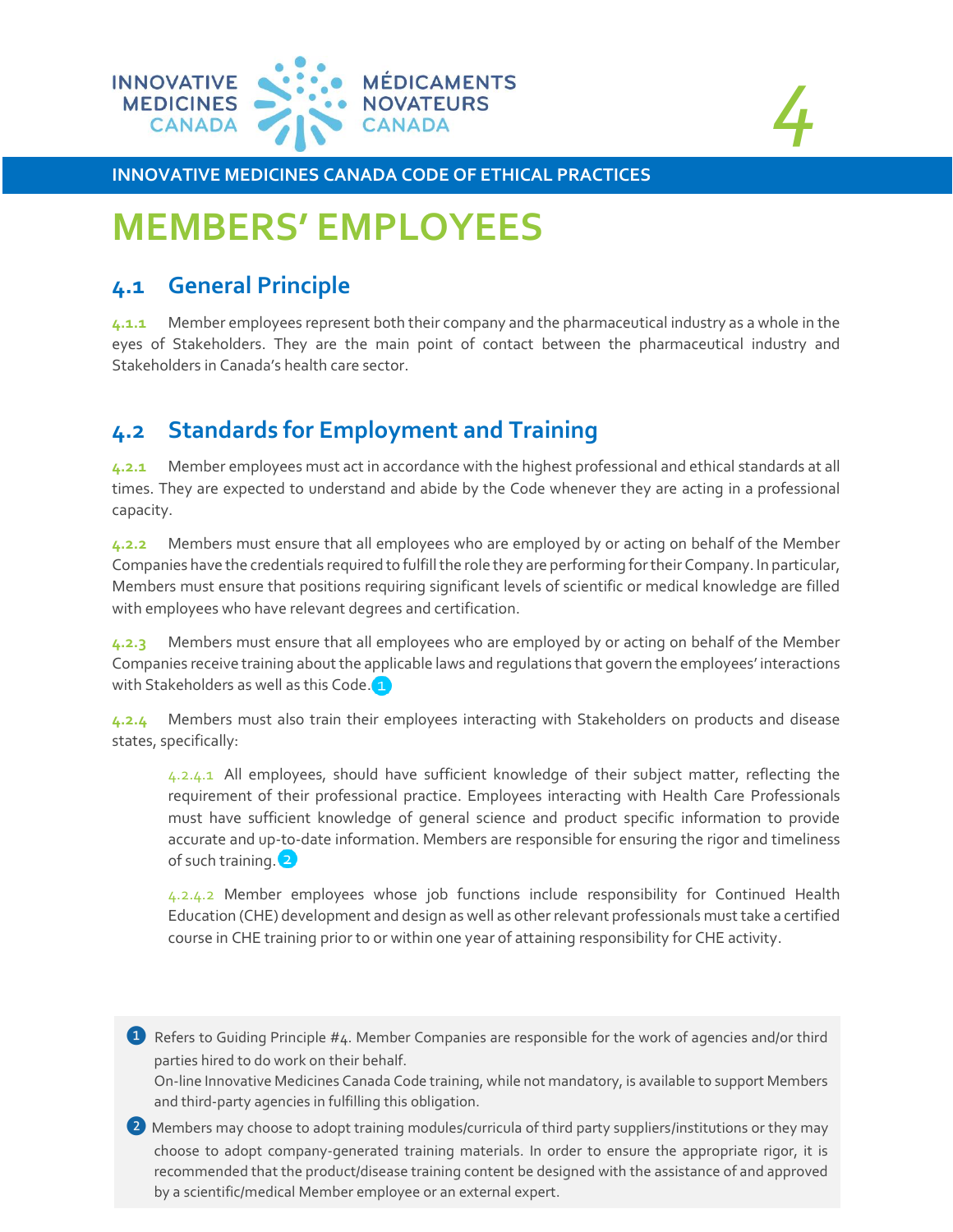

```
5
```
# <span id="page-8-0"></span>**SCIENTIFIC EXCHANGES**

### **5.1 Promotional Activities**

#### **5.1.1 General Principles**

5.1.1.1 Members must provide full and factual information on products, without misrepresentation or exaggeration. Statements must be accurate and complete. They should not be misleading, either directly or by implication.

5.1.1.2 With respect to their promotional activities, Members agree to comply with all applicable provisions of Health Canada (HC) regulations  $\overline{2}$ , the Code of Advertising Acceptance of the Pharmaceutical Advertising Advisory Board (PAAB) 3 and the Code of Advertising Standards of Advertising Standards Canada (ASC). A breach of the PAAB and/or ASC Codes or Health Canada Guidelines  $\overline{4}$  may be deemed by the IPRC to be a breach of this Code.

5.1.1.3 Occasional reasonable meals/refreshments may be offered in connection with promotional presentations by Member employees to Health Care Professionals and other Stakeholders attending the presentation.<sup>5</sup>

5.1.1.4 Members will not promote prescription medicines that are not approved in Canada or unauthorized uses of approved prescription medicines. Promotion of unauthorized prescription medicines and uses is prohibited irrespective of an employee's function within the Member company.

5.1.1.5 Members' promotional activities must never involve pro-active or solicited discussion of offlabel indications, uses, dosages, or populations and must be consistent with the approved prescribing information in the product monograph.

❶ Promotional activities refer to Member employee-to-stakeholder interactions that involve dissemination of product information to promote the sale of a drug. Refer to Definition of Advertising under Definitions section above.

Any HCP to HCP interaction is considered to be a learning program, refer to Section 9.

❷ Health Canada's Food & Drugs Act & Regulations [www.hc-sc.gc.ca/fn-an/legislation/acts-lois/act-loi\\_reg-eng.php](http://www.hc-sc.gc.ca/fn-an/legislation/acts-lois/act-loi_reg-eng.php)

**3** Pharmaceutical Advertising Advisory Board [www.paab.ca](http://www.paab.ca/)

❹ Advertising Standards Canada [www.adstandards.com](http://www.adstandards.com/)

❺ For promotional activities, reasonable meals/refreshments can only be provided to clinic/medical staff who are appropriate to the primary business focus of the presentation or meeting. The amount should be reasonable, relative to the number of participants.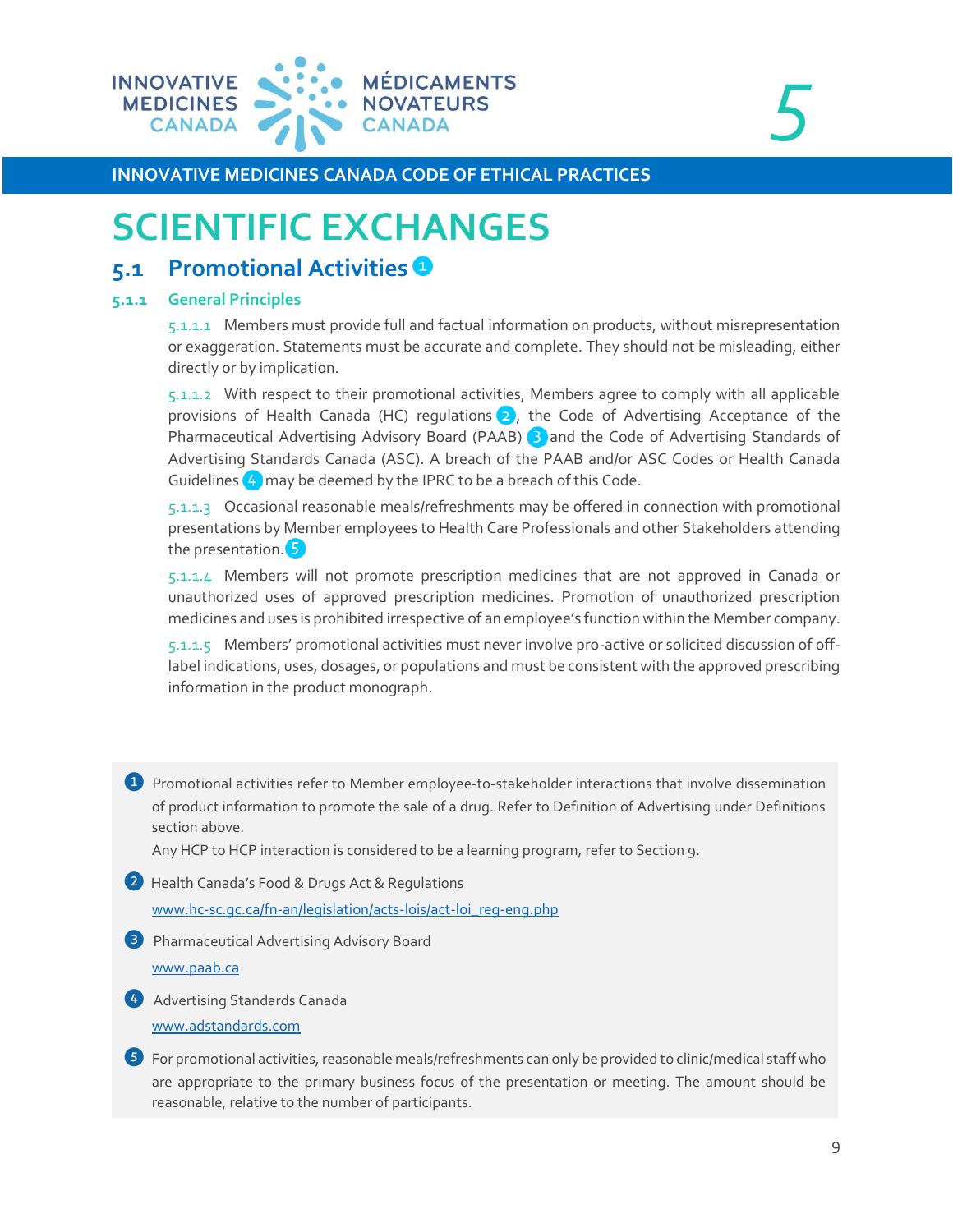

#### **5.1.2 Signing of Promotional Materials by Medical/Scientific Personnel**

5.1.2.1 Member's promotional materials are communications whose purpose is to advertise a Member's product(s). Such communications must not be signed by Member employees who work in medical, regulatory or medical/scientific information services. Member employees who work in those areas may, however, sign the following types of communications, including without limitation:  $\binom{6}{7}$ 

- a. Responses to medical/scientific information requested by a Health Care Professional;
- b. Essential, new medical safety information which has not been requested (for example, covering letters for new product monographs and letters that advise on product safety, the withdrawal of a product, new warnings, precautions and contraindications).

### **5.2 Non-Promotional Activities**

#### **5.2.1 General Principles**

5.2.1.1 The prohibition against off-label promotion is not intended to restrict the non-promotional exchange of scientific information or the right of the scientific community and the public to be fully informed concerning scientific and medical progress.

5.2.1.2 Occasional reasonable meals/refreshments may be offered in connection with nonpromotional presentations by Member employees to Health Care Professionals and other Stakeholders attending the presentation.

#### **5.2.2 Standards**

5.2.2.1 Requests for information on unauthorized products or uses will be referred to the Member's medical department.

5.2.2.2 Legitimate circumstances exist for Members' qualified scientific and medical personnel to communicate scientific information about their prescription medicines for optimal patient care in response to specific unsolicited queries and in the context of research activities and scientific exchange.

5.2.2.2.1 Communication of off-label scientific information must be distinct and separate from promotional activities.

5.2.2.2.2 Responses to queries concerning unauthorized products or uses must disclose clearly that the information concerns unauthorized products or usage and must also clearly state the approved product indication.

- 6 We understand that members of the Medical function review promotional materials internally, before submission to a regulatory body. However, those materials should never be signed by Medical when distributed or transmitted to Health Care Professionals. For example: a piece (e.g. direct mail) that is promotional should not be signed by Medical.
- ❼ For non-promotional activities, reasonable meals/refreshments can only be provided to clinic/medical staff who are appropriate to the primary business focus of the presentation or meeting. The amount of meals/refreshments provided should be reasonable, relative to the number of participants.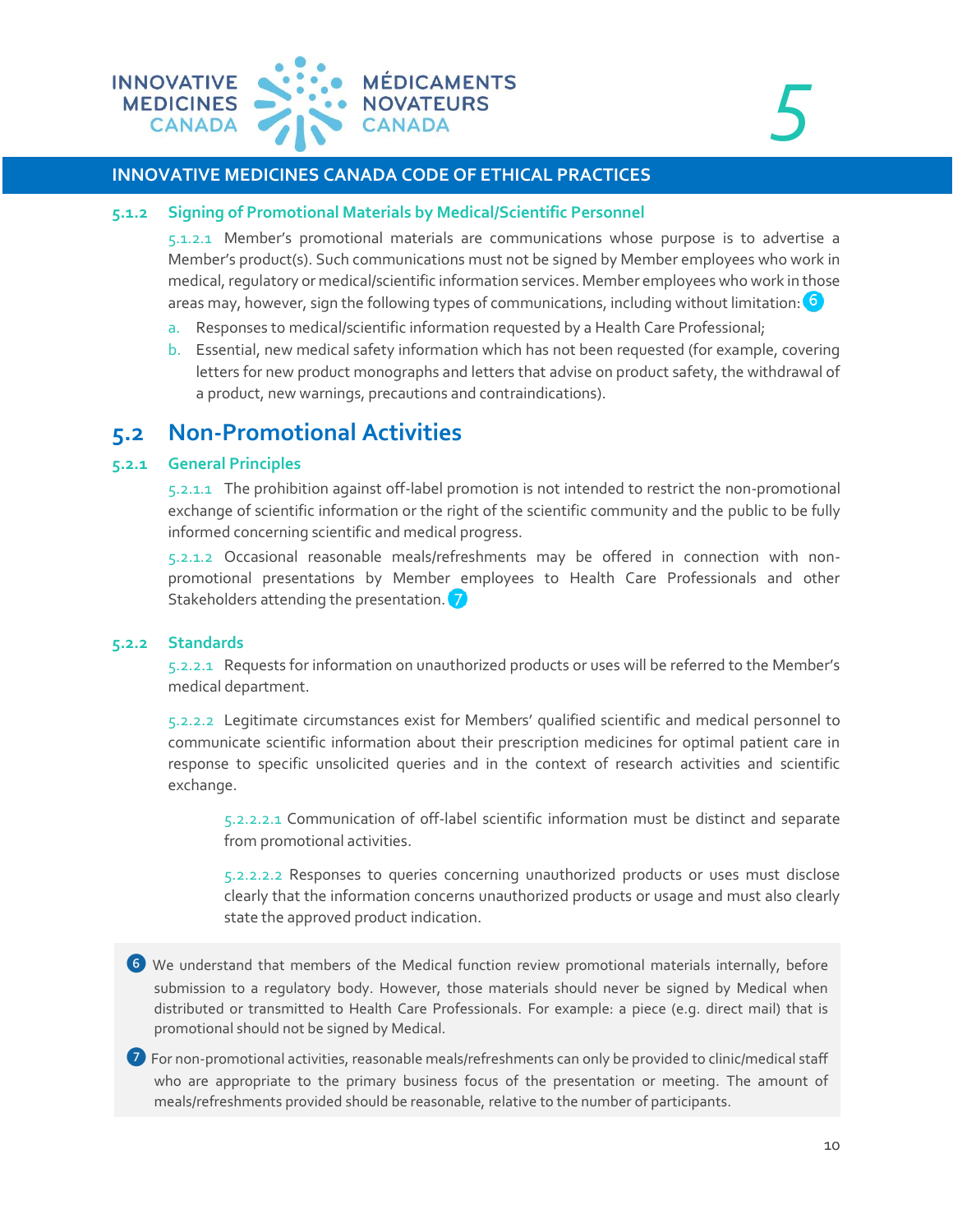

*5*

#### **INNOVATIVE MEDICINES CANADA CODE OF ETHICAL PRACTICES**

#### **5.2.3 New Product Information**

5.2.3.1 Members should take all reasonable measures to ensure that Health Care Professionals are informed in a timely manner with respect to all new product information and ensure that this product information (such as the product monograph or excerpts from it) is sent to drug information centres, poison control centres, faculties of medicine, national medical associations and pharmacies across Canada, before the product is launched.<sup>8</sup>

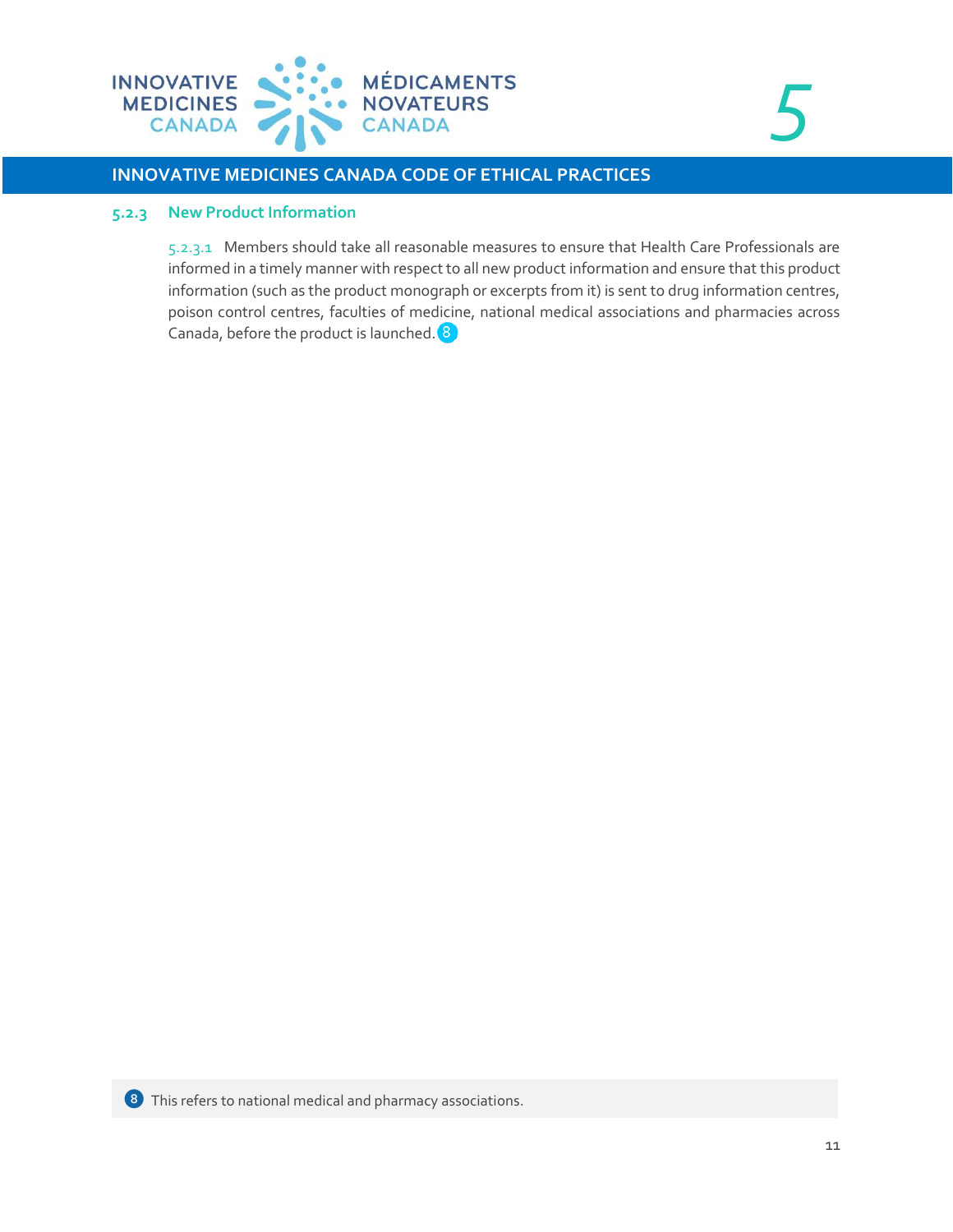

# <span id="page-11-0"></span>**BUSINESS MEETINGS AND DISCUSSIONS**

## **6.1 General Principles**

**6.1.1** Members recognize their responsibility in ensuring that the selection of venues is appropriate and conducive to the purpose of the business meeting or events they organize. Members may provide reasonable meals/refreshments to Stakeholders. The provision of meals/refreshments must be ancillary to the activity associated with it. For business meetings and events held outside of Canada, Members must respect the applicable laws, regulations and self-regulatory Codes of the country where the business meeting or event is being held.<sup>1</sup>

**6.1.2** No other form of stand-alone hospitality or entertainment is to be provided and the provision of tickets or vouchers, is not permitted, with the exception of hospitality related to a charity event as referred to in Section 12.2.2 of this Code.

**6.1.3** Member employees should not participate in activities such as but not limited to golf, hockey, theatre and spa in interactions with Stakeholders outside of the limited exceptions as described in Section 12.2.2 or as part of congresses/symposia that are incidental to these events and which are not organized by Member companies.<sup>2</sup>

## **6.2 Venues**

**6.2.1** Members must conduct business meetings and/or events in an appropriate setting conducive to learning or conducting a business discussion.

**6.2.2** Members must avoid venues that are excessive or extravagant in nature. Where some hotels or other venues have adequate conference facilities but may be perceived as luxury resorts where the emphasis is on leisure and recreation, Members should consider the choice of such venues carefully and be able to reasonably justify their choice of venue.

**6.2.3** As the interpretation of reasonable can clearly vary across the country depending on city or province, the onus is on Members to ensure that the venue is not excessive or be perceived as such.

**6.2.4** Business meetings and/or events must not be held in personal residences.

❶ Events are, for example, learning programs, advisory boards, consultant meetings, etc.

Business meetings must be looked at from a perception optic and not only cost of meals and refreshments. As an example, dining in an extravagant restaurant – even if the Member employee negotiated a reasonable price for the meals – could be seen as inappropriate.

When business meetings or events are organized by a Member's affiliate, the affiliate must respect the letter and spirit of Canadian requirements as highlighted in this Code or any other related regulation, legislation or practice.

party organized congress, however, the Member employee could not invite, select or pay for a Health Care  $\,$  . ❷ For example, it would be appropriate for a Member employee to attend a golf tournament as part of a third-Professional to attend.

*<sup>6</sup>*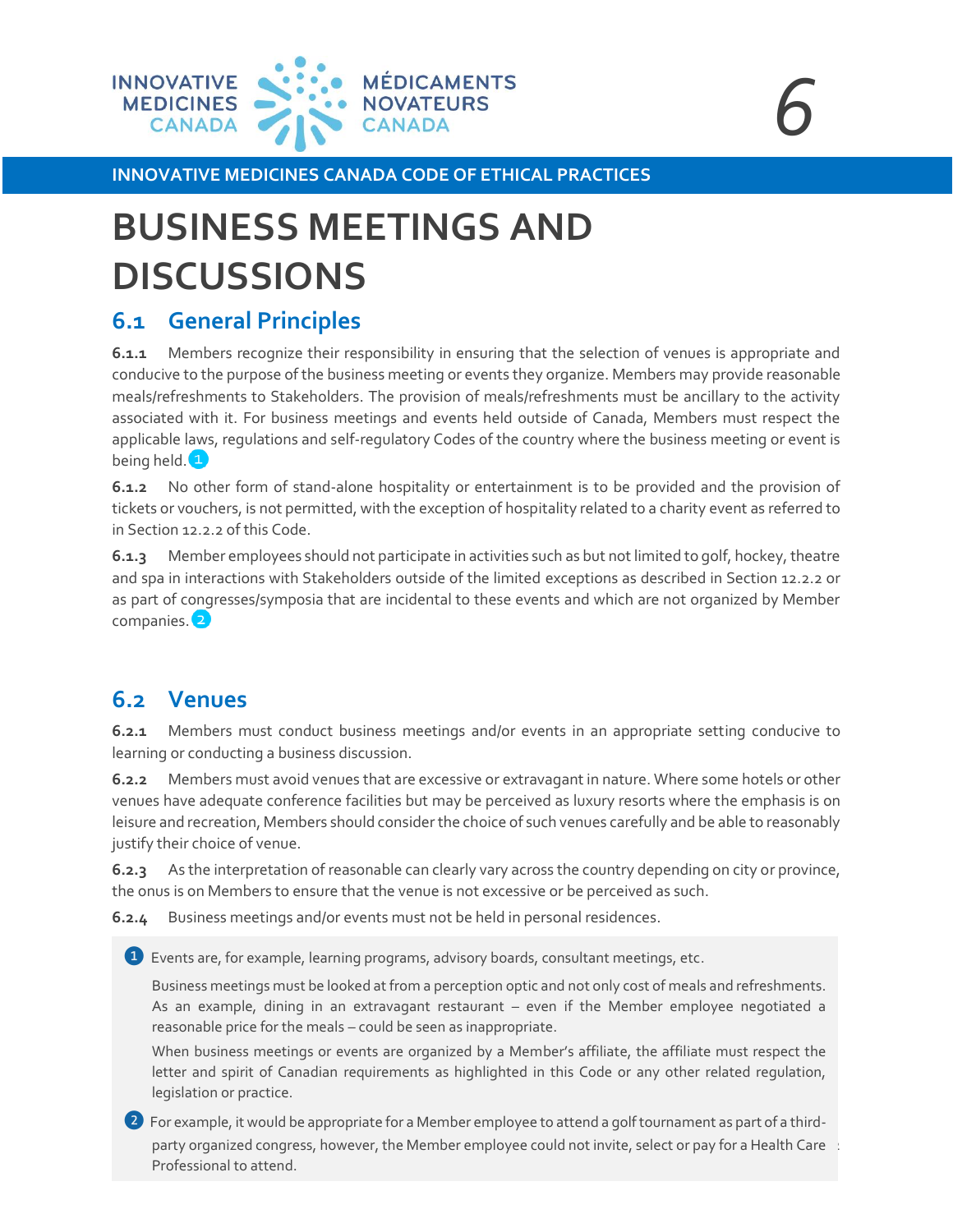

**6.2.5** Under no circumstances shall a Member pay a "clinic room rental fee", "clean-up fee" or any other similar type "fee" that can reasonably be construed as a direct or indirect payment to gain access to a Health Care Professional. Paying for a meeting room in a medical building is acceptable if required for a business discussion and provided the "fee" is within fair market value for a dedicated meeting room and is not paid directly to an individual Health Care Professional.<sup>3</sup>

# **6.3 Provision of Meals and Refreshments**

#### **6.3.1 General Principle**

6.3.1.1 The provision of reasonable meals and refreshments to Stakeholders is considered acceptable as long as the primary objective of the interaction is to facilitate business discussions.  $\leftrightarrow$ 

❸ Paying for a meeting room in a medical building is acceptable with the following guidance:

- Where a fee is charged, it must be at fair market value (FMV) based on other meeting room rates in the area (i.e. hotel or restaurant) and is available for same FMV rate for non‐pharmaceutical business/industry use.
- The rate is transparent.
- The rental fee is payable directly to the medical building owner or property management company through invoice and cheque.
- Rental must not be a condition of access. Members must be able to access Health Care Professionals and/or Stakeholders irrespective of the meeting being booked in an independent room within a medical building.
- The meeting room is independent from any Health Care Professional's office, clinic or pharmacy and is a professional meeting room. (i.e. Not a cafeteria or Health Care Professional's lounge).
- The meeting room cannot be the only venue available for conducting a meeting but was selected for the convenience of convening Health Care Professionals and/or Stakeholders to the meeting.
- $\clubsuit$  Provision of reasonable meals and refreshments without a business discussion/meeting is unacceptable.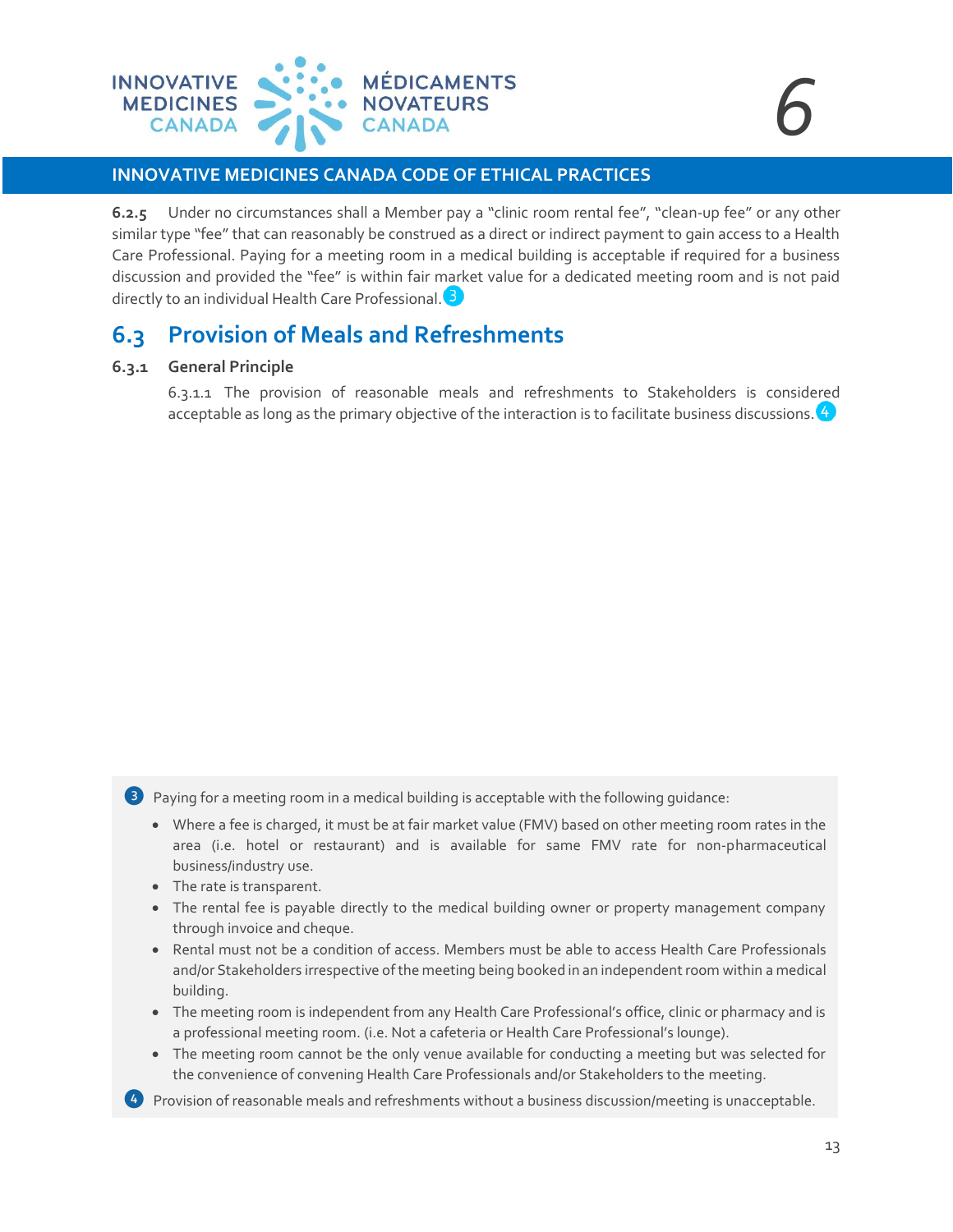

#### **6.3.2 Standards**

6.3.2.1 The number of Stakeholders attending a business discussion, excluding promotional or learning programs that are covered in Sections 5, 9 and 10 of this Code, must be reasonable and justifiable if subjected to scrutiny by Stakeholders. Honorarium must not be provided to Stakeholders attending a business discussion.

 $6.3.2.1.1$  Member employees may invite a maximum of five  $(5)$  Stakeholders, per informal interaction, per Member company. Although there may be more than one employee from a Member in attendance, the number of Stakeholders cannot be increased to result in larger groupings.

6.3.2.1.2 Member employees other than sales representatives and their direct supervisors may invite more than five (5) Stakeholders, per interaction, per Member Company when the legitimate purpose of such business discussion is documented through an agenda or through any other acceptable form of documentation.

6.3.2.2 Attendance to a business discussion is limited to invited Stakeholders. Under no circumstances can meals and refreshments be extended to their spouses/companions or their administrative staff. 6

❺ The number of Member employees attending a business discussion is not limited but should be appropriate to achieve the objective of the discussion.

❻ The member company cannot facilitate participation of spouses/companions even if they pay for their own meals, as the optic would not be appropriate.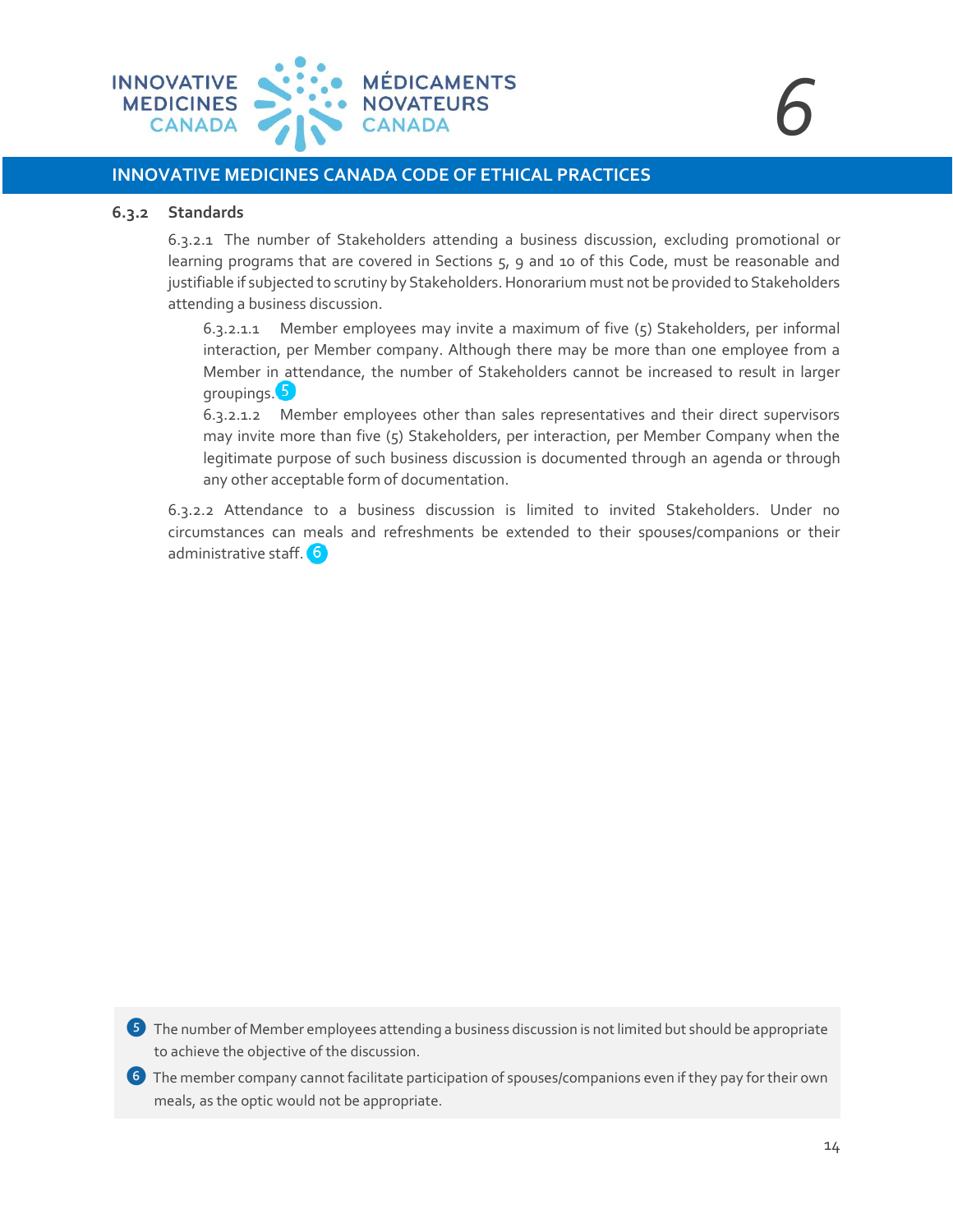

# *7*

**INNOVATIVE MEDICINES CANADA CODE OF ETHICAL PRACTICES**

# <span id="page-14-0"></span>**RETAINING THE SERVICES OF A STAKEHOLDER**

# **7.1 General Principles**

**7.1.1** Agreements with Stakeholders allow Members to obtain information and/or advice from experts.

**7.1.2** Subject to Section 7.2, Members may retain Stakeholders, whether in groups or individually and compensate them for their services, travel and other expenses in connection with activities such as speaking at and/or chairing meetings, involvement in medical/scientific studies, clinical trials or training services, participation at advisory board meetings, participation in market research, development of material or other related services.

# **7.2 Standards**

**7.2.1** The agreements between Members and Stakeholders must be in writing and, to the extent relevant to the particular agreement, must fulfill all the following criteria:

- A legitimate need for services must be clearly identified in advance of requesting the services and entering into an agreement with the prospective Stakeholder. The selection of the Stakeholder must be based solely on his/her qualifications to provide the service required;
- The number of Stakeholders retained must not be greater than the number reasonably necessary to achieve the identified need;
- The hiring of the Stakeholder to provide the relevant service must not be an inducement for: prescribing, supplying, recommending, buying, selling, access, reimbursement or favoring Members' products;
- Compensation for the services (or honorarium) must be reasonable and reflect the fair market value of the services provided. Reimbursement of reasonable out-of-pocket expenses, including travel and accommodation, may be provided where the Code allows it. Payments must never be in cash;
- Agreements must specify the nature of the services to be provided and the basis for payment of those services.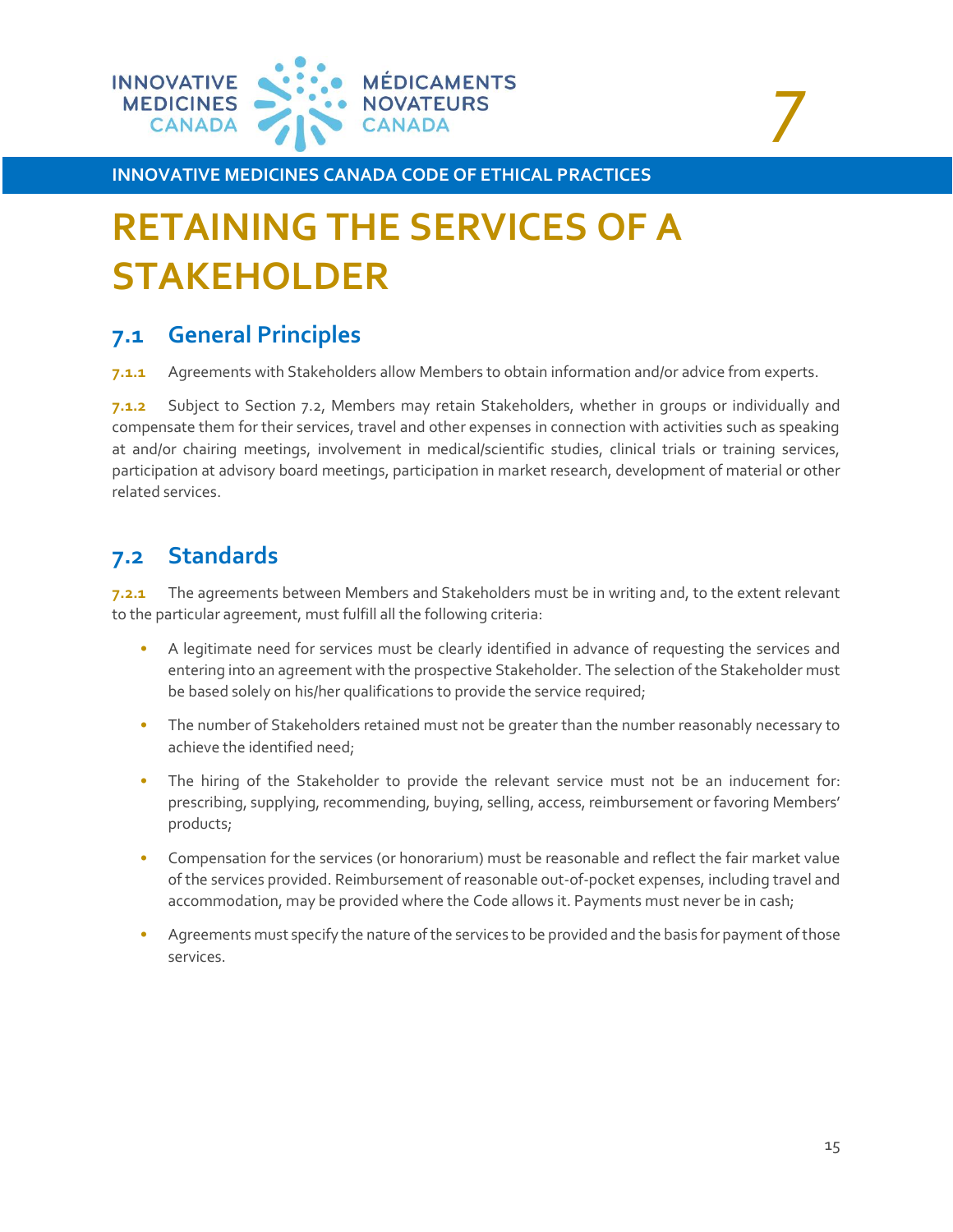

# <span id="page-15-0"></span>**CONSULTANT MEETINGS**

## **8.1 General Principles**

**8.1.1** Where appropriate, Members may retain Stakeholders to perform professional services including, but not limited to, consulting meetings and advisory boards and all of the above being referred to as consultant meetings for the purpose of this section.

**8.1.2** The purpose of consultant meetings is to advise Members on aspects of the development of a drug discovery to maturity (from pre- to post-launch), on various aspects of their business or to provide input when required to develop plans, policies, etc.

8.1.3 An advisory board consists of a continuous relationship with a limited group of Stakeholders that meet on multiple occasions during their mandate to advise Members on different aspects of their business.

**8.1.4** A consultant meeting is an ad hoc meeting held with an individual or a group of expert Stakeholders where input is required on a specific aspect of the business.

# **8.2 Standards**

**8.2.1** When entering into a consultant meeting agreement, Members must ensure that:

- The purpose and objectives of the interaction are clearly defined in the initial correspondence related to the event or in the ongoing advisory relationship agreement;
- There is a written agreement confirming the purpose and objectives of the consultation and outlining the nature of the services to be provided in accordance with the requirements set out in Section 7 of this Code; and
- Remuneration must be in the form of an honorarium and reasonable travel, accommodation and outof-pocket expenses where warranted may be reimbursed in accordance with the requirements of Section 7 of this Code.

#### **8.2.2 Number of meetings and consultants**

8.2.2.1 The number of consultant meetings must be limited. Members may only have a number of consultant meetings that is consistent with the need to gather scientific input or commercial guidance.

8.2.2.2 The formation of multiple advisory boards for a single product must be justifiable, for example, as a result of registered indications in different medical specialties. It may be justifiable to have multiple advisory boards where there are recognized differences in medical practice between provinces and regions.

8.2.2.3 Consultant meetings may not include more than twenty (20) individual consultants per meeting, excluding, chairs, presenters and facilitators.

❶ The focus of consultant meetings is to gather information from the participants and must not be used to promote a Member's product. The intent of consultant meetings is to gain feedback and opinions from Stakeholders. The agenda needs to clearly reflect the purpose for the meeting.

*<sup>8</sup>*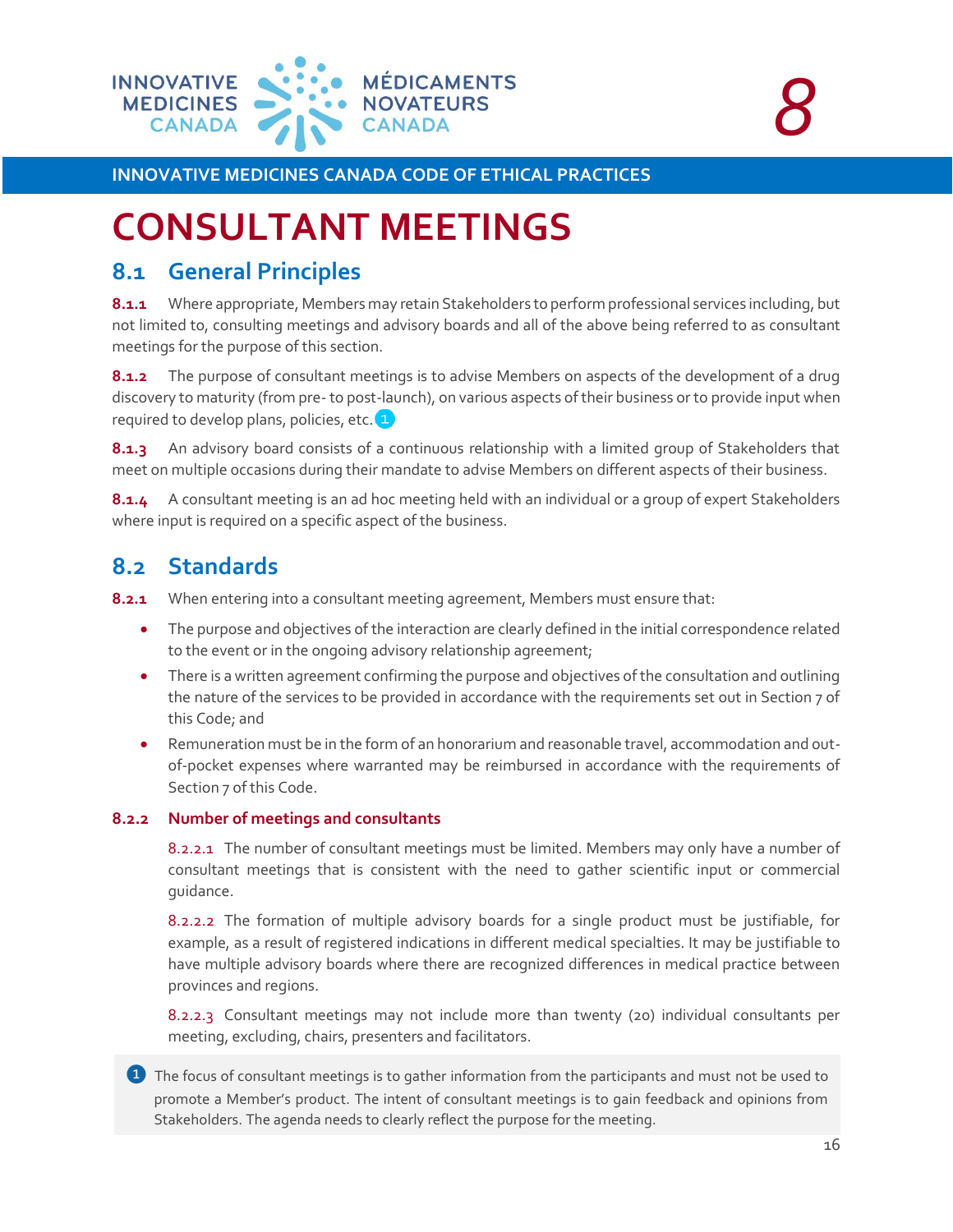

#### **8.2.3 Meeting Location**

8.2.3.1 Consultant meetings must be held in Canada. The only exception is those held in conjunction with international conferences (Section 10.2 of this Code) provided that no travel or accommodation expenses are to be paid by the Member convening the meeting. If the consultant meeting occurs before or after the international conference ends, the Member may reimburse the Stakeholder for room accommodations in conjunction with the consultant meeting.<sup>2</sup>

8.2.3.2 Selected venue must be in accordance with Section 6.2 of this Code.

#### **8.2.4 Social Interaction, Travel, Meals and Refreshments**

8.2.4.1 No social activity should be organized in conjunction with consultant meetings other than providing refreshments or a reasonable meal.

8.2.4.2 The guidelines with respect to travel and provision of meals and refreshments for Learning Programs set out in Sections 9.2.5 and 9.2.9 of this Code also apply to consultant meetings.

#### **8.2.5 Participation**

8.2.5.1 At least one person from the Canadian Member's head office must be present to guide the meeting discussion. Involvement of sales representatives and their direct supervisors in the meeting is prohibited.<sup>3</sup>

#### **8.2.6 Special Circumstances – Consultant meetings organized by a Member's global head office and/or international affiliates**

8.2.6.1 A consultant meeting may be organized by a Member's global head office and/or an international affiliate. If held outside of Canada, these consultant meetings may include a maximum of ten (10) Canadian Health Care Professionals, per indication, per brand, per year. Honorarium and reimbursement of travel and accommodation expenses may be provided in accordance with Section 8.2 of this Code. As indicated in Section 8.2.1 above, written agreements should be entered into for these meetings as well.

<sup>2</sup> Members cannot pay travel and accommodation for a Stakeholder that was not attending the international conference to join the consultant meeting.

It is acceptable to hold a consultant meeting, outside of conference hours, the day before, the day after or at the beginning or the end of a conference day, as long as permitted by the conference organizers. Holding such a meeting two (2) or three (3) days before or after the conference would be in breach of the Code.

<sup>3</sup> It is acceptable for VP sales and sales directors, or their equivalents, to attend consultant meetings as long as there is at least one degree of separation between the sales representatives and this Member employee. Under no circumstances may field-based sales district managers attend consultant meetings.

If requested by the Member Canadian head office, sales representatives are allowed to recommend participants and to distribute invitations.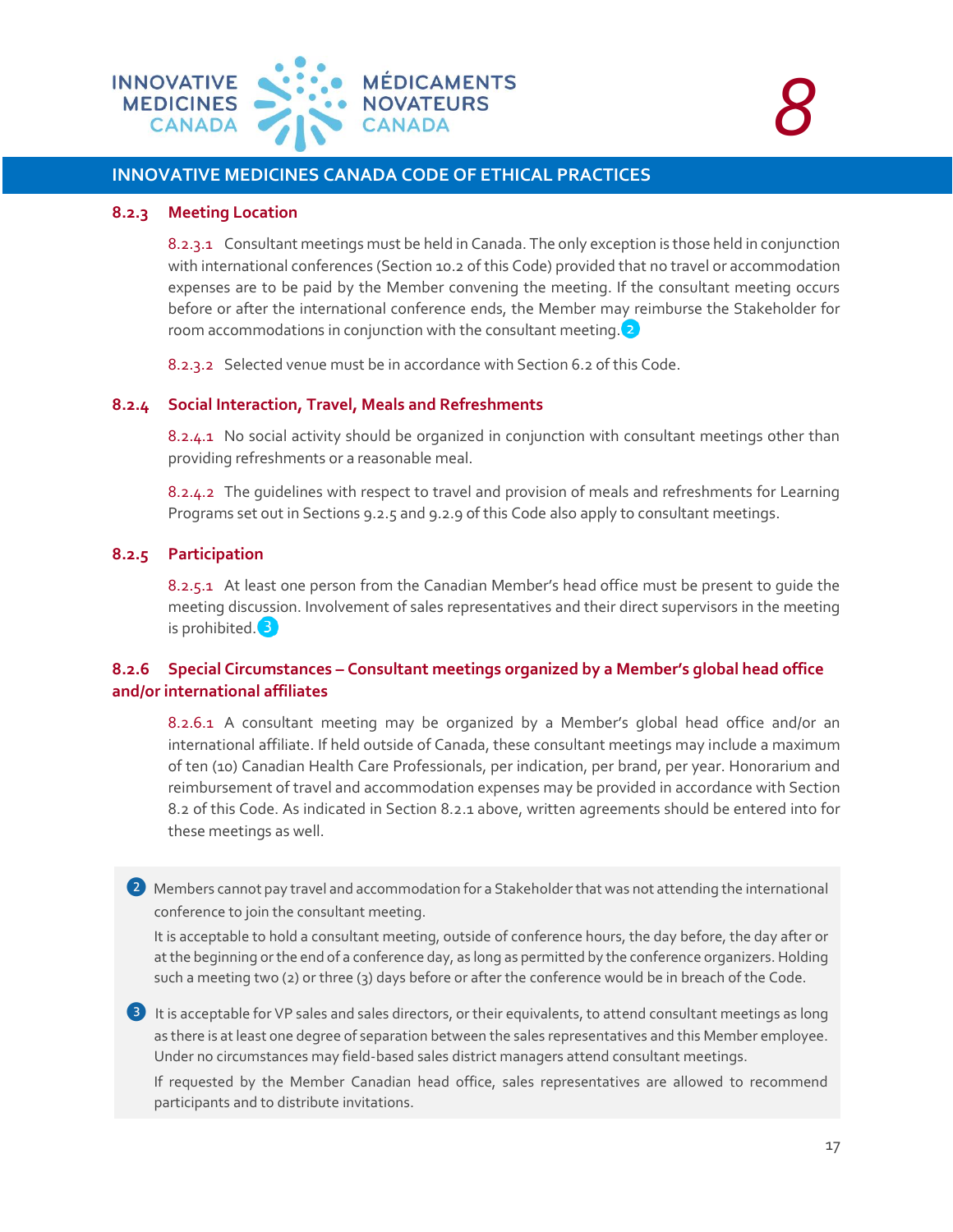

# *9*

**INNOVATIVE MEDICINES CANADA CODE OF ETHICAL PRACTICES**

# <span id="page-17-0"></span>**LEARNING PROGRAMS FOR HEALTH CARE PROFESSIONALS**

# **9.1 General Principle**

**9.1.1** To facilitate the transfer of knowledge and skills among qualified Health Care Professionals, Members may support accredited and unaccredited programs delivered by Health Care Professionals for Health Care Professionals and other relevant collaborators to facilitate their learning. Accredited and unaccredited programs, irrespective of format, serve to enhance knowledge and understanding of advances in health research, health sciences, clinical practice and professional development so that Health Care Professionals can, in turn, provide superior health care to Canadian patients.

# **9.2 Standards**

**9.2.1** Topics must not be promotional-oriented and presentations must give a balanced view of all relevant therapeutic options available.

**9.2.2** Innovative Medicines Canada supports the principle of disclosure by Health Care Professionals of any financial or any other material affiliations with its Members.

**9.2.3** Acknowledgment of sponsorship by Members should appear on all program-related materials.

**9.2.4** The resources provided by a Member for planning, implementing and administering a learning program, such as financial or in-kind (such as human, organizational or technological), should be disclosed to enable each party to be aware of sources of funding and expenses through employing transparent accounting practices (e.g. an agreement outlining financial commitments).

**9.2.5** Remuneration of the speaker or moderator must be in the form of an honorarium calculated at fair market value reflective of usual rates of compensation, and may only be provided after the service has been rendered. Reasonable travel, accommodation and out-of-pocket expenses, where warranted, and in line with this Code, may be reimbursed. Remuneration and/or reimbursement of expenses to other Health Care Professionals attending the learning program are prohibited.<sup>2</sup>

❶ Under Chapter 9, the Health Care Professional speaker or facilitator cannot be an employee of the Member company. Those interactions are covered under Chapter 5 - Scientific Exchanges.

In exceptional circumstances, where programs are delivered by a non-HCP related to medical scientific exchange, the spirit of this section still applies (for example, an epidemiologist).

2 Members cannot pay for participants' registration fees for learning activities/education in Canada or internationally (other than in the exception under sponsorship to international congresses), including through funding support (educational grants). This prohibition includes paying for registration/access to elearning education.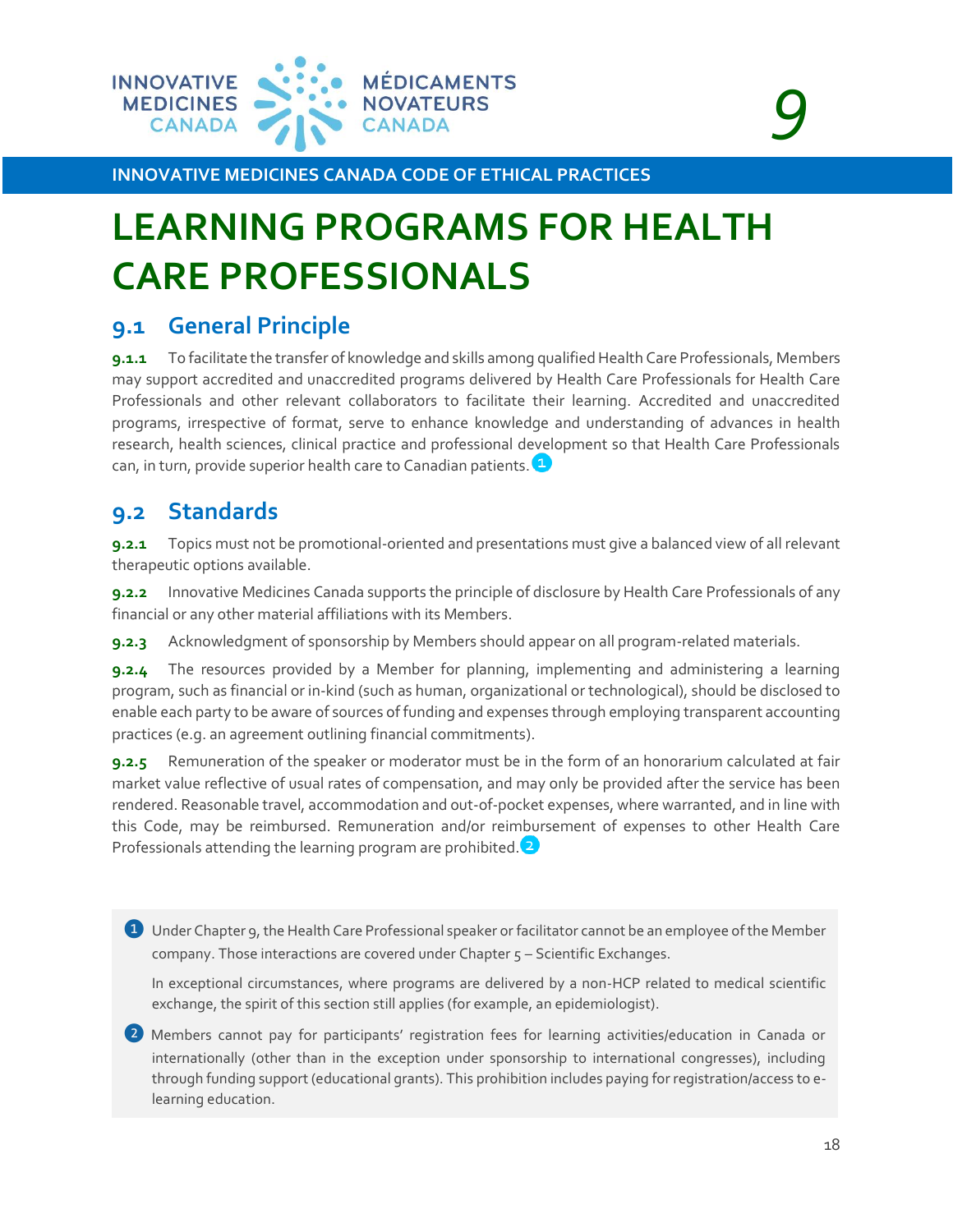

**9.2.6** Members commit to ensuring that full editorial control of presentation content resides with the Health Care Professional presenter or organizations.

**9.2.7** Learning programs supported by Members or through a third party are designed for Health Care Professionals and invitations are to be extended only to Health Care Professionals and other relevant collaborators. These programs must not be offered to the spouses/companions or family members of Health Care Professionals. It is recognized that Health Care Professionals may wish to travel with their spouses/companions or family members. Should they choose to do so, the planning and costs of travel, accommodation, meals and refreshments of the spouses/companions or family members are the responsibility of the Health Care Professionals. Members must not in any way offer support or facilitate the travel and accommodation arrangements of spouses/companions or family members of Health Care Professionals, or extend hospitality to them.

**9.2.8** Members should not be involved in the development of or payment for entertainment in conjunction with any learning program or activity.

**9.2.9** Where meals and refreshments are provided at learning programs, Members must follow the standards as outlined in Section 6 of this Code.

**9.2.10** Attendance of Member Sales Representatives to learning programs is acceptable. Member employees cannot detail products at a learning program. However, it is appropriate to have a booth set up at a congress that is segregated from the learning program(s).

# **9.3 Continued Health Education (CHE) (Accredited Programs)**

This Section applies to all Members and any third party retained by a Member who is involved in the development or implementation of Continuing Health Education (CHE) programs.

#### **9.3.1 Definition**

9.3.1.1 The term "Continued Health Education" (CHE) includes programs for all Health Care Professionals. The term "Continued Professional Development" (CPD) is included within the definition of CHE. Members are committed to separating CHE from promotional activities and any other activities in which Health Care Professionals receive a fee for service.

#### ❸ As examples:

- A slide deck proactively provided or offered to a Health Care Professional speaker by a sales representative (i.e. the Health Care Professional did not request slides) to use as a resource for the Health Care Professional's presentation should be PAAB-approved unless the material is PAABexempt.
- If a Health Care Professional requests slides from the Member (e.g. for scientific data), the request should be routed to the Member's Medical Information, Medical/Clinical Affairs or similar other nonpromotional function/department, which will in turn provide the requested information to the Health Care Professional. This type of request is considered to be unsolicited and therefore non-promotional.
- See section 5.1.1.2.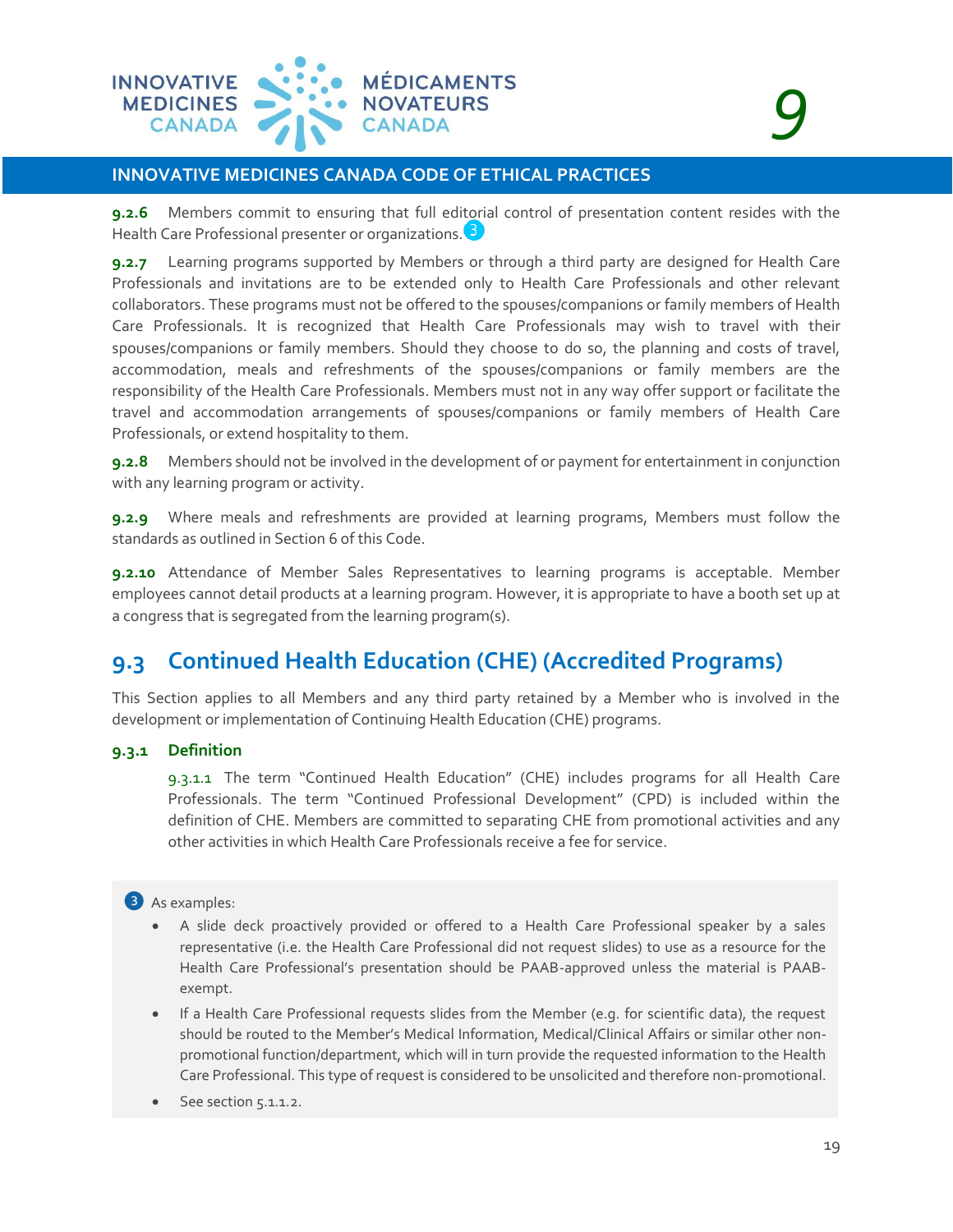

9.3.1.2 The purpose of CHE is to provide programs for Health Care Professionals which follow the content development, ethical guidelines, and have received accreditation from a professional organization such as: 4

- The Royal College of Physicians and Surgeons of Canada;
- The College of Family Physicians of Canada;
- The Federation of General Practitioners of Québec (FMOQ);
- The Federation of Medical Specialists of Québec (FMSQ);
- The Canadian Council on Continuing Education in Pharmacy (CCCEP); and
- Other Canadian organizations that provide credits that are recognized by CHE accrediting bodies.

#### **9.3.2 Standards**

9.3.2.1 All CHE programs and all CHE program-related materials must clearly identify the fact that final accreditation has been obtained.

9.3.2.2 To ensure professional standards for the industry, Member employees whose job functions include responsibility for CHE development and design as well as other relevant professionals must take a certified course in CHE training prior to or within one year of attaining responsibility for CHE activity.<sup>5</sup>

9.3.2.3 Member employees other than CHE professionals must not be involved in any content development but may be involved in program logistics such as, but not limited to:

- Execution of agreements, where applicable;
- Distribution of invitations  $\begin{pmatrix} 6 \end{pmatrix}$  and collection of evaluations;
- Making arrangements for venue, incidental meals and refreshments in keeping with Section 6 of this Code; and
- Distribution of accredited learning program material (acceptable to attendees only).

4 It is important to note that "endorsement" does not mean "accreditation". Members should note that programs may only be called "accredited" once accreditation has been granted for the activity. As a further example, some professional organizations will validate the program, but accreditation is not granted until the activity involving the program has passed an ethical review by the region or province.

❺ The certified training referred to here would be a course issued by a learned society or educational organization. As an example, CCPE offers a course in CHE. The intent is to ensure that the employee (whatever the role) is trained in how to develop CHE programs so that the program is not disguised promotion.

The intent is to have separate people in the roles of sales representatives and CHE.

❻ Invitations must meet the accrediting body's regulations.

Invitations can bear the Member Company name and/or logo (where inclusion of the logo is permitted by the accrediting organization) and under no circumstance should bear a product logo or branding/branding colors.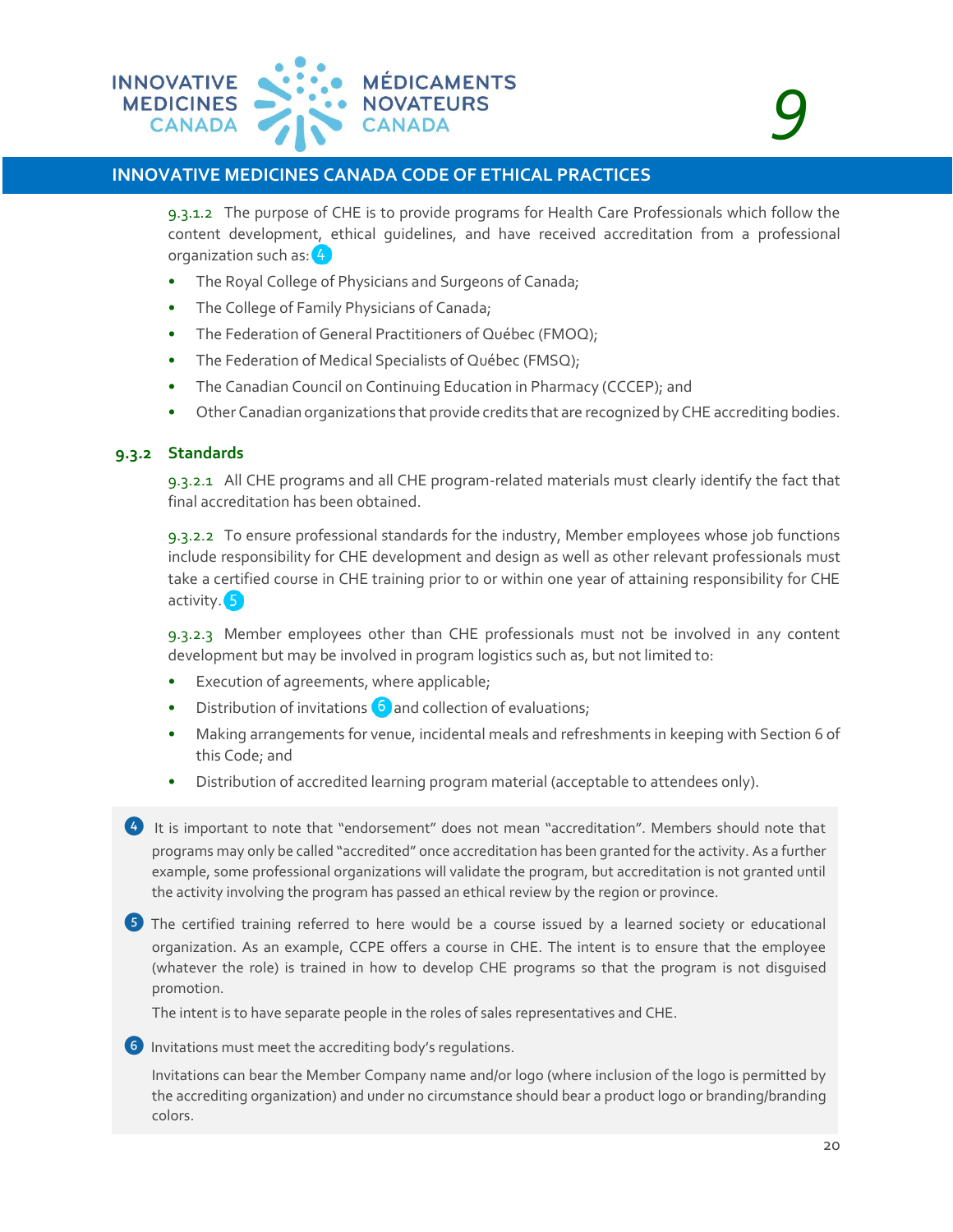

# **9.4 Other Learning Activities (OLA) (unaccredited Health Care Professionals facilitated programs)**

This Section applies to all Members and any third party retained by a Member who is involved in the development or implementation of activities that have not been accredited, but still involve the presenting of medical/scientific information to Health Care Professionals by Health Care Professionals.

#### **9.4.1 Definition**

9.4.1.1 "Other Learning Activities" are defined as unaccredited programs, events or activities, including self-directed learning programs that do not meet the accreditation criteria set out by the professional organizations listed above in Section 9.3.1.2. They are considered non-promotional in nature. Members must ensure that these activities aspire to high ethical standards, and are balanced.

9.4.1.2 These programs must not be referred to as "CHE" or "educational" as these terms are reserved for programs that are accredited.

#### **9.4.2 Standards**

9.4.2.1 Exchange of information on related scientific and clinical issues must be the primary focus of and reason for sponsoring or participating in an OLA program.

9.4.2.2 Member companies do not support product discussion that is not consistent with the approved prescribing information in the official product monograph. If a speaker or a moderator chooses to speak about unapproved uses of a product, they must be required by contract to inform the audience of this fact at the start of the presentation and a disclaimer should be written on the presentation.<sup>8</sup>

9.4.2.3 Member sales representatives are limited to the following activities related to OLA programs:

- Logistics;
- Preparation of invitations; 9
- Recommendation of a speaker;
- Execution of agreements, where applicable;
- Distribution of invitations and collection of evaluations;
- Making arrangements for venue, incidental meals and refreshments in keeping with Section 6 of this Code; and
- Distribution of learning program material (acceptable to attendees only).
- ❼ Where there may be a desire to combine CHE and OLA programs, the Member must validate with the accrediting organization that this is acceptable.
- ❽ Members need to exercise good judgment when their sales representatives are involved in OLA's. The program and its objectives must not be perceived to promote off-label discussion.
- **9** Preparation of invitations also applies to the agenda and objectives. Members should ensure adequate review processes are in place oversight to ensure a high quality program.

*<sup>9</sup>*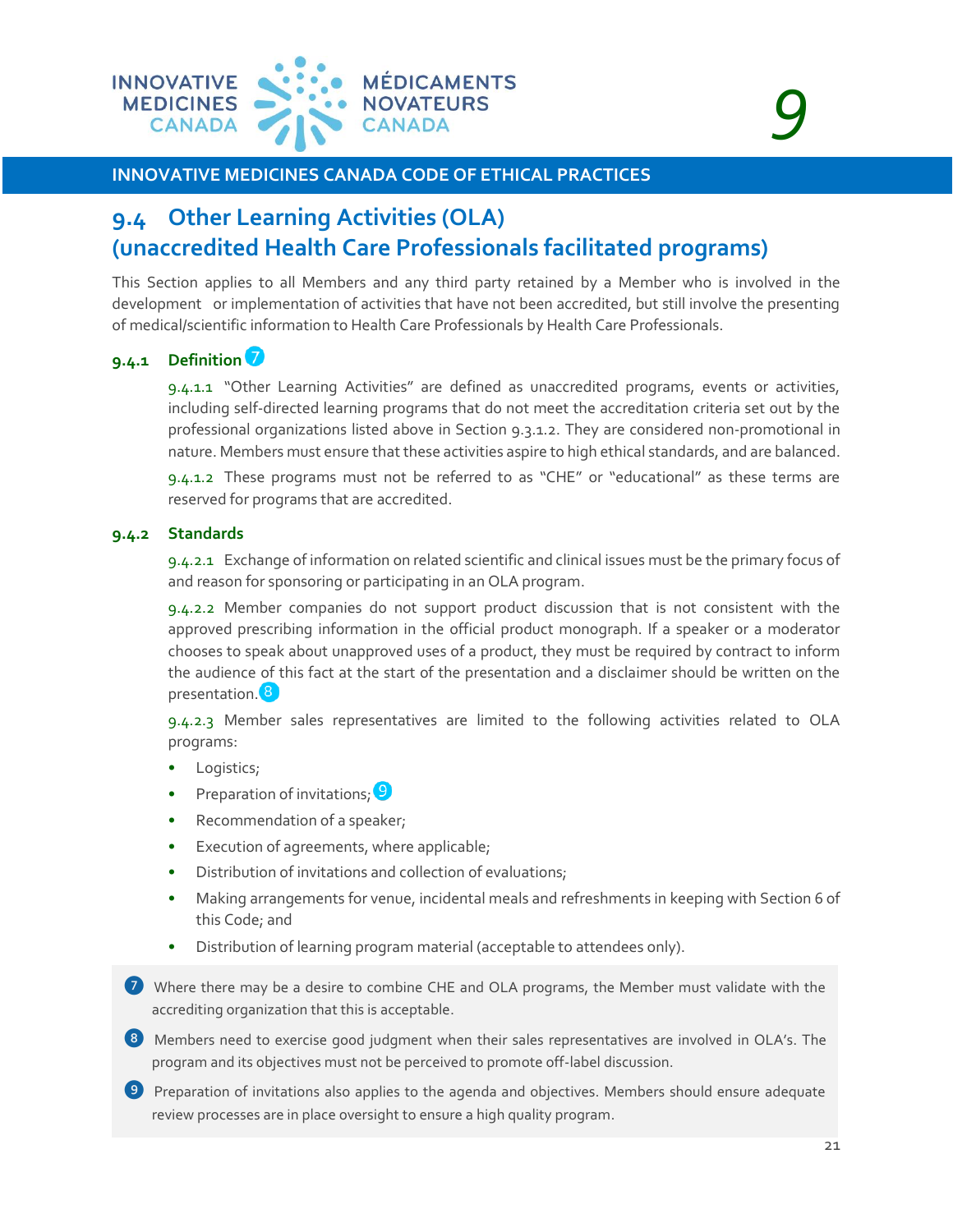

### **9.5 Preceptorships**

#### **9.5.1 Definition**

9.5.1.1 Health Care Professionals' preceptorships are unique programs that should facilitate learning and transfer of skills and knowledge from one Health Care Professional to another. Preceptorships allow a Health Care Professional to spend time with a trainer who is a recognized expert in his/her field that can withstand external scrutiny, to gain a better understanding and insight into a therapeutic area or disease state.<sup>11</sup>

#### **9.5.2 Standards**

9.5.2.1 To facilitate the transfer of knowledge and skills among qualified Health Care Professionals, Members may support a preceptorship program. Payment of honoraria calculated at fair market value reflective of usual rates of compensation for the services provided and reimbursement for the trainer's reasonable travel and accommodation expenses are permitted.

9.5.2.2 A maximum of five (5) Health Care Professionals, per calendar year, per brand, per specialty by indication, where specific indications call for interactions with Health Care Professionals from different specialties, may be sponsored to participate in a preceptorship program in an appropriate teaching center, being a teaching hospital, a teaching clinic or a university, in or outside Canada. Sponsorship is limited to reasonable travel and accommodations.<sup>[13]</sup>

## **9.6 Speaker Training (Faculty Training) and Workshops**

#### **9.6.1 General Principle**

9.6.1.1 For learning programs, irrespective of the format, on new products, new indications or disease state or significant label changes (i.e. patient safety), a need may arise to train an appropriate number of Health Care Professionals who are recognized experts on this information so as that they may disseminate this information to their colleagues for the benefit of Canadian patients. A product or indication is considered "new" up to one year after its initial marketing.

- **10** For HCP-to-Employee Preceptorships, see Chapter 7.1.2.
- **EXECUTE:** Members can support the number of preceptorships deemed necessary.
- **12** Members can support the number of preceptorships deemed necessary.
- **B** This is recognized an as exception to 9.5.2 i.e. for the type of preceptorships where travel needs to take place to attend at, for example, a centre of excellence – travel and reasonable hospitality may be reimbursed/covered as an exception.
- ⓮ "Appropriate number of Health Care Professionals" means a justifiable number, proportional to the entire medical community or specialty. It would be unacceptable to train the entire membership of a specialty.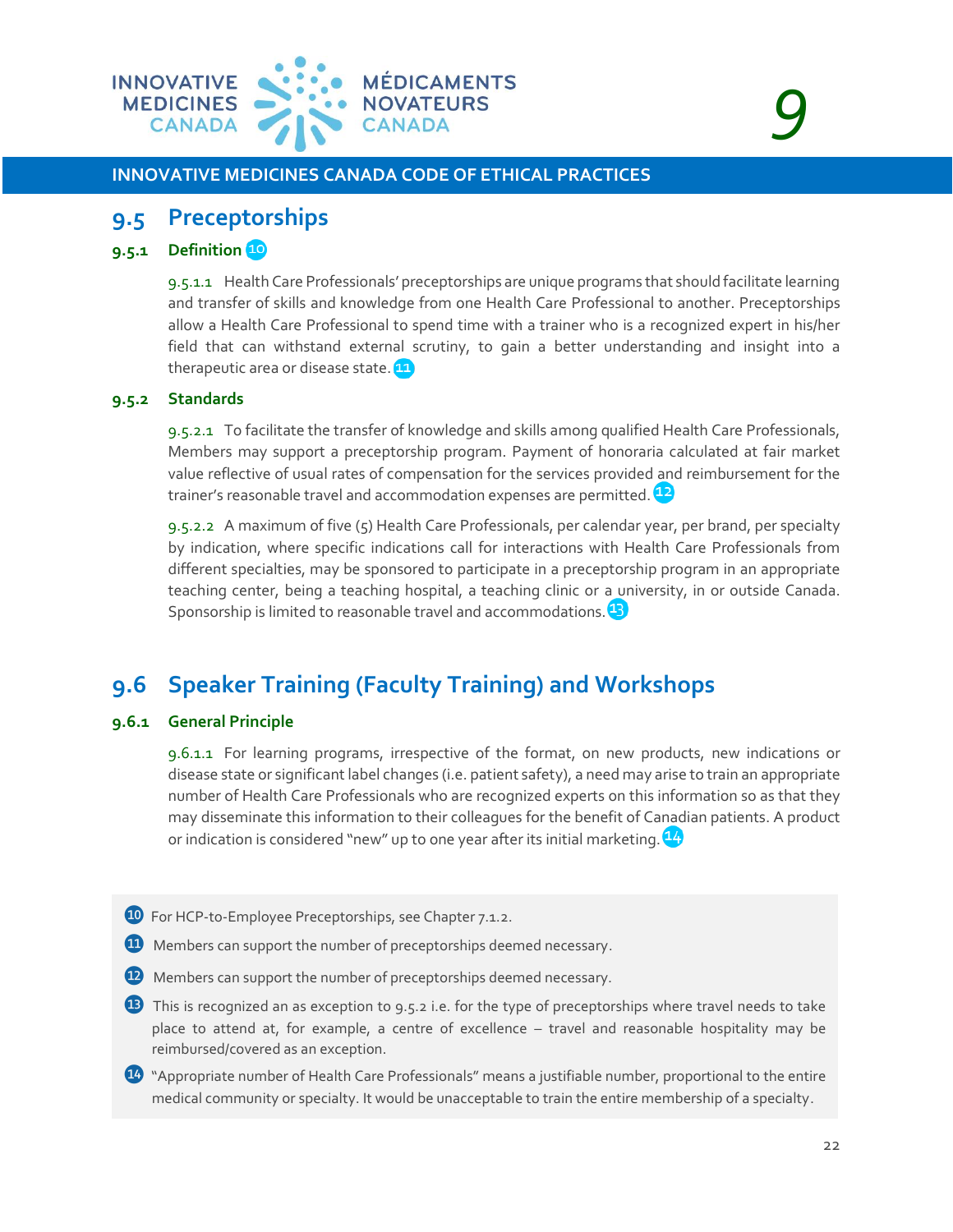

# *9*

#### **INNOVATIVE MEDICINES CANADA CODE OF ETHICAL PRACTICES**

#### **9.6.2 Definition**

9.6.2.1 An appropriate number of Health Care Professionals may be trained on legitimate learning programs, new products, new indications or disease states or significant label changes (i.e. patient safety) for the sole purpose of disseminating this information at subsequent events. These training meetings are referred to as "Speaker Training" or "Faculty Training".

#### **9.6.3 Standards**

9.6.3.1 When Speaker training meetings should involve the selected group of recognized experts in the related field to meet at an appropriate venue within Canada, reasonable travel and related expenses including honoraria at fair market value for services may be paid to the trainer and trainees. Appropriate meals and refreshments may be provided in accordance with Section 6 of this Code; however, entertainment is prohibited. These Health Care Professionals must have a written agreement with the Member to participate in the meeting with the requirement to deliver subsequent training to other Health Care Professionals.<sup>45</sup>

9.6.3.1.1 Members must use professional judgment and have only a reasonable number of speaker training sessions consistent with the need to train this select group of Health Care Professional experts/leaders.

9.6.3.1.2 Speaker training sessions may not include more than twenty (20) Health Care Professional trainees per meeting. The Health Care Professional trainers are excluded from this number.

9.6.3.2 A Member's decision regarding the selection or retention of Health Care Professionals as speakers should be made based on defined criteria such as general medical expertise and reputation, knowledge and experience regarding a particular therapeutic area, and communications skills.

9.6.3.3 The total number of trained speakers must be reasonable relative to the size of the relevant audience of Health Care Professionals.

#### **9.6.4 Special Circumstances – Speaker Training by an Internationally Recognized Expert**

9.6.4.1 Should the need arise for Canadian recognized experts to be trained by an internationally recognized expert from a country where the new product or new indication is available, Members have the following options:

- Invite the internationally recognized expert to Canada to conduct the training; or
- Send a maximum of five (5) Canadian recognized experts per new product or new indication to an appropriate teaching center, such as a teaching hospital, a teaching clinic or a university, to receive this training. Reasonable travel and accommodation may be reimbursed.

9.6.4.2 Speaker training by an internationally recognized expert can only occur after a Health Canada filing for a new product or new indication and within a reasonable timeline before the expected date of launch of the new product or indication.

23  $\bullet$  It is recommended that speaker trainings be interactive so as to ensure a comprehensive understanding of material and content by the future speakers. These sessions may be in a face-to-face environment or may occur through virtual channels.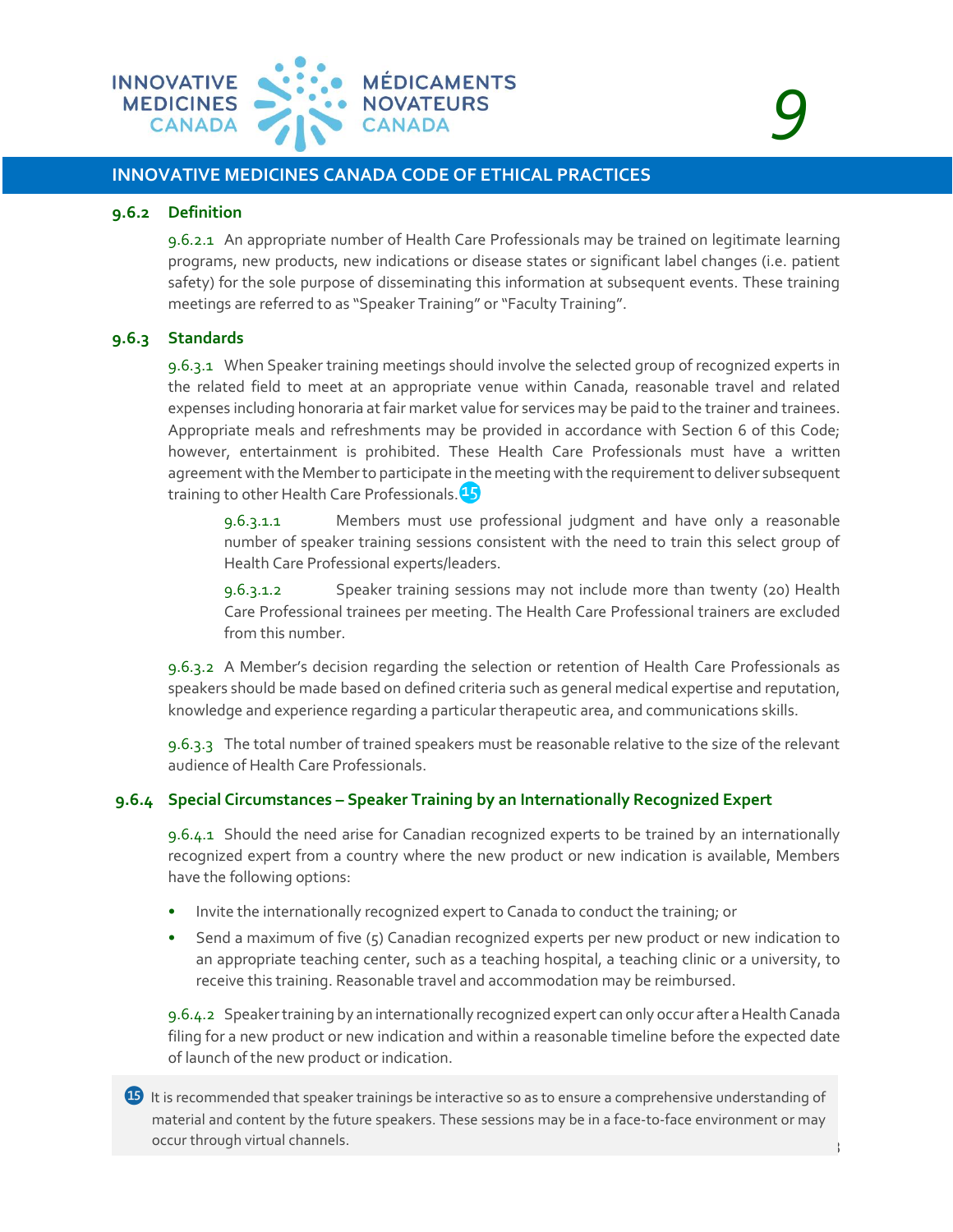

# <span id="page-23-0"></span>**CONFERENCES AND CONGRESSES**

# **10.1 Support for Canadian Third-Party Educational or Professional Conferences and Congresses**

#### **10.1.1 General Principles**

10.1.1.1 Members have a role to play in ensuring that Stakeholders are educated and kept informed on developments in health research, health sciences, clinical practice and their profession. Members may receive and consider requests for sponsorship of conferences and congresses organized by academic societies and professional associations or organizations.

10.1.1.2 These events must take place in Canada in order for this Section to apply.

10.1.1.3 Sponsorship of Canadian Professional Associations conferences or congresses hosted outside of Canada is prohibited.<sup>1</sup>

#### **10.1.2 Definition**

10.1.2.1 A Canadian third-party educational or professional congress or conference is any activity, organized by specialty societies and/or academic institutions, held at an appropriate location where meals and refreshments are reasonable in nature, where the gathering is primarily dedicated, in both time and effort, to provide objective scientific and educational activities and discourse, and the main incentive for bringing attendees together is to further their knowledge on the topic(s) being presented. These events must be approved, endorsed, or sponsored by academic societies or professional associations or organizations.

#### **10.1.3 Standards**

10.1.3.1 Members may sponsor Canadian third-party educational or professional conferences and congresses, under the following conditions:

10.1.3.1.1 The responsibility for and control over the selection of content, faculty, educational methods, materials, and venue belongs to the organizers of the conference or congress in accordance with their guidelines.

10.1.3.1.2 The primary purpose of the event must be scientific, medical and/or educational in nature.

10.1.3.1.3 The audience may consist of Stakeholders, including patients or public.

**1** Any Canadian Association/Society /Corporation meeting held outside Canada will not be supported in any way by Member Companies, not even the educational content of the meeting.

Member Companies cannot support those meetings held outside Canada even if in conjunction with other countries Associations/Societies/Corporations.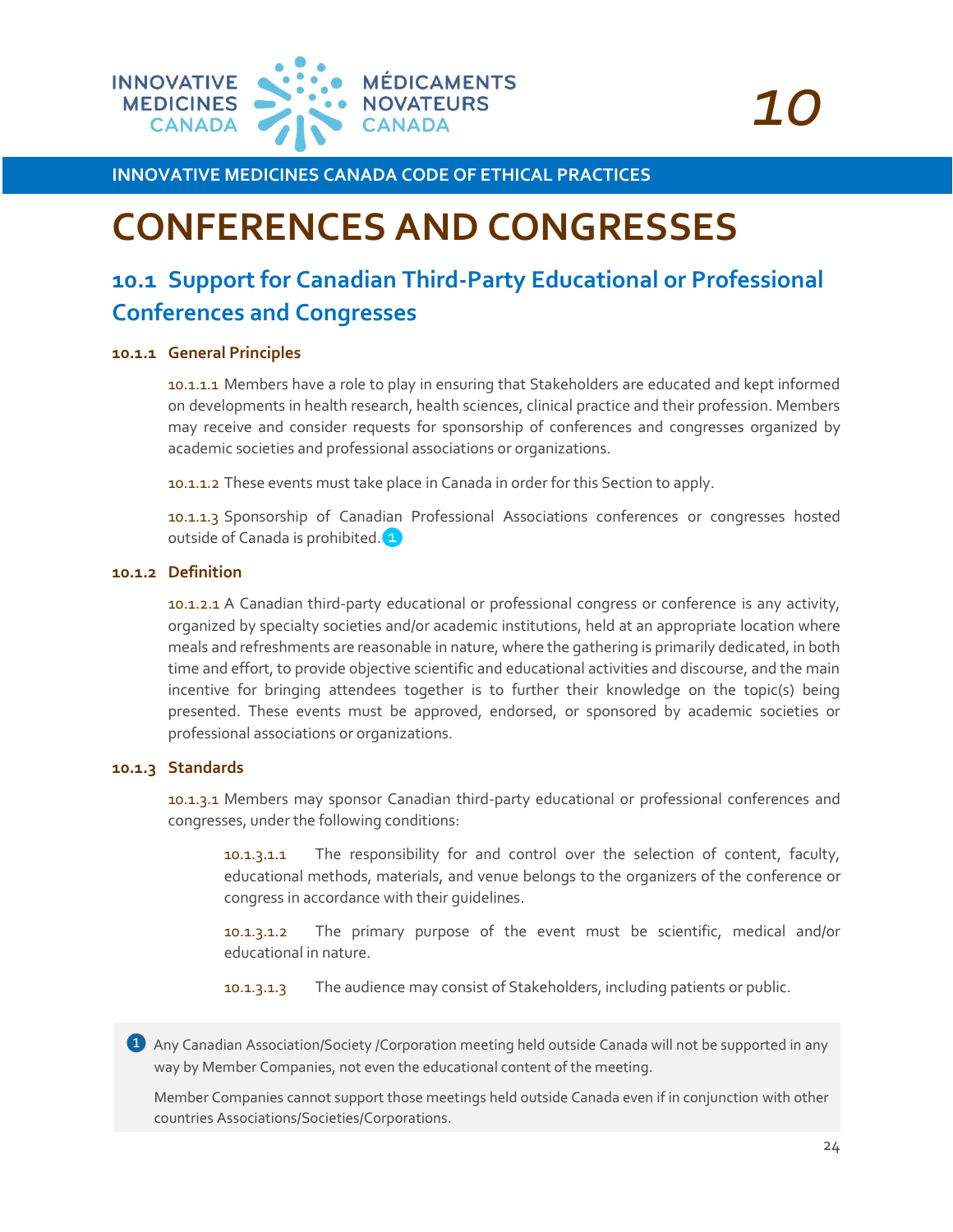

10.1.3.2 In considering such requests, Members must comply with the following requirements:

10.1.3.2.1 The request for sponsorship must be received in writing, and must include all details of the funding requested through a variety of sponsorship levels (Platinum, Gold, etc.). Objective evidence of the educational value of the event is required (for example, an agenda or scientific program) that clearly describes the educational purpose, content, meeting start and finish times and duration of educational sessions. Members should undertake a review of the educational value prior to agreeing to sponsor the event.

10.1.3.2.2 The Member providing the support must respond to the request in writing, outlining the nature of the funding provided, clearly indicating to the requesting party what the Member is supporting.

10.1.3.2.3 It is appropriate for the Member to set up a booth or display in the exhibit hall of the conference or congress. In doing so, a Member must respect the conditions set out in Section 11 of this Code. Gifts, offers or enticements provided by a Member to encourage a Stakeholder to visit a display are prohibited.

10.1.3.2.4 As per Section 16.3.4 of this Code, a Member is not allowed to distribute samples at a conference or congress.

10.1.3.2.5 Product branding where permitted by the conference or congress must follow the guidance frameworks for promotion provided by Health Canada. As such, sponsorship of conference or congress items through the sponsorship level chosen is permitted. Individual Members cannot distribute branded items at a conference or congress.

10.1.3.2.6 Where conferences and congresses are sponsored in whole or in part by a Member, such sponsorships should be appropriately disclosed and accurately reflect the nature of the Member's involvement. Acknowledgment of sponsorship by Members should appear on all program related materials.

10.1.3.2.7 Where Members are involved in the sponsorship and/or distribution of reports on conferences and congresses, these reports might constitute promotional material and thus would be subject to the requirement of the Code. Names of the sponsoring Members should be clearly indicated.

❷ Product branding is acceptable where permitted by the congress or conference, in line with Health Canada.

Items given out by the Congress organizers need to comply with Health Canada (i.e. Congress-driven items).

Congress-driven items should not be confused with the definition of Service Oriented items, section 15.

Conference or congress items are permitted as part of the sponsorship level but cannot be distributed at a Member booth. Refer to section 11 re: displays for materials that can be handed out at booths.

Banners with the Member Company name can be displayed, as part of sponsorship level, if allowed by the Congress organizer. For materials provided at Member Company booths, refer to Chapter 11.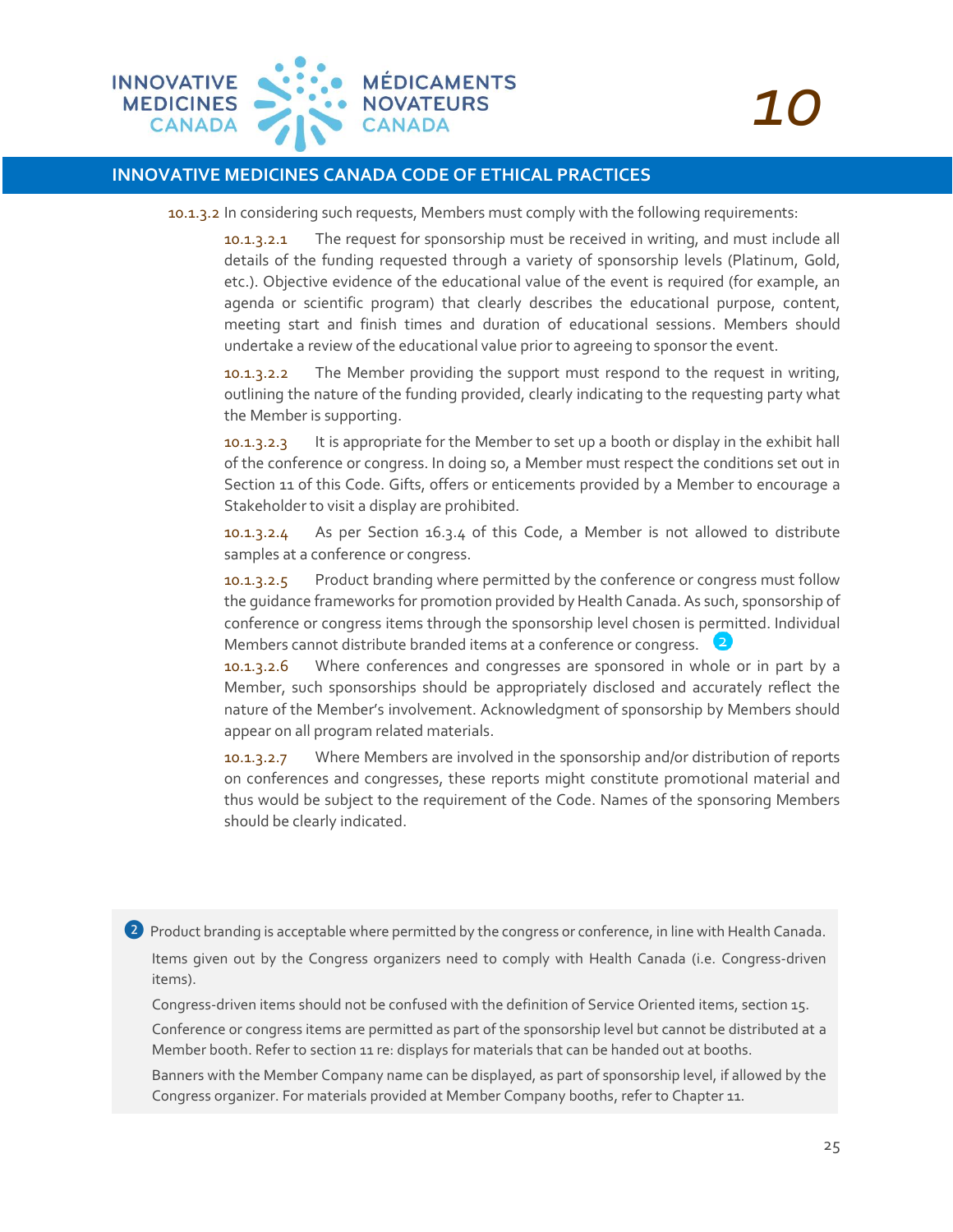

10.1.3.2.8 Attendance of Member employees at Canadian third-party educational or professional conferences and congresses is acceptable.

10.1.3.2.9 As it relates to particular sponsorship, Member-specific social functions are not permitted. However, Member employees can participate in activities that are part of conferences and congresses if they are incidental to these events and are not organized by Member Companies.

10.1.3.2.10 Sponsorship of attendees to a Canadian third-party educational or professional conference or congress is prohibited.

# **10.2 Sponsorship of Stakeholders to International Conferences and Congresses**

#### **10.2.1 General Principle**

10.2.1.1 In addition to their commitment to provide and promote high quality health education programs for Stakeholders in Canada, Members have a role to play in ensuring that Canadian Stakeholders are educated and kept informed on developments in health research, health sciences, clinical practice and their profession at the international level. Members may receive and consider unsolicited requests from individual Stakeholders, academic societies, and professional associations or organizations for financial assistance to participate in international events. In addressing this situation, both the supporting Member and the recipient(s) of the financial support should proceed on the understanding that the ultimate objective in exposing Canadian Stakeholders to international events is to improve health care for Canadian patients.

#### **10.2.2 Definition**

10.2.2.1 These are defined as international events that have been approved, endorsed, or sponsored by academic societies, or professional associations or organizations.

10.2.2.2 International events must take place outside of Canada in order for this Section to apply; when held in Canada, Section 10.1 applies.

<sup>3</sup> Conferences and congresses sponsored by Canadian associations, societies or, corporations that are held outside of Canada cannot be sponsored by member companies.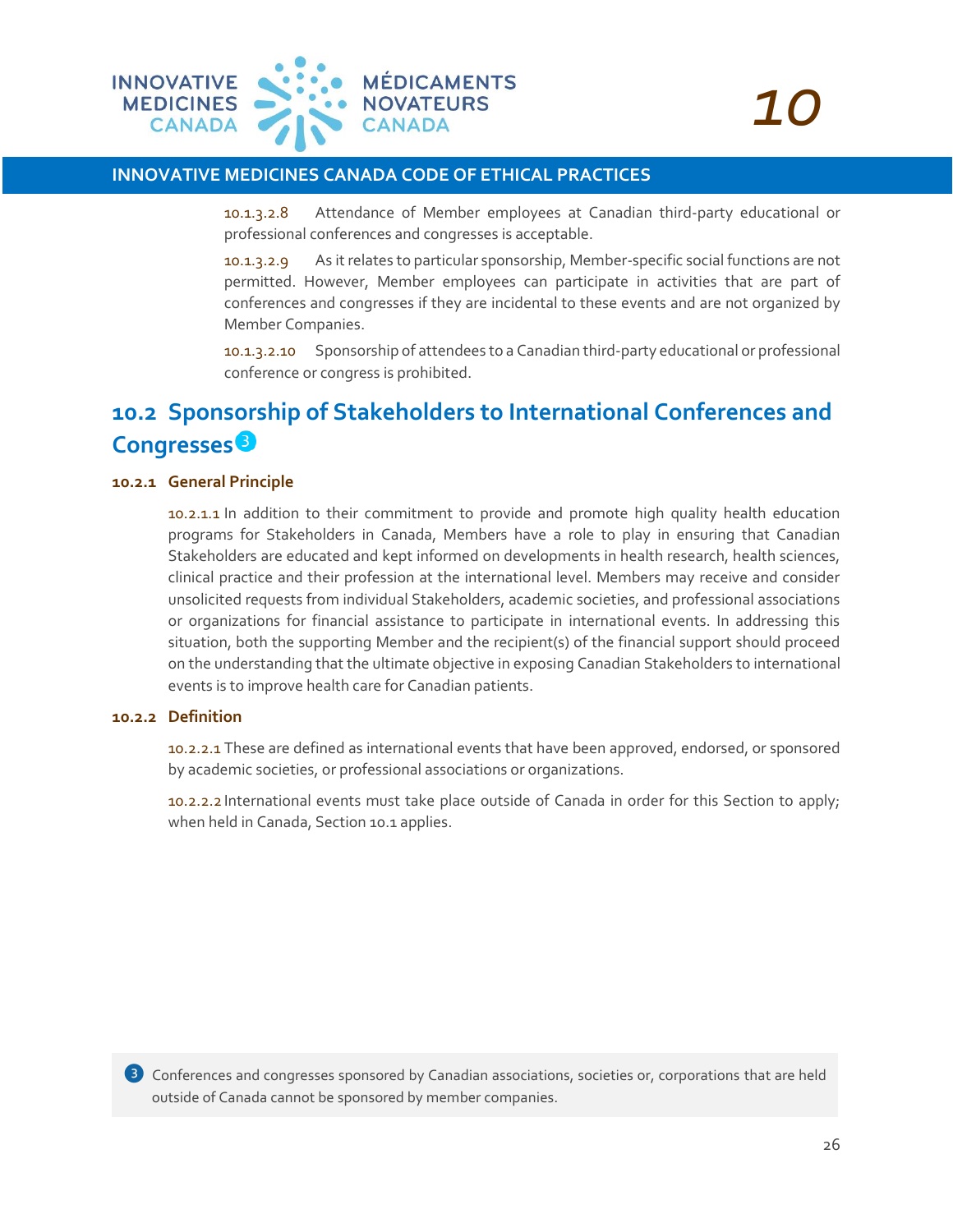

#### **10.2.3 Standards**

10.2.3.1 Members may sponsor Stakeholders to attend international events, under the following conditions:

10.2.3.1.1 There is a legitimate educational purpose fulfilled in sponsoring the Stakeholder.

10.2.3.1.2 The venue must be appropriate for scientific or educational communications.

10.2.3.1.3 The primary purpose of the event must be scientific, medical and/or educational in nature.

10.2.3.1.4 The international event derives participants from many countries.

10.2.3.2 In considering such requests, Members must comply with the following requirements:

10.2.3.2.1 The request must be received in writing, and must include all details of the funding requested, the program, as well as the specifics of the educational program(s) to be delivered by the participant(s) on their return to Canada.

10.2.3.2.2 The Member providing the support must respond to the request in writing, outlining the conditions/requirements in exchange for the financial support.

10.2.3.2.3 As part of the sponsorship, Members may provide funding for reasonable transportation, lodging, meals, and registration fees relating to the sponsored event. Reimbursement or payment of personal incidental expenses or any costs associated with accompanying family members are not eligible for reimbursement.

10.2.3.2.4 The Member must require the individual to advise whether or not he/she has requested support from more than one source to attend the same event. Funding from all sources is not to exceed total costs that are anticipated for items outlined in Section 10.2.3.2.3.

10.2.3.2.5 The individual(s)/organization(s) requesting the support must be required to share with Canadians the benefit of knowledge gained through one of:

a.. The submission of a report or paper to the supporting Member;

b. Through a written report to a specialty society/academic institution; or

c. A verbal presentation to Health Care Professionals.

10.2.3.2.6 Such papers and/or presentations must include a statement by the author/presenter acknowledging that financial support by the Member to attend the international event was received.

10.2.3.2.7 Members may provide financial support for a maximum of ten (10) individuals per Member to any one international event. Financial support must be reflective of fair market value and be paid after the event upon proof of attendance or managed by the Member. Notwithstanding the provisions in Section 6.3.2 of this Code, a Member may provide reasonable meals and refreshments to all sponsored Stakeholders to an international event as per Section 6 of this Code.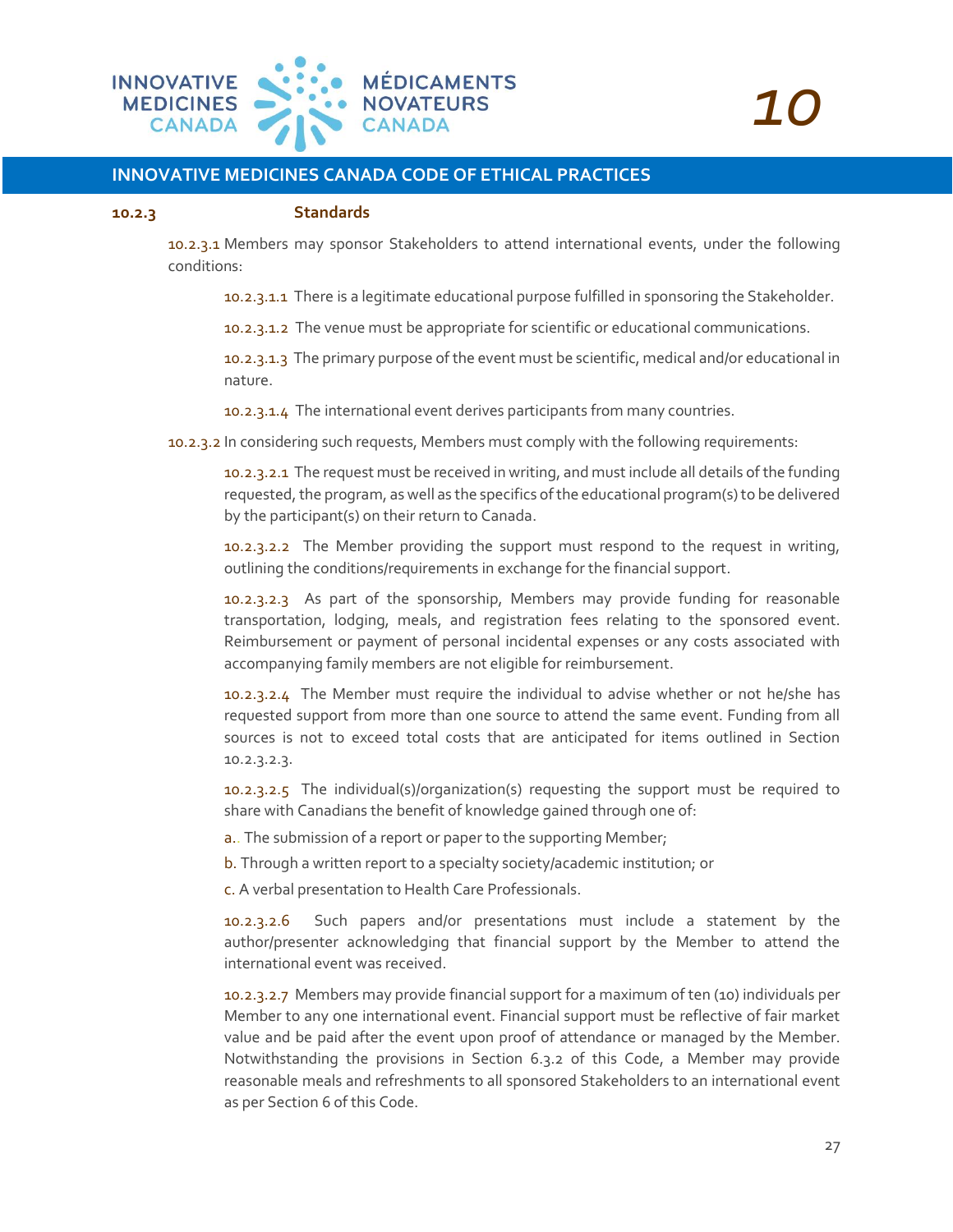

10.2.3.3 In considering such requests, Members must ensure the request and sponsorship comply with this Code, as well as the laws and requlations of the country where the event will be held.  $\overline{4}$ 

### **10.3 International Conferences and Congresses Held in Canada**

#### **10.3.1 General Principles**

10.3.1.1 International events are sometimes held in Canada. As such, International Affiliates (non-Canadian) of Members may host or participate in scientific exchanges with Canadian and non-Canadian Health Care Professionals attending these events. These International Affiliates must respect applicable Canadian laws and regulations and this Code.

10.3.1.2 It is the responsibility of each Member to ensure the compliance of their International Affiliates with this Code.

10.3.1.3 Any incident of non-compliance by an International Affiliate with this Code could result in an infraction for the Member.

#### **10.3.2 Standards**

10.3.2.1 Company X materials used at the conference:

10.3.2.1.1 If the product is not approved for sale in Canada, the material used at the conference is to emanate from the parent company (Company X Inc.) and should be labelled as follows:

• "Product X (chemical name) is not available for sale in Canada" (or similar text, approved by the Canadian affiliate's regulatory and/or medical department – such disclaimer should be legible, and in proportionate size to the material displayed or presented.

10.3.2.1.2 If a product's indication(s) differ from those contained in the approved Canadian product monograph, the material used at the booth should be labelled with the following disclaimer:

• "The information contained herein does not necessarily reflect the content of the approved Canadian product monograph" or similar text, approved by the Canadian affiliate's regulatory and/or medical department – such disclaimer should be legible and in proportionate size to the material displayed or presented.

10.3.2.1.3 No reference should be made at the commercial booth and/or in the materials distributed as to the availability in Canada of unauthorized drugs through the Canadian Special Access Program or any off-label use.

10.3.2.1.4 All drug product materials, including posters, should be submitted to the Canadian affiliate's regulatory and/or medical department for review and approval.

**4** When business meetings or events are organized by a Member's affiliate, the affiliate must respect the letter and spirit of Canadian requirements as highlighted in this Code or any other related regulation, legislation or practice.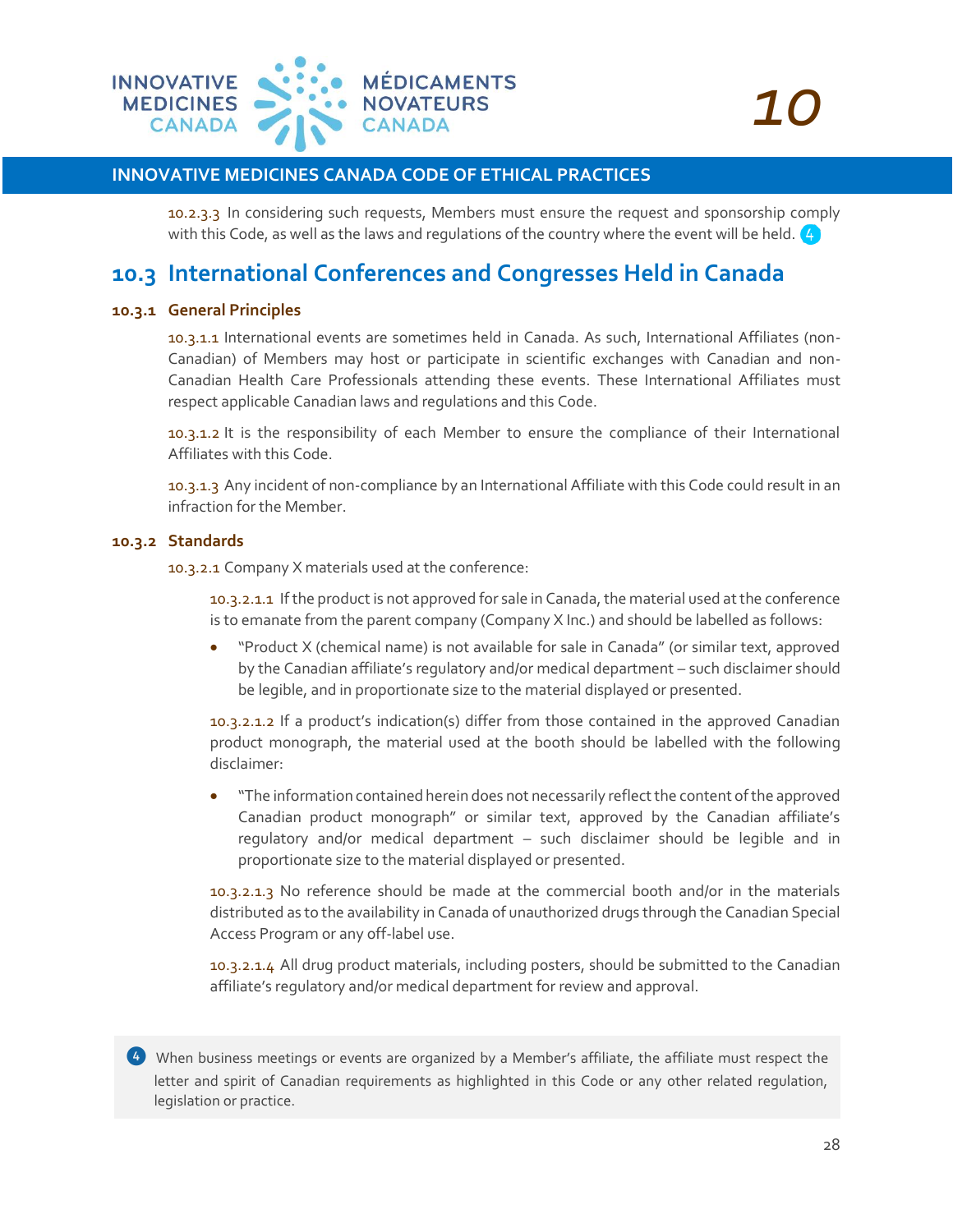

10.3.2.1.5 Questions from Canadian Health Care Professionals relating to the availability of a drug prior to market authorization or for indications not-approved in Canada are to be referred to the Canadian Medical Department personnel or to the on-site Canadian medical personnel.

10.3.2.1.6 Product branding where permitted by the conference or congress must follow the guidance frameworks for promotion provided by Health Canada. As such, sponsorship of conference or congress items through the sponsorship level chosen is permitted. Individual Member Companies cannot distribute branded items at a conference or congress.

# **10.4 Stand-Alone Scientific Exchange Meetings Organized by Head Office of a Member Company**

#### **10.4.1 Definition**

10.4.1.1 A "stand-alone meeting" is a scientific exchange meeting (excluding Investigator meetings), organized by the International Affiliate/Global Corporate Head Office of a Member Company, which involves Health Care Professional invitees from many different countries (including Canada) and is usually held in a central location, inside or outside of Canada.  $\begin{bmatrix} 5 \end{bmatrix}$ 

#### **10.4.2 Standards**

10.4.2.1 Stand-alone meetings must be organized by the International Affiliate/Corporate Head Office.

10.4.2.2 Invitations to invitees must come from this International Affiliate/Corporate Head Office.

10.4.2.3 Members are limited to sending a maximum of ten (10) Health Care Professionals per event.

10.4.2.4Members are permitted to pay for reasonable travel and accommodation of attending Health Care Professionals.

❺ In the event that the stand-alone meeting is organized by a Member affiliate to take place in Canada, the affiliate must respect the letter and spirit of Canadian requirements as highlighted in this Code or any other related regulation, legislation or practice.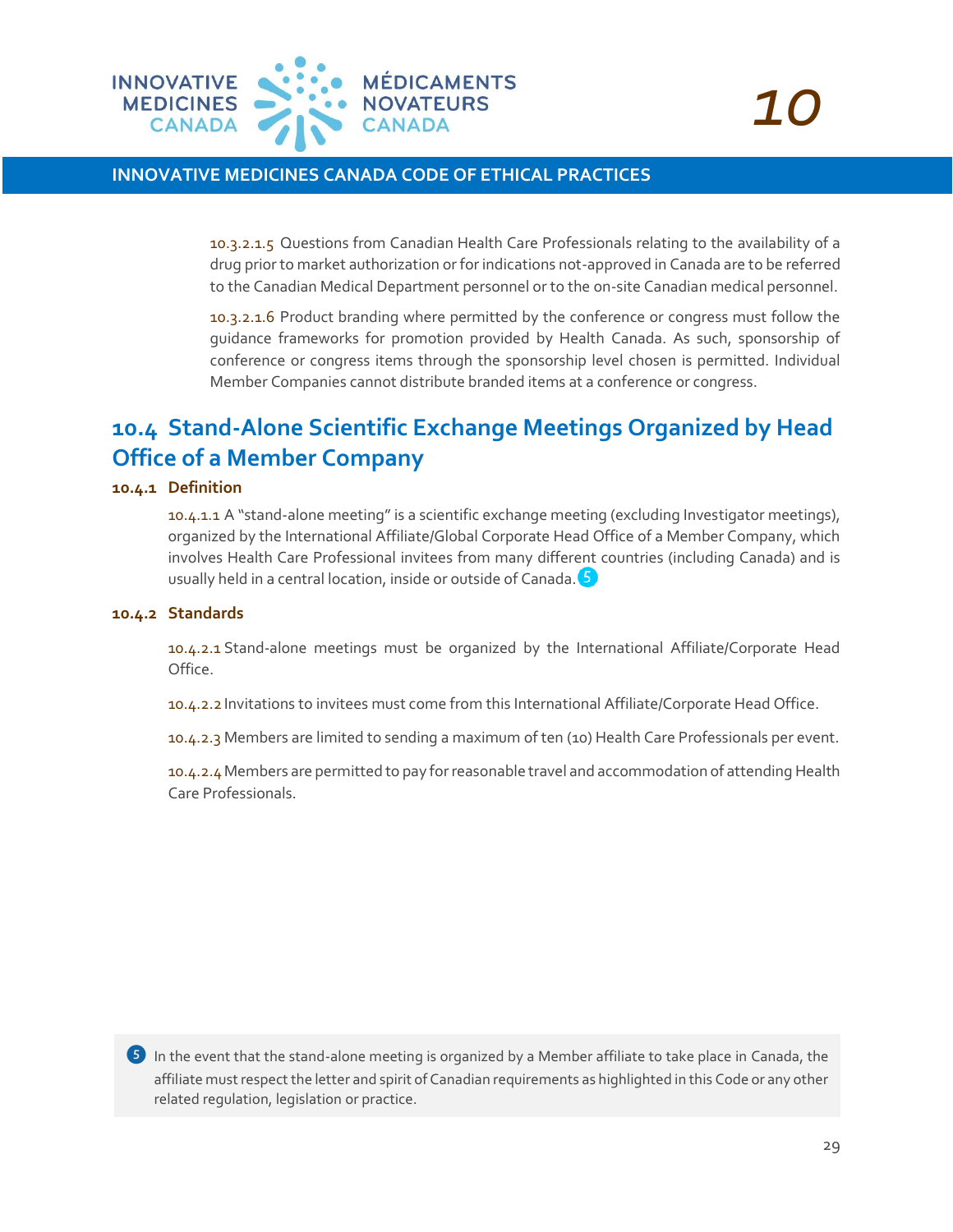![](_page_29_Picture_0.jpeg)

# <span id="page-29-0"></span>**DISPLAYS**

### **11.1 General Principle**

**11.1.1** Congress/clinic displays allow for enhanced interaction with Health Care Professionals. The main purpose of such displays must be the presentation of accurate information about the product(s) on display.

### **11.2 Standards**

**11.2.1** At least one qualified representative of the Member must be on site during congress hours.

**11.2.2** Promotional and educational material available at the display must be consistent with the approved product monograph(s). Reprints of scientific and medical papers may be distributed at the display, provided they are reprinted verbatim, and are not presented in a manner which differs in any way from the approved product monograph(s).

**11.2.3** The fee a Member pays for exhibit space must not include additional donations to the association or other entity holding the congress, unless additional donations are reported as such.

**11.2.4** Members must not pay for or make a donation to have displays set up on a continuous basis at clinics/hospitals.

**11.2.5** Provision of meals and refreshments at the display is prohibited.<sup>1</sup>

❶ Examples of prohibited meals and refreshments: coffee, cappuccino, smoothies, tea, water, candies, food of any kind, even in a self-service station. In line with section 10.1.3.2.3 of the Code – "Gifts, offers or enticements provided by a Member to encourage a Stakeholder to visit a display are prohibited."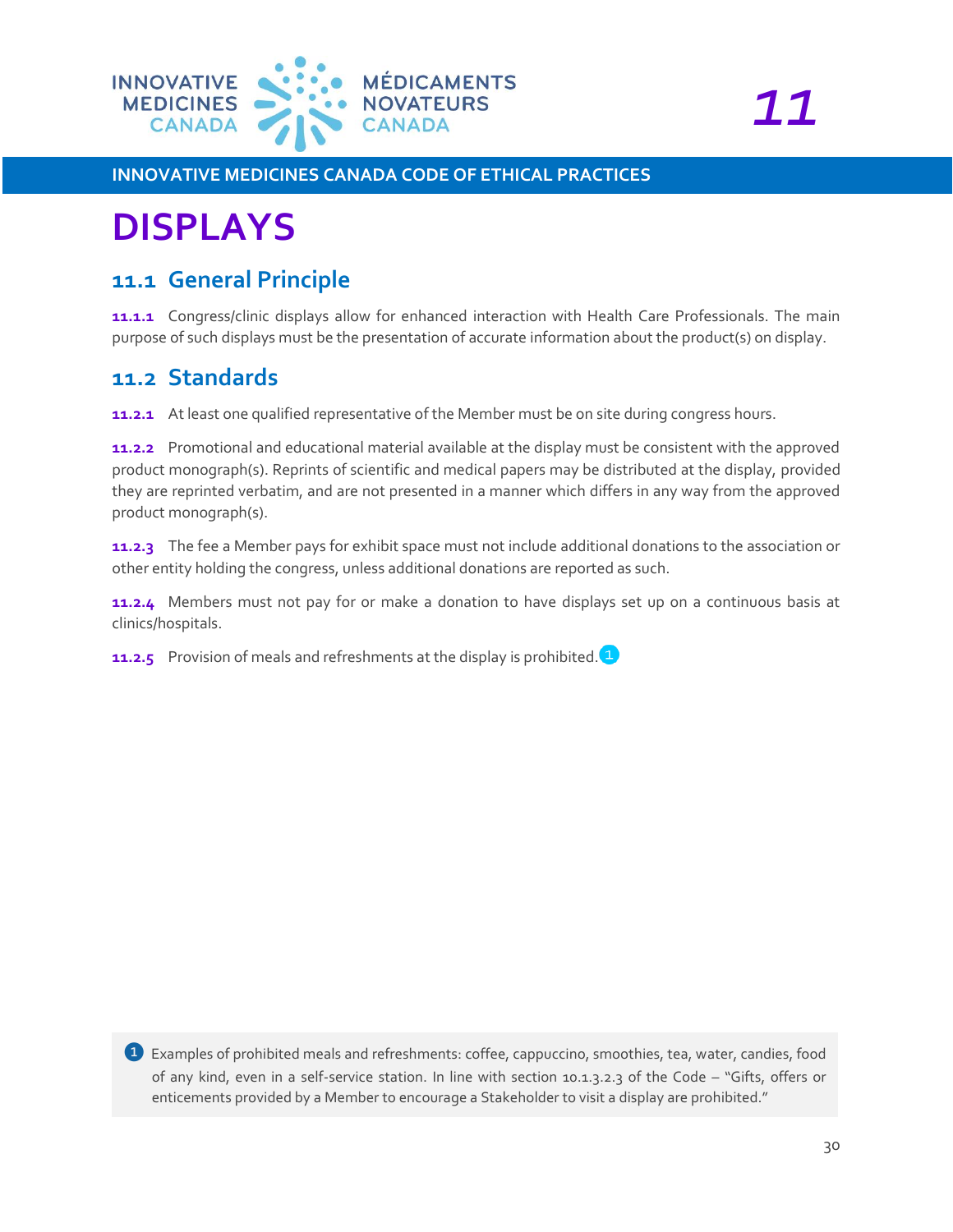![](_page_30_Picture_0.jpeg)

*12*

**INNOVATIVE MEDICINES CANADA CODE OF ETHICAL PRACTICES**

# <span id="page-30-0"></span>**PROVISION OF FUNDING**

### **12.1 General Principle**

**12.1.1** As a demonstration of good corporate citizenship, Members recognize their responsibility to support worthwhile activities both within and outside their communities.

# **12.2 Standards**

**12.2.1** Donations, including donations in kind, may be provided to organizations involved in promoting activities such as artistic, charitable, cultural, community, educational, humanitarian, health, philanthropic, and sporting activities. Members must ensure that such support is not undertaken for product promotional reasons, and is not directed to product promotion purposes. Acknowledgement by the recipient organization of such support must be restricted to an appropriate statement of support and follow the guidance frameworks for promotion provided by Health Canada.

**12.2.2** Where Members provide financial support to a charity and/or non-profit organization through such avenues as the purchase of a table or tables at a dinner or other social event, through the purchase of a foursome at a golf tournament, or other sporting activity, the individuals invited may be Stakeholders, with the exception of Health Care Professionals.<sup>2</sup>

**12.2.3** Funding may also be provided to groups or associations of Stakeholders to organize bona fide activities such as medical research, public policy research, education, and training or to support any project that will enhance patient outcomes or relate to continuing professional education, patient or community education or community projects that promote better health care. No support can be made to an individual Stakeholder with the exception of sponsorship of Health Care Professionals to attend an international conference or meeting event that is covered under Section 10.2 of this Code.

**12.2.4** Members must ensure that there are no incentives to prescribe, recommend, purchase, supply or administer a product based on financial support and that nothing should be offered or provided which would interfere with the independence of a Health Care Professional's prescribing or dispensing practices.

**12.2.5** A written rationale and clear objective consistent with the Guiding Principles of this Code should accompany all requests for funding. When accepting a request for funding, Members should clearly indicate in writing to the requesting party what the Member is supporting.

**12.2.6** Funding is documented in a written agreement outlining the nature of the funding provided.

**12.2.7** Funding is clearly acknowledged and accurately reflects the nature of the Member's involvement.

- ❶ Donations can only be provided to organizations, and not individual Health Care Professionals (outside of ICHE attendance support).
- 2 This means that Member employees can invite Stakeholders but not HCPs to these events. Refer to the definition of Health Care Professional.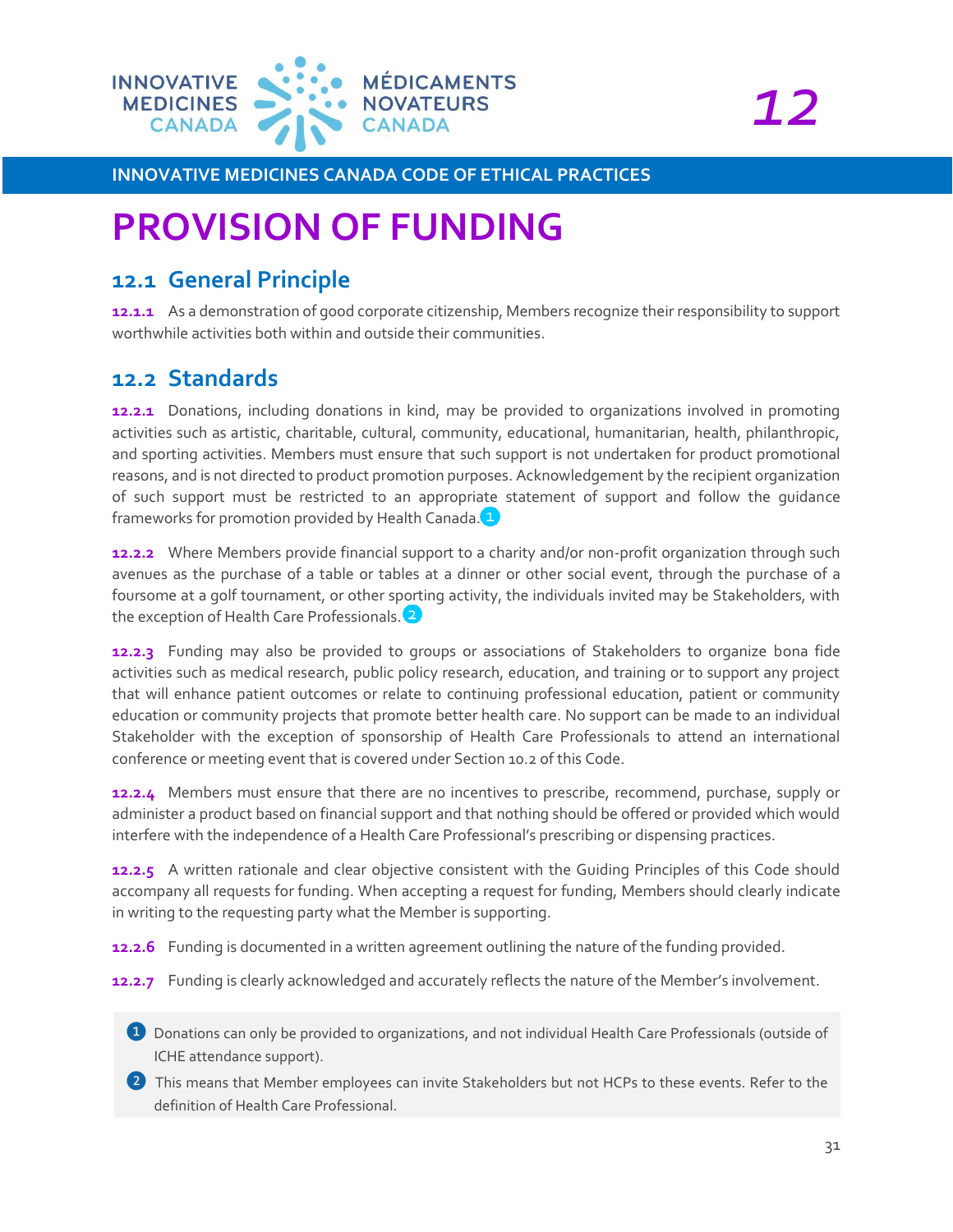![](_page_31_Picture_0.jpeg)

```
13
```
# <span id="page-31-0"></span>**LOAN OF MEDICAL EQUIPMENT**

## **13.1 General Principle**

**13.1.1** In its role to enhance the health of Canadians, Members may partner with Health Care Professionals in programs/arrangements (Programs) to improve the prevention, diagnosis or treatment of diseases in a specific therapeutic area through the loan of medical equipment. To facilitate the development of these Programs, medical equipment can be loaned to Health Care Professionals actively participating in such Programs.

# **13.2 Standards**

**13.2.1** Programs must not be intended to gain access or influence, or to promote specific Prescription Medicines. They must be established to demonstrate how better prevention, diagnosis or treatment may improve patient health outcomes.

13.2.1.1 Programs must comply with the following conditions in order to safeguard the professional independence of participating Health Care Professionals:

- The program has clear and written objectives to improve patient prevention, diagnosis and treatment of disease;
- The program is approved by the Canadian Member's Head Office (no field initiatives);
- A written agreement defining the terms of the loan is signed by the Health Care Professional and senior authorized Head Office representative of the Member prior to equipment loans (no retroactivity) and include provisions setting out:
	- The program's objectives;
	- The contribution of the Member (including a detailed description of the medical equipment to be loaned);
	- The duration (cannot be indefinite), justified by the duration of the program;
	- The property title of the equipment will remain at all times with the Member;
	- That all loaned equipment will be returned to the Member at the expiration of the agreement; and
	- That Health Care Professionals must not invoice any payer (including provincial governments, patients, or insurance companies) for the use of loaned equipment.
- The participation of a Member Sales Representative must be limited to the establishment and implementation of these programs;
- The programs must maintain patient confidentiality;
- Tracking systems must be implemented to ensure all loaned equipment is returned to the Member once a program concludes; and
- Medical equipment may bear the corporate name and logo of the Member, but must not bear the name of any products or related acronyms.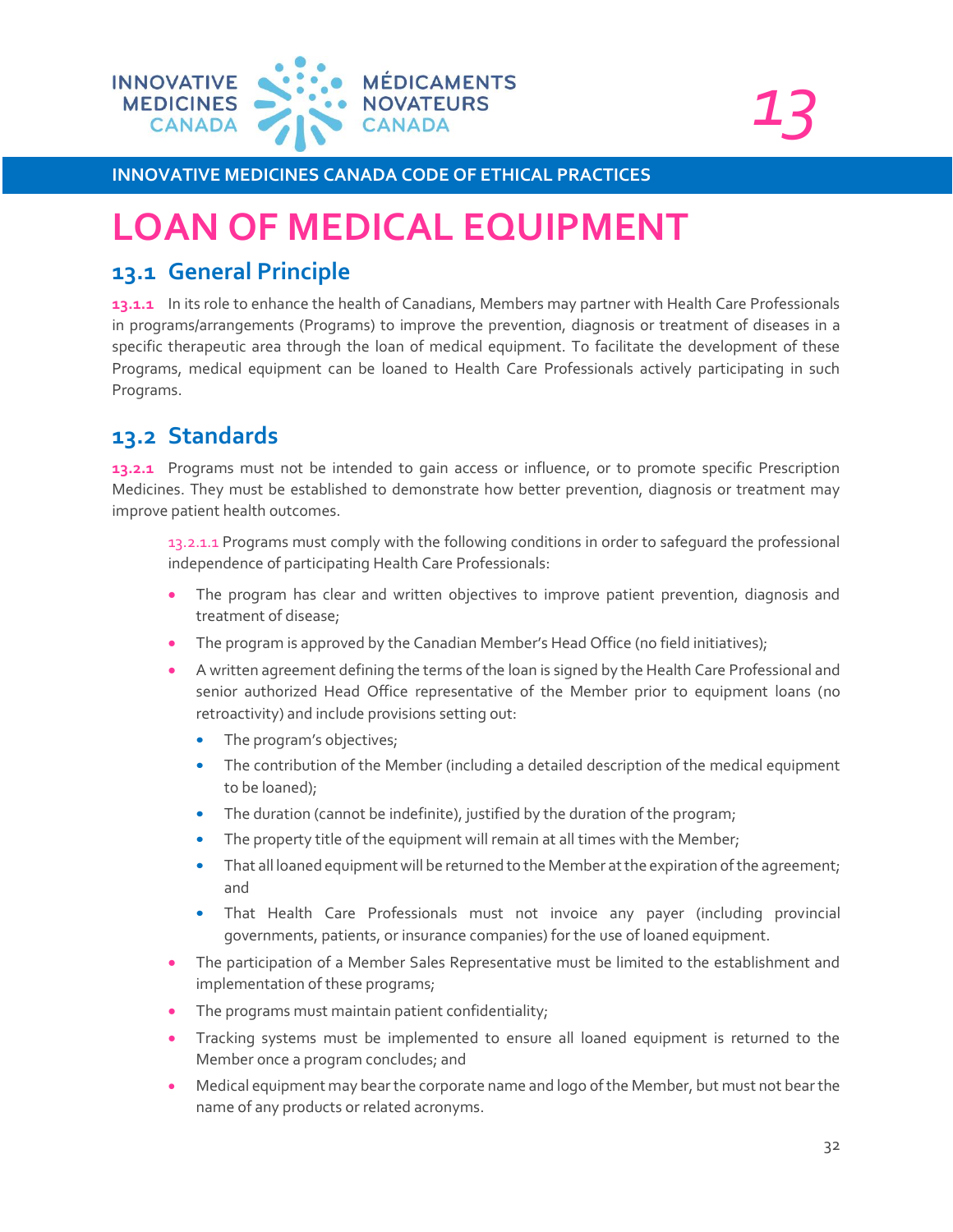![](_page_32_Picture_0.jpeg)

![](_page_32_Picture_1.jpeg)

# <span id="page-32-0"></span>**PATIENT SUPPORT PROGRAMS AND MEDICAL PRACTICE ACTIVITIES**

### **14.1 Definitions**

#### **14.1.1 Patient Support Programs**

"Patient Support Programs" are programs offered by Member companies for the benefit of patients. The programs aim at increasing or facilitating patient understanding of a disease and/or treatment, bettering patient outcomes as well as possibly improving patient adherence to treatment. Such programs may also serve to ensure or assist with access and/or reimbursement of a product. The programs must have a primary objective of bettering patient health outcomes. Any benefit experienced by the prescribing or dispensing Health Care Professional must be incidental to the primary objective.<sup>1</sup>

#### **14.1.2 Medical Practice Activities**

Medical Practice Activities are programs/services offered by Members to contribute to the Medical Practice's ultimate goal of bettering patient health outcomes via a comprehensive/holistic approach to medicine. The objective of these activities may be related to patient management practices and clinical outcomes management practices but must not be solely intended to improve or manage day-to-day administrative or operational responsibilities. Any benefit experienced by the prescribing or dispensing Health Care Professional must also be incidental to the primary objective.<sup>2</sup>

❶ Patient Support Programs do not include Health Canada Special Access Programs or any other similar programs that are mandated by Health Canada [e.g. a program which is a condition of the notice of compliance (NOC)].

Examples of Patient Support Programs are diagnostic testing, education of patients on disease state, training by a Health Care Professional of patients on the use of a device or administration of a product, adherence programs and support provided to patients in the form of counselling by a non-prescribing Health Care Professional or a related health service provider.

Programs related to the access and/or reimbursement of a product can include, but are not limited to, financial co-pay programs, provision of a product when formulary reimbursement is not available via bridging/payment assistance programs, provision of a product via vouchers or via compassionate use programs, financial assistance based on the patient's inability to pay for a prescribed Member product or assistance with the reimbursement process associated to said product and the patient's insurance provider.

2 For example, activities or services offered by the Member related to how a group medical practice manages a certain patient type with a specific disease – thereby allowing the practice to close patient care gaps – would be considered Medical Practice Activities.

The provision of resources for the sole purpose of improving the practice's efficiencies and thereby resulting in greater billing opportunities, for example, would not be considered an appropriate Medical Practice Activity.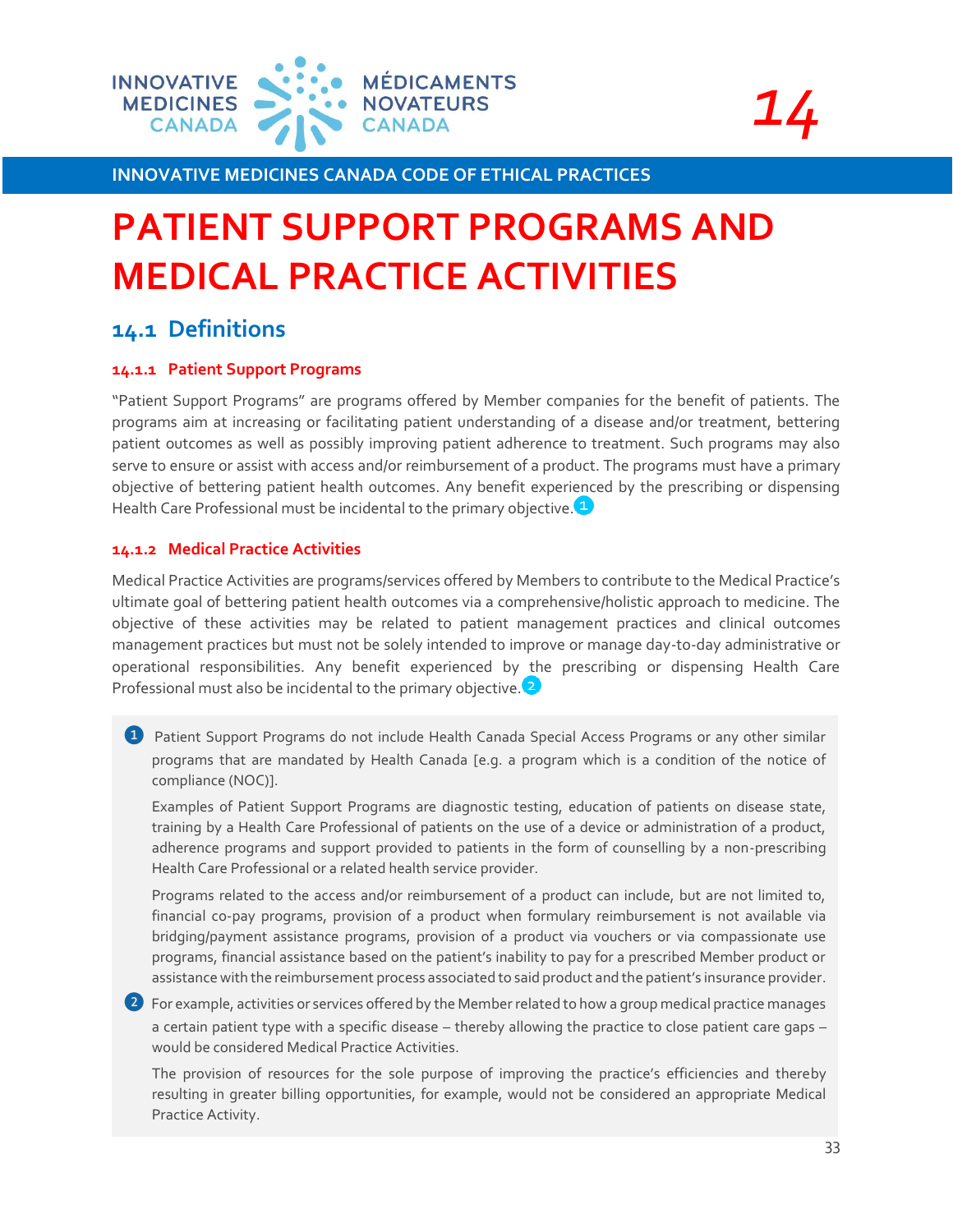![](_page_33_Picture_0.jpeg)

![](_page_33_Picture_1.jpeg)

### **14.2 General Principles**

#### **14.2.1 Intent**

The Code recognizes that industry plays a vital role in supporting patients and medical practices for the purpose of enhanced patient outcomes and to benefit health care obtained by patients. However, these programs/services must not serve solely to cover day-to-day activities or resources considered part of the practice's operational expenses nor should they replace or compete with services or resources provided and funded by the existing healthcare system. Effort should be made for the healthcare system to absorb the cost of long-term initiatives.

#### **14.2.2 Ensure Integrity of the Industry**

When providing Patient Support Programs or support for Medical Practice Activities, the overarching principle is that the activity, whether provided by the Member directly or through a third party acting on the Member's behalf, should not bring the industry into disrepute. Member company staff/third-party vendors must have the requisite training and expertise so as to proceed in an ethical and professional manner. In addition, all elements of these programs/services should be appropriate, reasonable, and in accordance with treatment protocol/guidelines, clinical standards and relevant Code sections.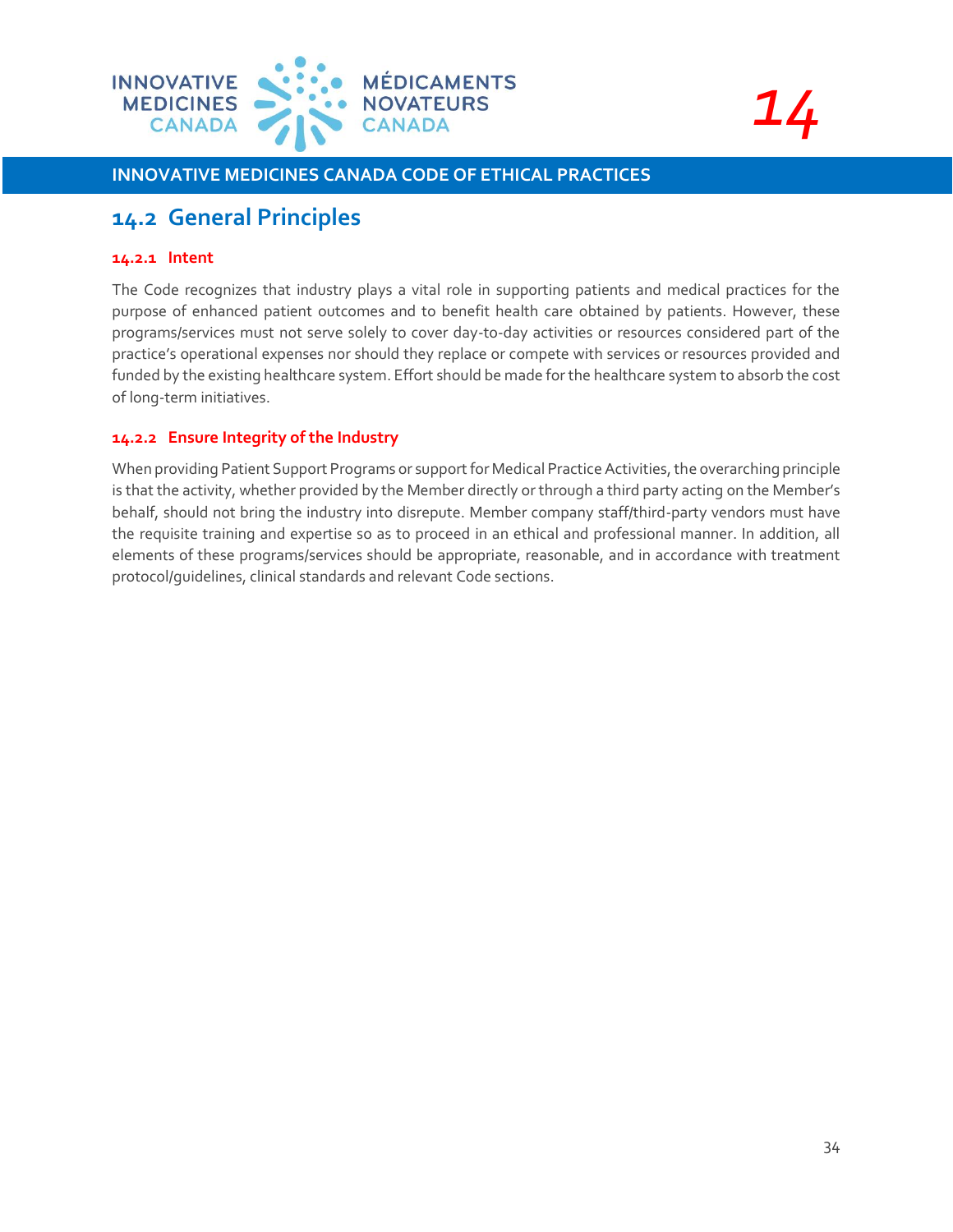![](_page_34_Picture_0.jpeg)

![](_page_34_Picture_1.jpeg)

#### **14.2.3 Conflict of Interest**

These programs/services/ activities should never be offered nor provided to Health Care Professionals, Medical Practices, patients, their agents or healthcare facilities:

- As an incentive to gain access to a medical practice or hospital formulary listing;
- As an obligation or undue inducement to prescribe particular Prescription Medicines;
- In exchange for recommending for use; or
- In a manner that could be construed as a gift.

Any payment made to a Health Care Professional must be for appropriate services as described in a written agreement. Such payments must not be intended to cover acts or tasks that are part of the Health Care Professional's standard of care or which are covered as part of the healthcare system's reimbursement process.

Under no circumstances can the Health Care Professional acting as intermediary between Member company and patient be paid solely for offering the Patient Support Program to their patients.

All clinical decisions, which may include the selection of appropriate Prescription Medicines or the development of management plans, are the responsibility of the relevant Health Care Professional. Productspecific activities can be initiated only after the prescribing Health Care Professional has made the treatment decision and/or prescribed the product.

Such services/programs must never be sold, distributed or included on a claim for reimbursement or other submission for payment.<sup>3</sup>

#### **14.2.4 Design and Oversight**

These programs/services/ activities must be designed and approved by the Canadian Member's head office so as to ensure proper design according to this and any other related section of this Code as well as the appropriate oversight. 4

<sup>3</sup> For example, it would be inappropriate to have a set amount provided to the Health Care Professional on a per-patient-enrolled basis. Health Care Professionals are not to be remunerated for simply offering the patient the Member program.

If a Member provides a Patient Support Program to the Health Care Professional free of charge, the Health Care Professional must not subsequently sell it to patients.

 For example, a Patient Support Program or Medical Practice Activity designed and executed by a sales representative for his/her specific territory would not be an acceptable program or activity.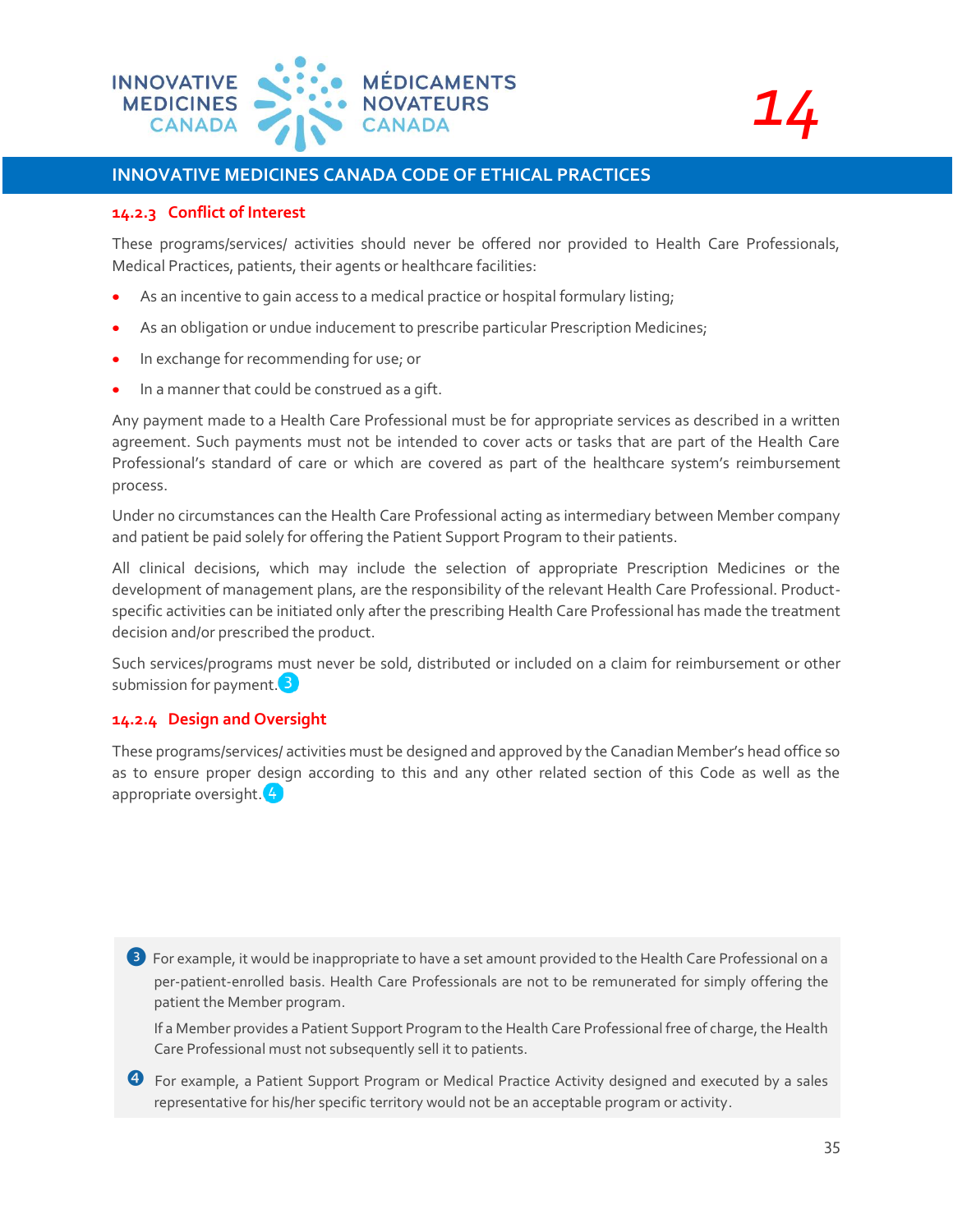![](_page_35_Picture_0.jpeg)

![](_page_35_Picture_1.jpeg)

### **14.3 Standards**

#### **14.3.1 Objective, Timelines and Scope**

Patient Support Programs or Medical Practice Activities must have clear objectives, timelines and scope:

- The objective should be to achieve better patient health outcomes and/or facilitate access to a Member product.
- The timelines should be predetermined and justified by the clinical purpose.
- Consideration must be given to the appropriate use of the prescribed product (should the program involve a specific product) and the scope of the availability of the programs/services/ activities. Members are to design and offer programs/services to be intended for all eligible patients. If the program/services are to be limited in distribution, Members are to consider the criteria for eligibility to ensure a fair and appropriate dissemination.

#### **14.3.2 Confidentiality, Transparency and Privacy**

Members must be clear regarding information and communication with patients or medical practices whether it be done directly by the Member or through a third party acting on behalf of the Member:

- Patient confidentiality must be maintained at all times. In addition, proper privacy practices must be exercised in all such programs/services related to any potential data collected and the purpose of the collected data.
- Transparency regarding the Member Company or any third party acting on behalf of a Member is to be maintained in all programs/services / activities provided to patients or medical practices.
- In the case of the Patient Support Programs, the patient must subscribe or consent to a program and have the ability to opt out of the program at any given time and is to be provided clear instructions on how to do so.

Member companies should make all reasonable efforts to encourage the transparency by Health Care Professionals towards their patients regarding any financial or other material relationships with Members.

#### **14.3.3 Data and Outcomes**

Data collected, analysed, disseminated and/or published must be done according to current scientific standards and must be unbiased and accurate.

Key learnings or best practices collected from these programs/services can be used to illustrate the impact on health outcomes in scientific exchanges and promotional activities. Such findings may also be the subject of reports or other communications, provided that appropriate permissions and approvals are obtained.  $5$ 

![](_page_35_Picture_18.jpeg)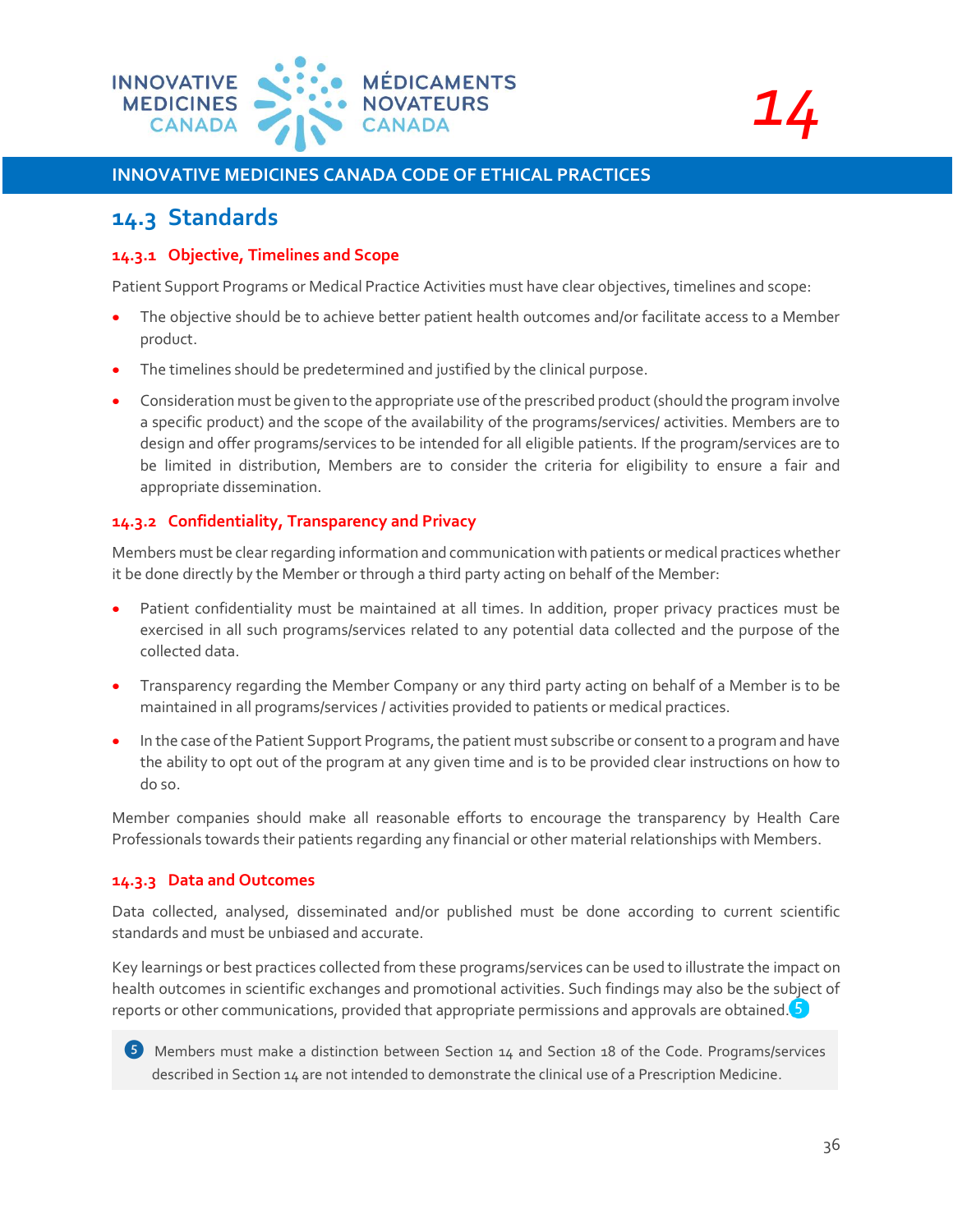![](_page_36_Picture_0.jpeg)

*14*

In some instances, Members may be invited or solicited by Health Care Professionals or Medical Practices to contribute or participate in an initiative they are leading related to patient management or clinical outcomes management. In such cases, Members are to evaluate the appropriateness of the request and their ability to contribute, whether it be by means of a financial contribution (see Section 12) or by offering a Patient Support Program or Medical Practice Activity as described in this section. 6

# **14.4 Request for Support by Stakeholders**

In some instances, Members may be invited or solicited by Health Care Professionals or Medical Practices to contribute or participate in an initiative they are leading related to patient management or clinical outcomes management. In such cases, Members are to evaluate the appropriateness of the request and their ability to contribute, whether it be by means of a financial contribution (see Section 12) or by offering a Patient Support Program or Medical Practice Activity as described in this section.

6 It may not be appropriate for Members to collaborate with Health Care Professionals or Medical Practices on their efforts, due to a potential conflict of interest or the perception of undue influence by the Member Company. In such cases, Members may consider the provisions under Section 12, which allow Members to provide an arm's length type of funding instead.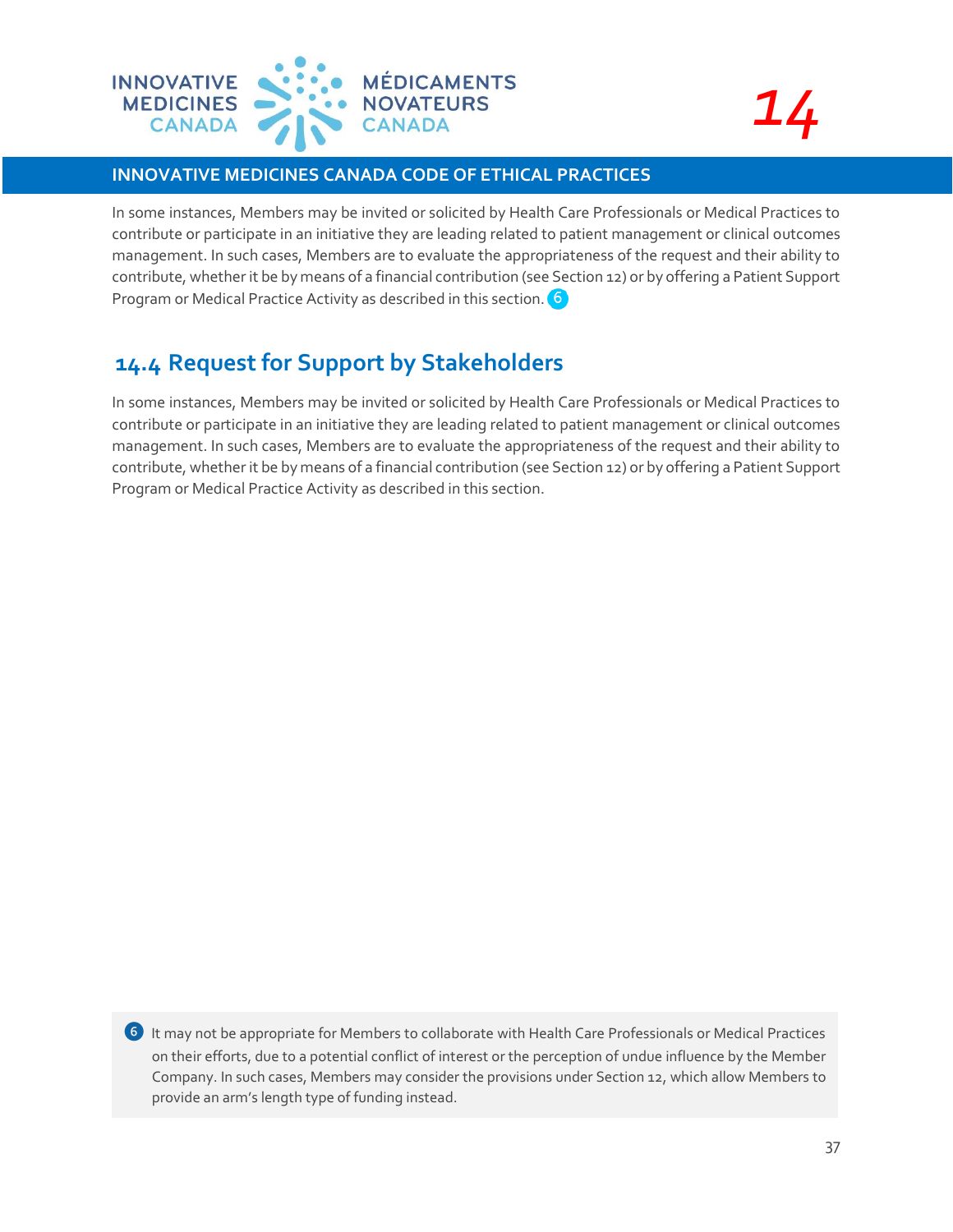![](_page_37_Picture_0.jpeg)

*15*

# <span id="page-37-0"></span>**SERVICE-ORIENTED ITEMS**

### **15.1 General Principles**

**15.1.1** Reasonable "service-oriented items" are defined as items whose primary goal is to enhance Health Care Professionals' understanding of a condition or its treatment or to assist Stakeholders to better perform their professional activities. Items intended for distribution to patients via a Health Care Professional must be useful as aids to patients' understanding of, or adaptation to, their condition(s) or for encouraging adherence with a recommended therapy. Such items may bear the corporate name and logo of the Member Company, but must not bear the name of any product.<sup>1</sup>

**15.1.2** Members may distribute acceptable service-oriented items to Stakeholders.

**15.1.3** Members must not offer to any Stakeholder, or to any member of a Stakeholder's clinical/administrative staff and/or family, any gift – in cash or in kind – or any promotional aid, prize, reward, or any other item as an incentive or reward for prescribing, administering, recommending, purchasing, paying for, reimbursing, authorizing, approving or supplying any product or service sold or provided by the Member, or to obtain any other improper advantage for the Member.

**15.1.4** Members must ensure that the distribution of service-oriented items is not carried out for product promotional purposes. Members should also use good judgment by choosing modes of advertising that will uphold this General Principle.

# **15.2 Standards**

**15.2.1** The following are some (but not all) examples of service-oriented items that – if provided in connection with a Patient Program or intended to aid the patient's understanding of, or adaptation to, their condition(s) or for encouraging adherence with a recommended therapy – would be considered acceptable service-oriented items within the Code: 2

- Patient agendas, Patient calendars;
- Patient diaries, fridge magnets, kit folders.

**15.2.2** The following are some (but not all) examples of service-oriented items that – if provided to Stakeholders – would be considered acceptable service-oriented items within the Code:

- Textbooks of reasonable value;
- Websites, applications, screening program content;
- Educational tools and posters, anatomical models.

**1** The value of a service oriented item must not exceed 150 dollars.

❷ Patient agendas, patient calendars, patient diaries, fridge magnets, kit folders or other items of such kind, that form part of a Patient Program, are also acceptable if provided to a Health Care Professional for their distribution to patients. The provision of such items for the personal use of a Health Care Professional is prohibited.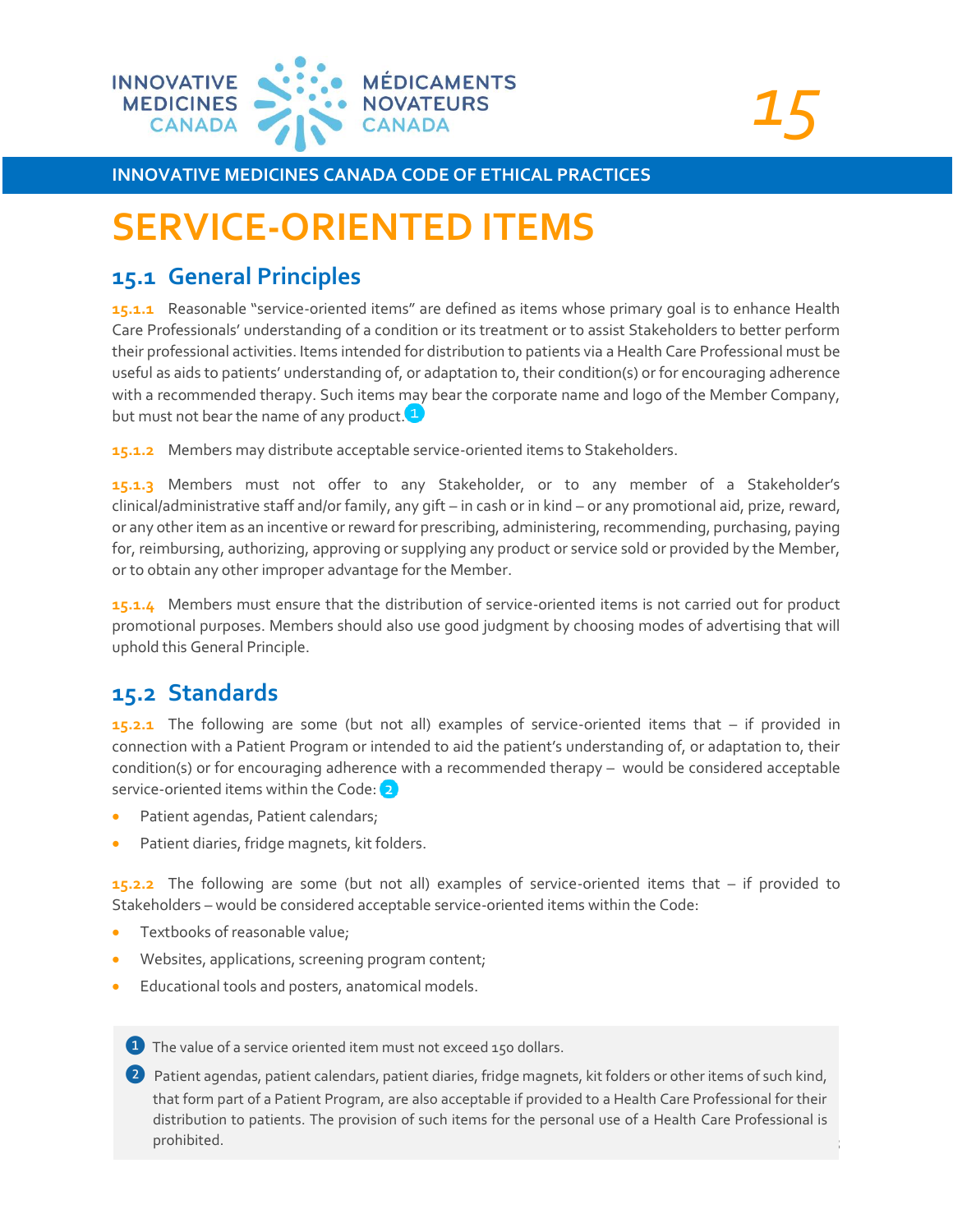![](_page_38_Picture_0.jpeg)

**15.2.3** The following are some (but not all) examples of service-oriented items that – if provided to Stakeholders (outside of the exceptions outlined in 15.2.1 and 15.2.2) – would be considered to be in contravention of the Code: <sup>3</sup>

- Agendas, pocket diaries, bookmarks, calendars, desk clocks;
- Subscriptions to publications;
- Diaries, fridge magnets, kit folders;
- Mouse pads, note pads, Post-it Notes, script pads;
- Office supplies, such as paperweights, pens & penholders, plastic portfolios;
- Stress/rehabilitation balls, back supports, stirrup covers and similar so-called "patient aids";
- Stationery items, such as patient appointment cards containing patient information;
- Product-bearing advertising;
- Tote bags and bags with a corporate logo (single sponsorship).

**15.2.4** Each part of a multi-component service-oriented vehicle must comply with Sections 15.2.1, 15.2.2, 15.2.3 and 15.2.4.

❸ Product-bearing advertising is permissible where the product's Health Canada scheduling allows direct-toconsumer advertising.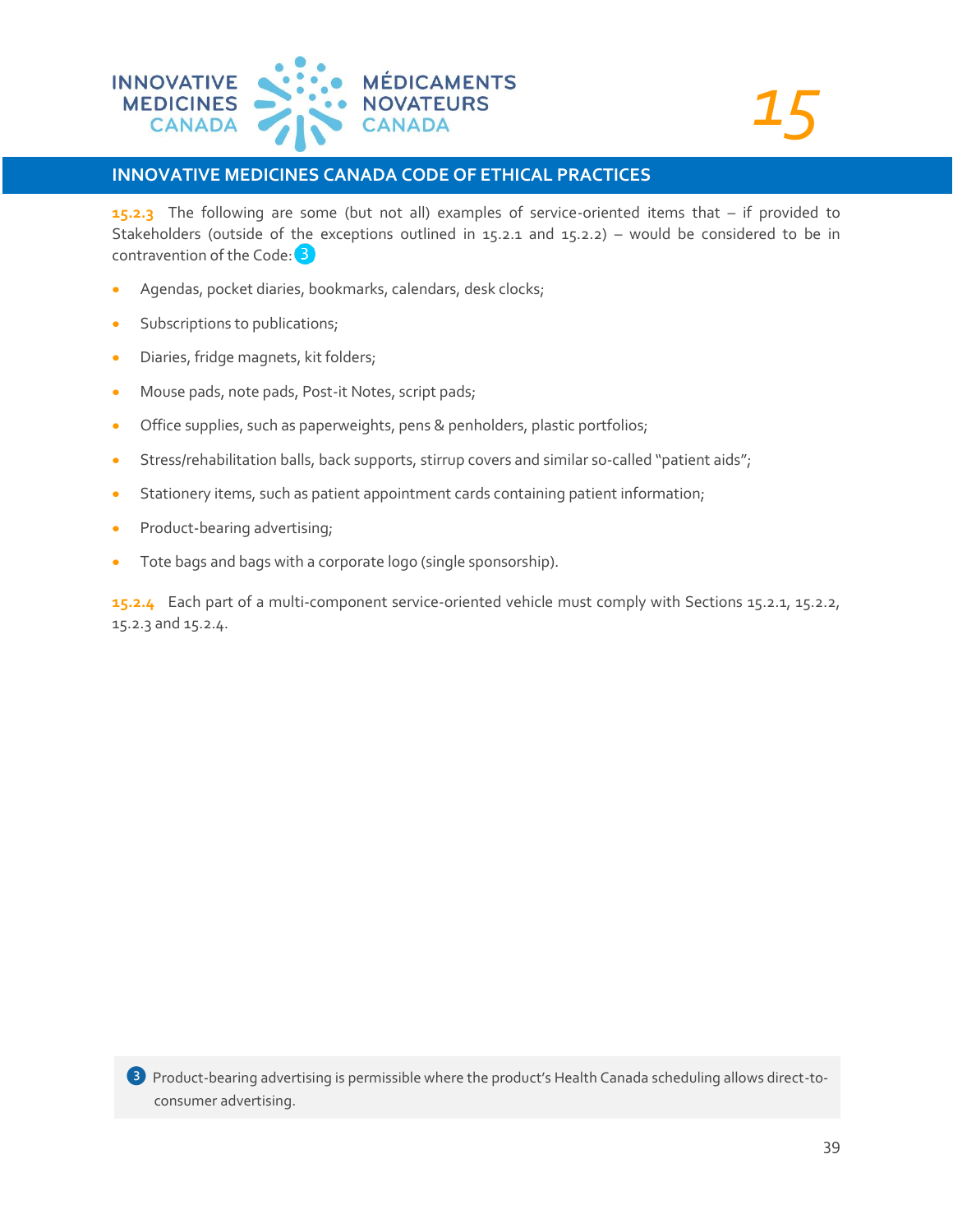![](_page_39_Picture_0.jpeg)

![](_page_39_Picture_1.jpeg)

# <span id="page-39-0"></span>**CLINICAL EVALUATION PACKAGES ("SAMPLES")**

# **16.1 General Principles**

**16.1.1** Members believe that the timely distribution of Clinical Evaluation Packages (CEPs) to Health Care Professionals as authorized by Health Canada, following the rules set out by the Food and Drugs Act and Regulations regarding samples, provides benefits to both patients and Health Care Professionals. When used appropriately members believe CEPs are an important tool for Health Care Professionals and provide benefit to patient health outcomes.

**16.1.2** CEPs must be dispensed by Health Care Professionals only. Their main use is to, when appropriate; determine a patient's clinical response to drug therapy before a full course of therapy is prescribed.

# **16.2 Definition**

**16.2.1** For the purpose of this Code, a "Clinical Evaluation Package" (CEP) is: a package containing a limited quantity of a pharmaceutical product sufficient to evaluate clinical response; distributed to authorized Health Care Professionals through different methods of distribution, free of charge, for patient treatment.

**16.2.2** In addition to the Food and Drugs Act and Regulations governing the manufacture, packaging, storage, and distribution of CEPs, hospital and/or institutional regulations may apply.

❶ This Chapter applies to samples as defined by the *Food and Drugs Act*. In addition to direct physical sampling to Health Care Professionals, the use of e-sampling is also consistent with the definition of CEP. In this case, the product is dispensed to patients via pharmacies upon provision of a prescription and a voucher.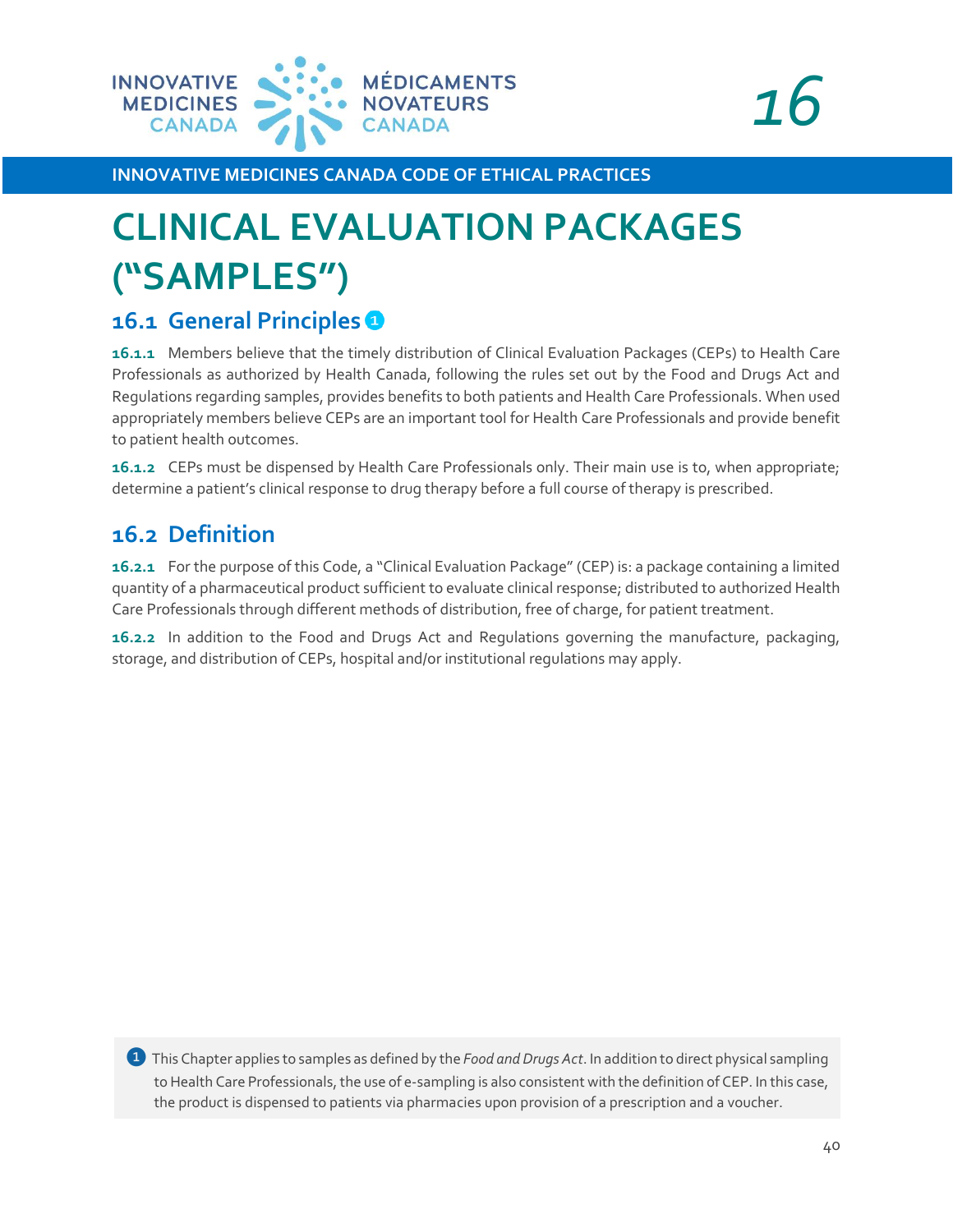![](_page_40_Picture_0.jpeg)

### **16.3 Distribution**

**16.3.1** CEPs shall only be given to authorized Health Care Professionals who have signed an order for the CEP. The order for the CEP must be completed by the Health Care Professional before being passed on to authorized company personnel (such as the Member's Sales Representative or another authorized agent of the Member or third party).

**16.3.2** An essential part of the CEP service involves providing the Health Care Professionals with prescribing information. This information is to be shared with his/her patient. Members should also provide full prescribing information on the CEP for a minimum of two years following the introduction of a product to the Canadian market. A shorter version of the disclosure may be provided two years after the product is first introduced.

**16.3.3** CEPs given to a Health Care Professional as part of an order must be included on the invoice. If no order is made when the CEPs are supplied, the goods must be documented on a separate "NO CHARGE" invoice. CEPs should be labeled "Not for resale".

**16.3.4** Giving out CEPs at convention/clinic displays, business meeting and event or at learning programs is prohibited.

**16.3.5** Members should ensure they have a policy in place to comply with all applicable requirements set out in the Food and Drugs Act and Regulations. Prior to distribution, Members must take reasonable measures to prevent the theft, sale and/or inappropriate distribution of CEPs.

# **16.4 Storage**

**16.4.1** Prior to distribution, CEPs must be stored in locked cabinets, storage areas, or rooms which are only accessible to Member Sales Representatives or other authorized personnel, and must be stored in conditions that will maintain their stability, integrity and effectiveness.

# **16.5 Disposal**

**16.5.1** Members are responsible for ensuring that all excess and/or expired CEPs of their own products are returned to the Member' storehouse or head office, or an authorized third party, for appropriate disposal.

## **16.6 Inventory**

**16.6.1** Members should have adequate systems of control and accountability for CEPs provided to Health Care Professionals and must ensure that a complete and accurate inventory of all CEPs held by Member Representatives or other authorized personnel is conducted on an annual basis by an appropriate individual assigned by the Member, and not by the representative who holds the CEPs.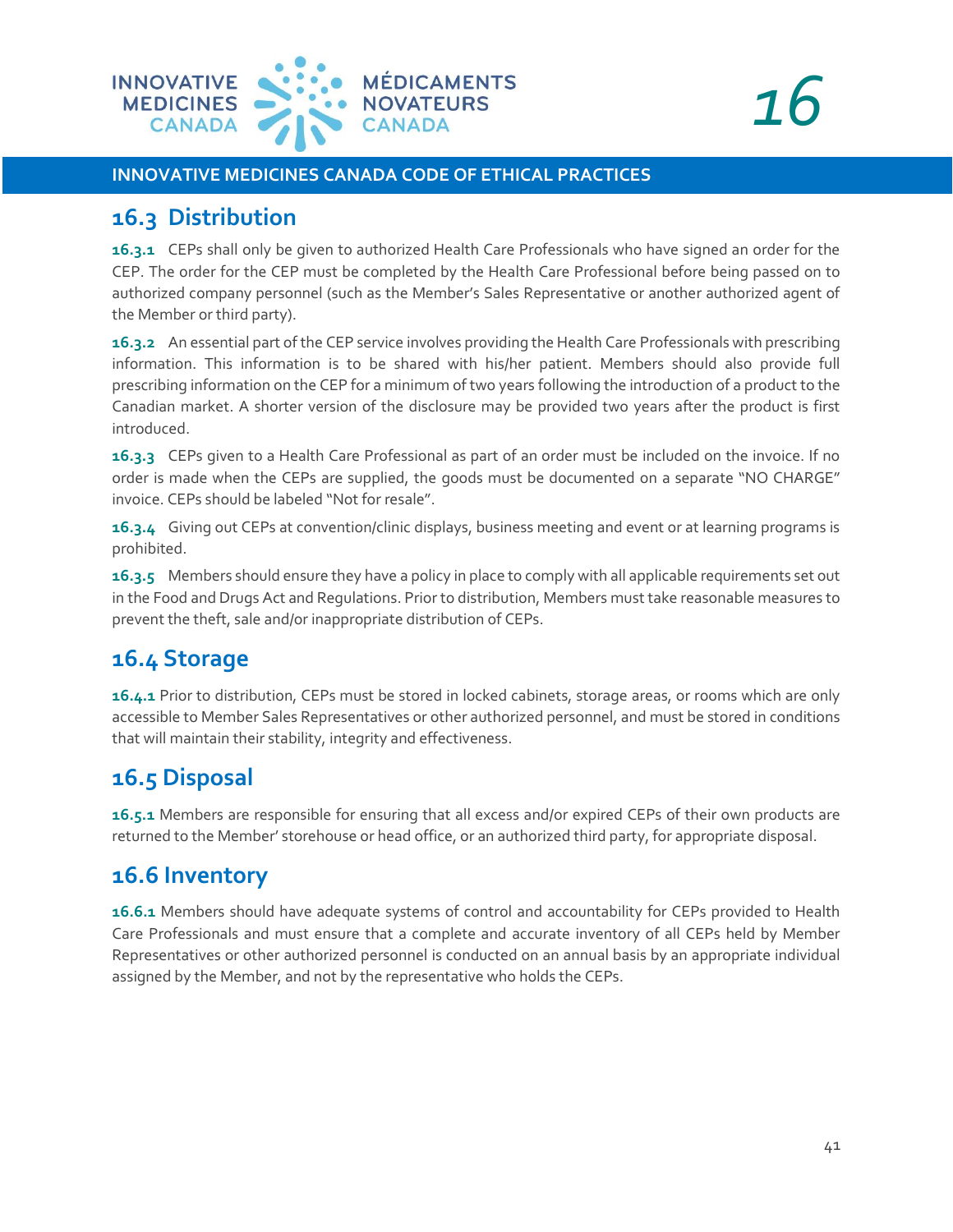![](_page_41_Picture_0.jpeg)

# <span id="page-41-0"></span>**MARKET RESEARCH**

## **17.1 General Principles**

**17.1.1** Market research links the consumer, customer and public to the marketer through the gathering of anonymized respondent information – for the sole purpose of pointing out and defining marketing opportunities and issues; generating, refining, and evaluating marketing programs; monitoring marketing performance; identifying patient and prescriber needs and improving understanding of the marketing process.

**17.1.2** Market research details the information needed to address these issues, designs the method(s) by which anonymized respondent information is to be collected, manages and/or implements the data collection process, analyzes the collective results, and communicates the findings and their implications.

**17.1.3** This section applies to market research carried out within the framework of various activities including quantitative and/or qualitative studies such as: individual and group interviews, ethnographic research, and patient level information.

# **17.2 Standards**

**17.2.1** Market research should always be conducted for the sole purpose of collecting legitimate market information, following proper and accepted principles guiding the collection and dissemination of market research information and the treatment of the respondent(s) and the information they provide.

**17.2.2** The market research questionnaire or program should not be designed in a manner that could be interpreted as leading to a specific response or product conclusion. More specifically, the market research program should not be designed to sway the opinion(s) of the participant(s) directly or indirectly about Member Prescription Medicines and should not be used to convince or promote the use of Member Prescription Medicines, as a disguise for selling or developing sales contacts, or as a substitute or disguise for clinical research.

**17.2.3** The number of experts surveyed should be reasonable in light of the total number of Health Care Professionals part of that specialty.

**17.2.4** Member companies should take appropriate steps to ensure Health Care Professionals do not leave any market research meetings with any kind of promotional material.

**17.2.5** The purpose of a market research program and, if applicable, the use of recording devices and presence of research 'Viewers' must be made clear to participant(s) at the start of the interview. The research Viewer(s)'s identity must remain anonymous to participants to preserve respondent objectivity. Due to confidentiality of respondents, "Viewers" may not include Member sales representatives or any other fieldbased personnel who have contact with and the ability to influence respondents/participants.

**17.2.6** Even when a consent form is signed, the confidentiality and anonymity of participant(s) and their individual responses must be preserved to the fullest extent possible. The identity of the participant(s) must not be revealed for purposes of promoting Member Prescription Medicines to them in the future. The purpose of the market research as well as the way the responses (individually or aggregated) will be transmitted to the Member should be transparently stated in the consent form.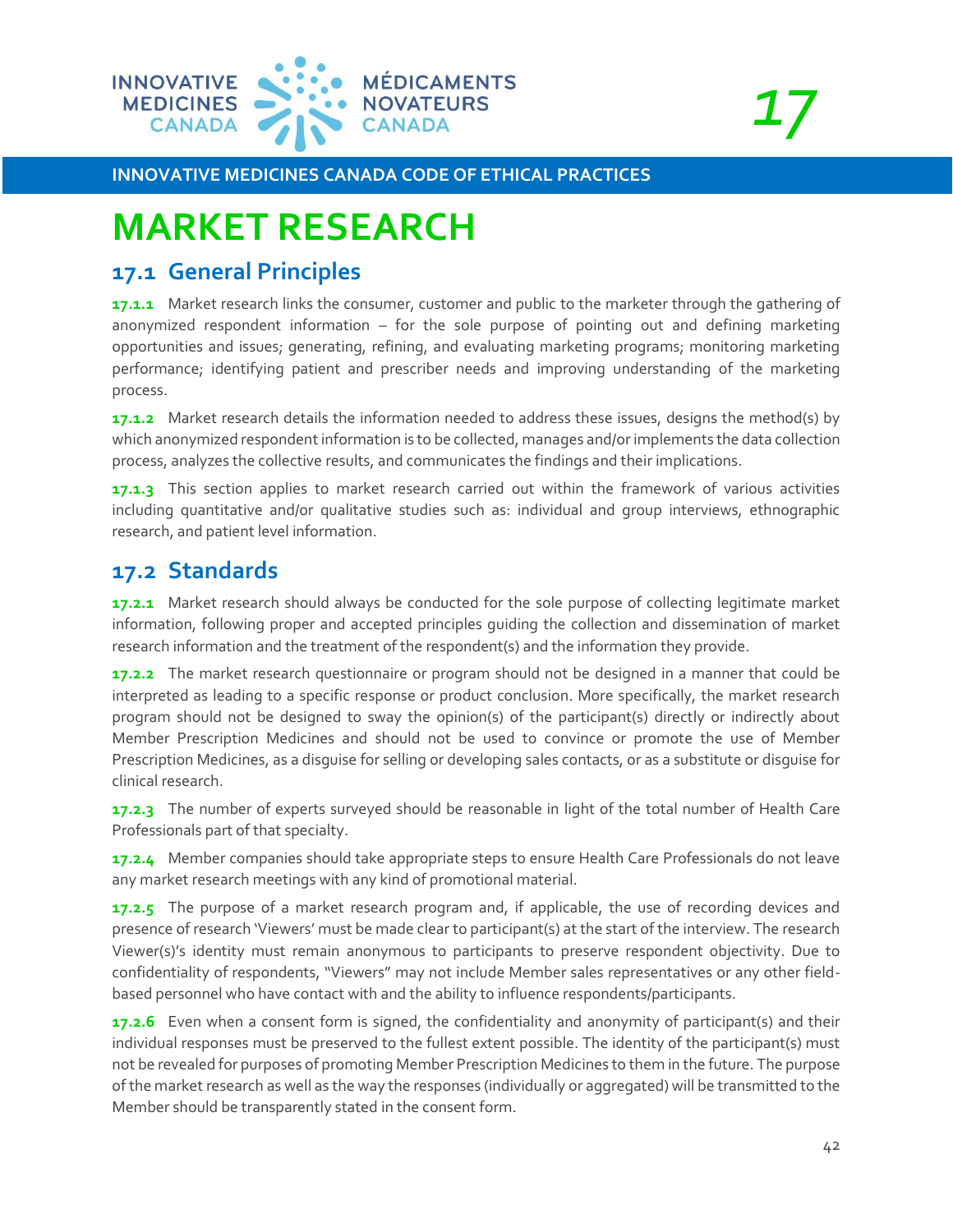![](_page_42_Picture_0.jpeg)

**17.2.7** Direct contact with the participant(s) in the market research project, in which the identity of the sponsoring company is intentionally masked, should be limited to marketing research personnel only with no Member sales representatives' influence or involvement. There should be no follow-up by sales representatives or staff derived specifically from these market research projects.

**17.2.8** Honoraria offered to Health Care Professionals who gather or provide market research information should be based on industry accepted rates for market research activities and should be similar to (and not higher than) their usual rate of compensation.

**17.2.9** Members are committed to separating market research from other types of activities unrelated to the sole purpose of gathering of legitimate market information.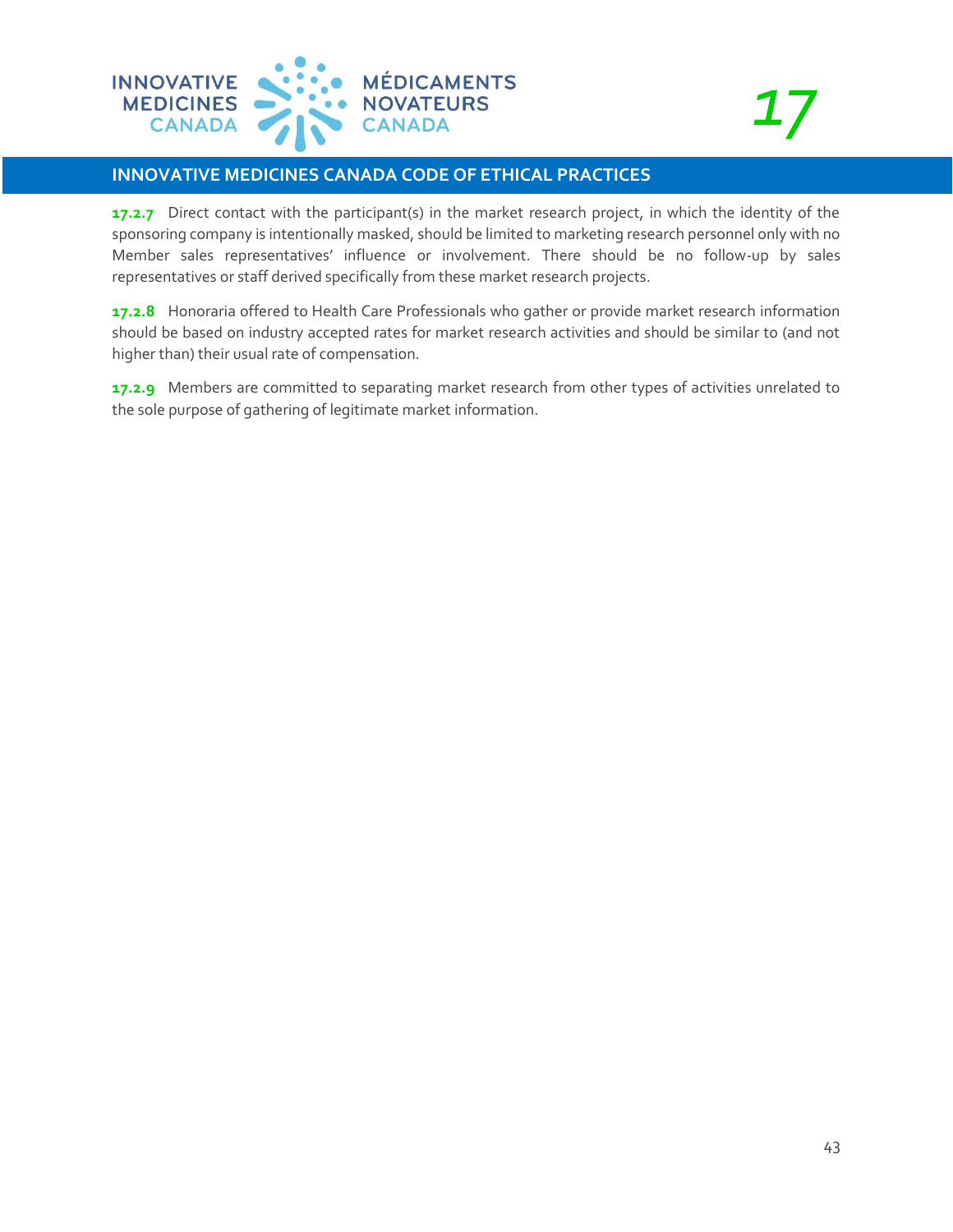![](_page_43_Picture_0.jpeg)

# <span id="page-43-0"></span>**POST REGISTRATION CLINICAL STUDIES**

## **18.1 Definition**

**18.1.1** A "post registration clinical study" (for the purposes of this Section 18, "study" or "studies") is any study within the approved indications that is conducted after Health Canada's Notice of Compliance has been issued for a Prescription Medicine.

**18.1.2** A study with the underlying purpose to familiarize Health Care Professionals and/or patients with the use of a prescription medicine or encourage its prescription, often referred to as "seeding" or "experience" trials, is not an acceptable post registration clinical study.

# **18.2 General Principle**

**18.2.1** The main purpose of a study will be to answer scientific question(s) which requires obtaining and evaluating data on safety and/or efficacy, effectiveness, cost effectiveness, quality of life, functional or other socio-economic factors that have to do with clinical use of the Prescription Medicine.

# **18.3 Standards**

**18.3.1** Studies must provide a scientific framework for investigation of the medicine in broader or special populations.

**18.3.2** All studies must have a clearly defined objective which is amenable to scientific review and testing. Duplication or redundancies in studies must be medically and ethically justifiable.

**18.3.3** The Member must ensure that studies are designed/approved and administered by qualified people in the medical/scientific department, using the same kinds of methodology (i.e. the planning, protocol development, monitoring and data interpretation) that apply to pre-marketing trials.

As the post-registration clinical study may include the dissemination of devices or diagnostic equipment (including, without limitation, blood pressure monitors and glucose meters) for use by the Health Care Professional or the subject as part of the clinical study, it is the Member's responsibility to ensure that this material is appropriately distributed prior to the study and collected subsequent to the study by the medical/scientific department. Members must maintain a record of dissemination to Health Care Professionals and use reasonable methods to retrieve this equipment from the Health Care Professionals upon the completion of the study.

Sales representatives' and their direct supervisors' role in the process must be limited to the distribution and collection of materials pertinent to the study, on behalf of the medical/scientific department.

**18.3.4** Studies must be carried out in accordance with the Food and Drugs Act and Food and Drug Regulations, other applicable federal and provincial legislation, guidelines issued by Health Canada, and applicable privacy legislation. Such studies are to be conducted in accordance with the Food and Drugs Act and Food and Drug Regulations (including the principles of Good Clinical Practice described therein), the International Conference on Harmonization - Good Clinical Practice: Consolidated Guideline, and the Tri-Council Policy Statement: Ethical Conduct for Research Involving Humans.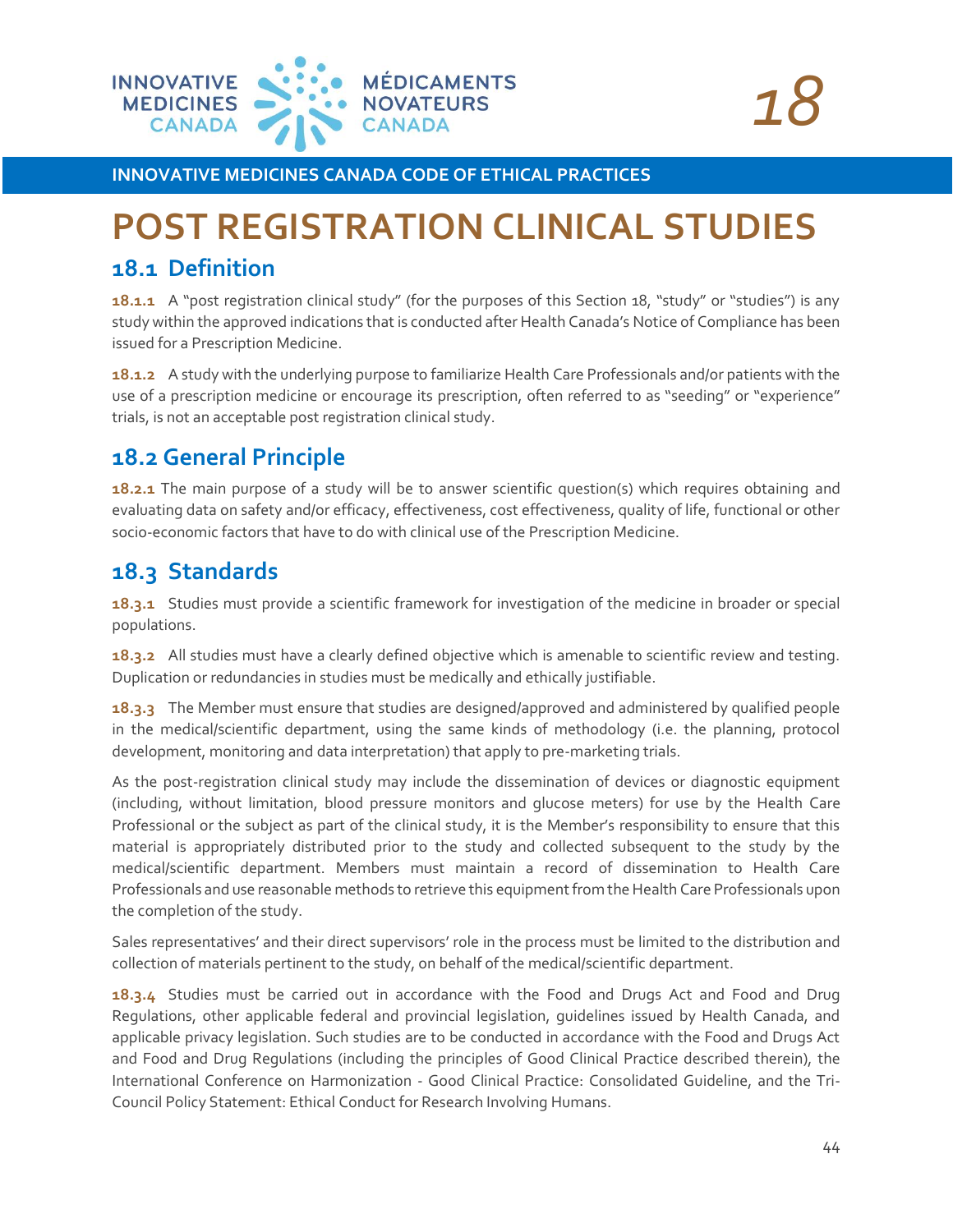![](_page_44_Picture_0.jpeg)

**18.3.5** Studies must be carried out using a written protocol that will provide answers to specific research questions. All studies must be consistent with good clinical practice. The protocol must be designed to ensure scientifically meaningful results, and should contain details about the following:

- **a.** Study background/scientific rationale;
- **b.** Study objective;
- **c.** Study design;
- **d.** Study population;
- **e.** Adverse event reporting;
- **f.** Sample size based on primary and/or secondary endpoint;
- **g.** Description of measures to minimize bias (such as randomization or blinding);
- **h.** Study methodology;
- **i.** Duration of subject participation and study duration;
- **j.** Data collection method;
- **k.** Predefined statistical plan consistent with the objectives; and
- **l.** Appropriate external reporting of results (e.g. in a peer reviewed journal or on a clinical trial website).

**18.3.6** Researchers must collect data according to the protocol and keep the research results on file with the Member as required by applicable laws and/or regulations.

**18.3.7** After the data are collected but before the study is published, the researchers and medical/scientific department of the Member must jointly review the scientific evaluations of data.

**18.3.8** Researchers' compensation must reflect costs incurred in conducting the study, such as professional fees, salaries of study staff, and laboratory tests. Compensation may be in the form of a monetary grant, travel to attend scientific and medical meetings, and/or equipment, provided the latter is needed for and relevant to the study. Agreements between Members and Health Care Professionals for the study must be clearly defined, constitute part of the investigator and Member files, and any remuneration must be reasonable and reflect the fair market value of the services provided.

**18.3.9** Payment to researchers must not be based on continuing administration of the Prescription Medicine under study to patients after the researcher has completed the study protocol.

**18.3.10** Material provided to the Health Care Professionals to outline the protocol, procedure, patient treatment and collection of data in a study should be clear and concise. The material should not incorporate the branding of the product, i.e. colours, images or other marketing/mnemonic devices that are an extension of the advertising material.

**18.3.11** Any correspondence or presentations to investigative staff during the course of a study should have no product or branding claims.

**18.3.12** If a product is supplied to the Health Care Professionals to use in the study, it should be labelled "For clinical trial use only".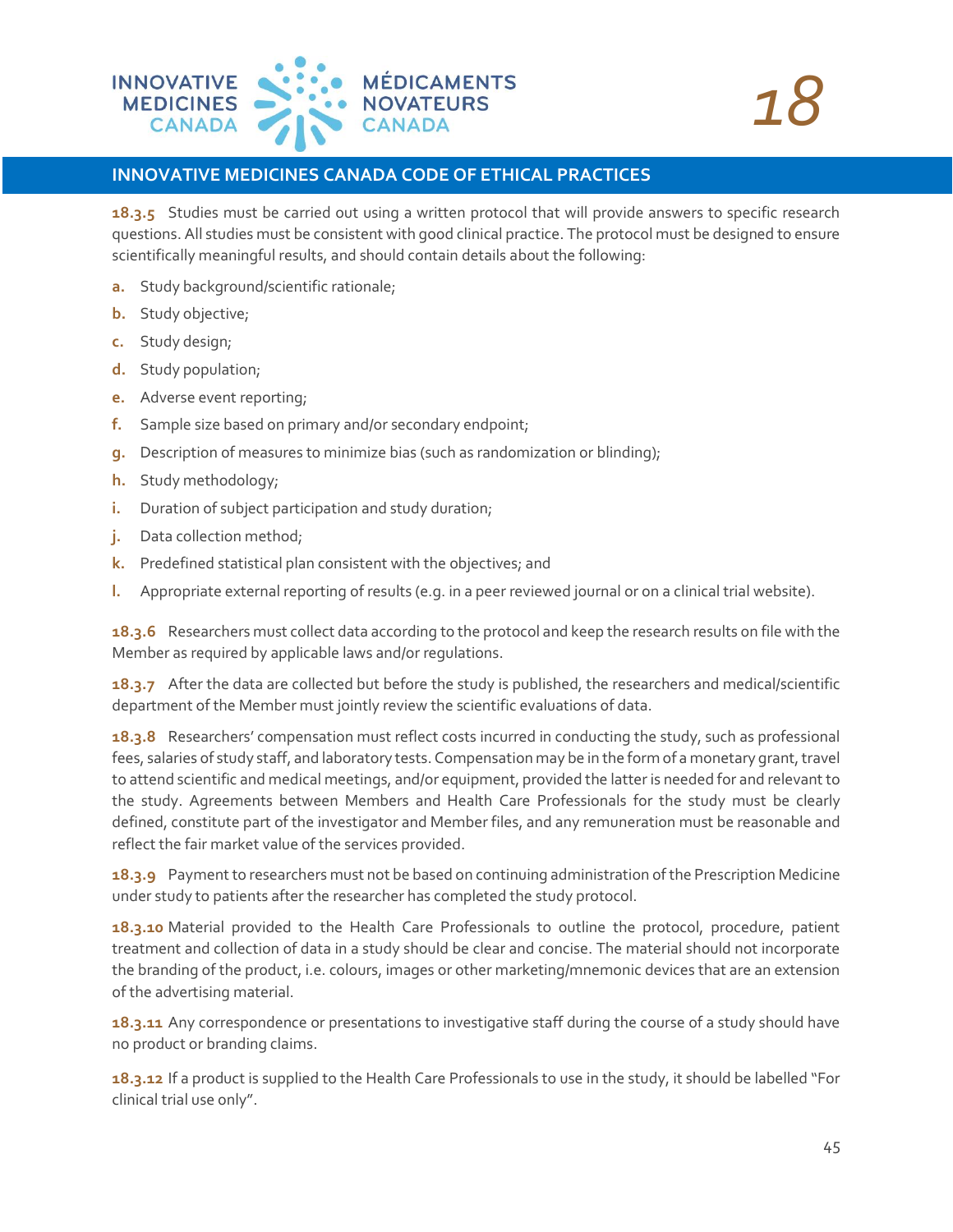![](_page_45_Picture_0.jpeg)

**18.3.13** Investigator meetings in the context of studies can be organized for any of the following reasons:

- **a.** review the protocol;
- **b.** review working processes;
- **c.** review of SAE, ICH and GCP guidelines;
- **d.** training of investigational site personnel in study conduct;
- **e.** review study progress and issues; or
- **f.** review the results of the study in which they participated.

The attendees at such meetings should be limited to Member personnel from the medical/scientific departments and, if warranted, other Member employees who have an essential role in the functioning of the study from the design, conduct or management perspective.

**18.3.14** When these studies are national only in scope the meeting must be held in Canada.

**18.3.15** Section 6 should be referred to with regards to social interaction incidental to such meetings.

**18.3.16** All standard communications with investigators in preparation for the meeting should be worded accordingly.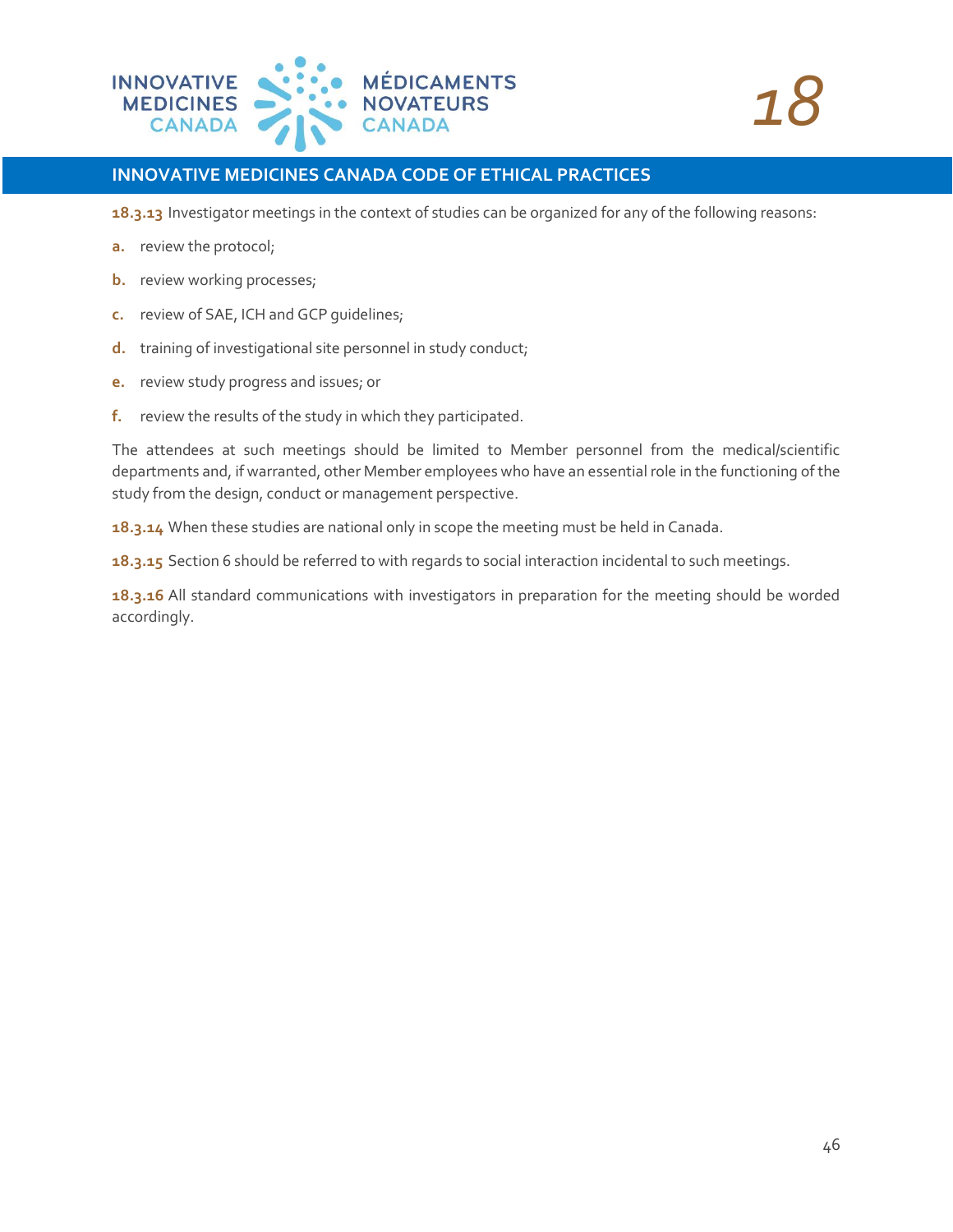![](_page_46_Picture_0.jpeg)

![](_page_46_Picture_1.jpeg)

# <span id="page-46-0"></span>**ENFORCEMENT**

# **19.1 Each Member Must Monitor its Compliance with the Code**

**19.1.1** Each Member should have:

- An employee or agent responsible for overseeing the compliance with the Code.
- This person should:
	- Ensure that Member employees are trained on the requirements of the Code; and
	- Implement a monitoring program to ensure the Member's adherence to the Code.

**19.1.2** On an annual basis, an authorized representative of each Member must confirm to Innovative Medicines Canada in writing that they have policies and procedures in place to facilitate ongoing compliance with the Code.

# **19.2 How to File a Complaint**

Complaints about any breach of the Code including a breach of the Guiding Principles must be sent in writing to the Industry Practices Review Committee (IPRC) at Innovative Medicines Canada's Ottawa office. The IPRC will decide on the validity of the complaint. Written complaints must be filed within 120 days of the event(s) giving rise to the complaint(s) or of the date when the events became known to, or reasonably ought to have been known to, the complainant. Complaints falling outside of this time frame will not be considered by the IPRC.

## **19.3 Response Time**

**19.3.1** The IPRC usually convenes on a quarterly basis and will review the complaint and any response and decide on the validity of the complaint at the first meeting following the receipt of the complaint.

# **19.4 Valid Complaint**

**19.4.1** The IPRC will adjudicate the complaint during the meeting and will render a decision when the Committee is convened, if possible, or no later than twenty (20) business days following the meeting. The IPRC decision will be written and provided to the parties involved no later than three (3) business days following the decision.

- ❶ Refer to section 19.2 of the Code: how to file a complaint.
- ❷ If a potential infraction is based on one or more Guiding Principle(s), the IPRC should consult with Innovative Medicines Canada to obtain appropriate industry guidance on the interpretation of such principles.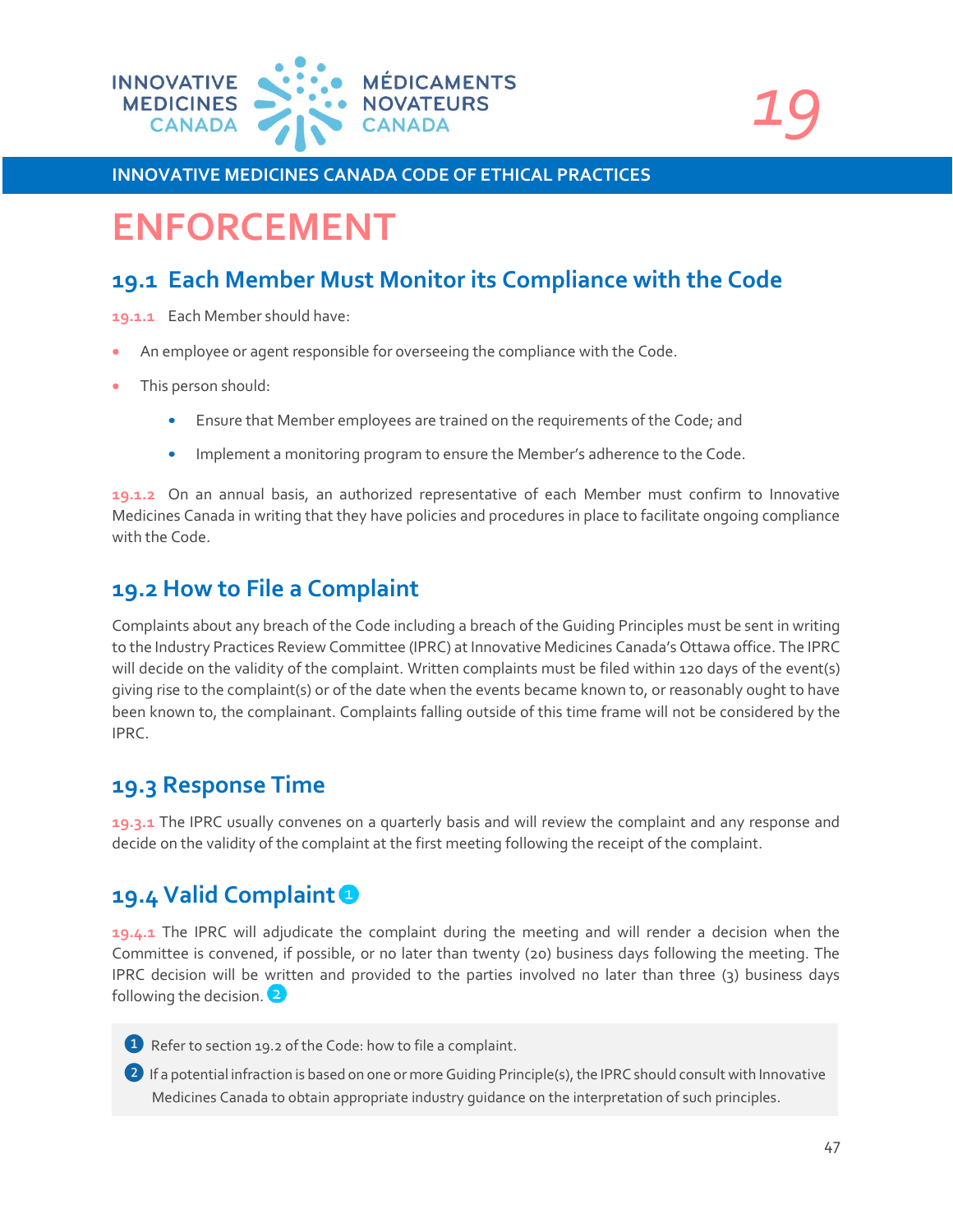![](_page_47_Picture_0.jpeg)

*19*

#### **INNOVATIVE MEDICINES CANADA CODE OF ETHICAL PRACTICES**

### **19.5 Invalid Complaint**

Should the IPRC determine the complaint is invalid; the IPRC will reject the complaint with a written explanation.

# **19.6 Violations**

**19.6.1** Each unique violation as determined by the IPRC shall normally count as one (1) violation. However, it is within the discretion of the IPRC for the purpose of setting penalties per Section 19.7 to count any violation as two (2) violations, if it determines that such violation was a deliberate contravention. A violation will be deemed to be a deliberate contravention of the Code when it is clearly not in compliance with one or more of the Guiding Principles.

# **19.7 Penalties**

**19.7.1** The following penalties apply to Members that violate the Code during a twelve (12)-month calendar year:

- **a.** Upon first violation: Publication of the infraction on the Innovative Medicines Canada website and a fine of \$25,000;
- **b.** Upon second violation: Publication of the infraction on the Innovative Medicines Canada website and a fine of \$50,000;
- **c.** Upon third violation: Publication of the infraction on the Innovative Medicines Canada website, a fine of \$75,000, and the Chief Executive Officer (CEO) of the Member must appear before the Innovative Medicines Canada Board of Directors (BoD), at which time he/she must provide a detailed explanation of the violations and a comprehensive written action plan to ensure remediation;
- **d.** Each additional violation after a third one: Publication of the infraction on the Innovative Medicines Canada website and a fine of \$100,000; and all postings will remain on the website for twenty-four (24) months from the date of the final decision.

# **19.8 Compliance Statement**

**19.8.1** Within ninety (90) days of the final decision date with respect to any Code infraction, the Member must confirm in writing to Innovative Medicines Canada that it has halted the activity or otherwise addressed the issue that caused the infraction. A copy of this compliance statement will be posted on the Innovative Medicines Canada website with the relevant decision of the IPRC.

**19.8.2** In the event that Innovative Medicines Canada determines that the Member has not complied with this requirement, the Member will be deemed to have deliberately contravened one of the Guiding Principles, and the penalties set out in Section 19.7 will apply.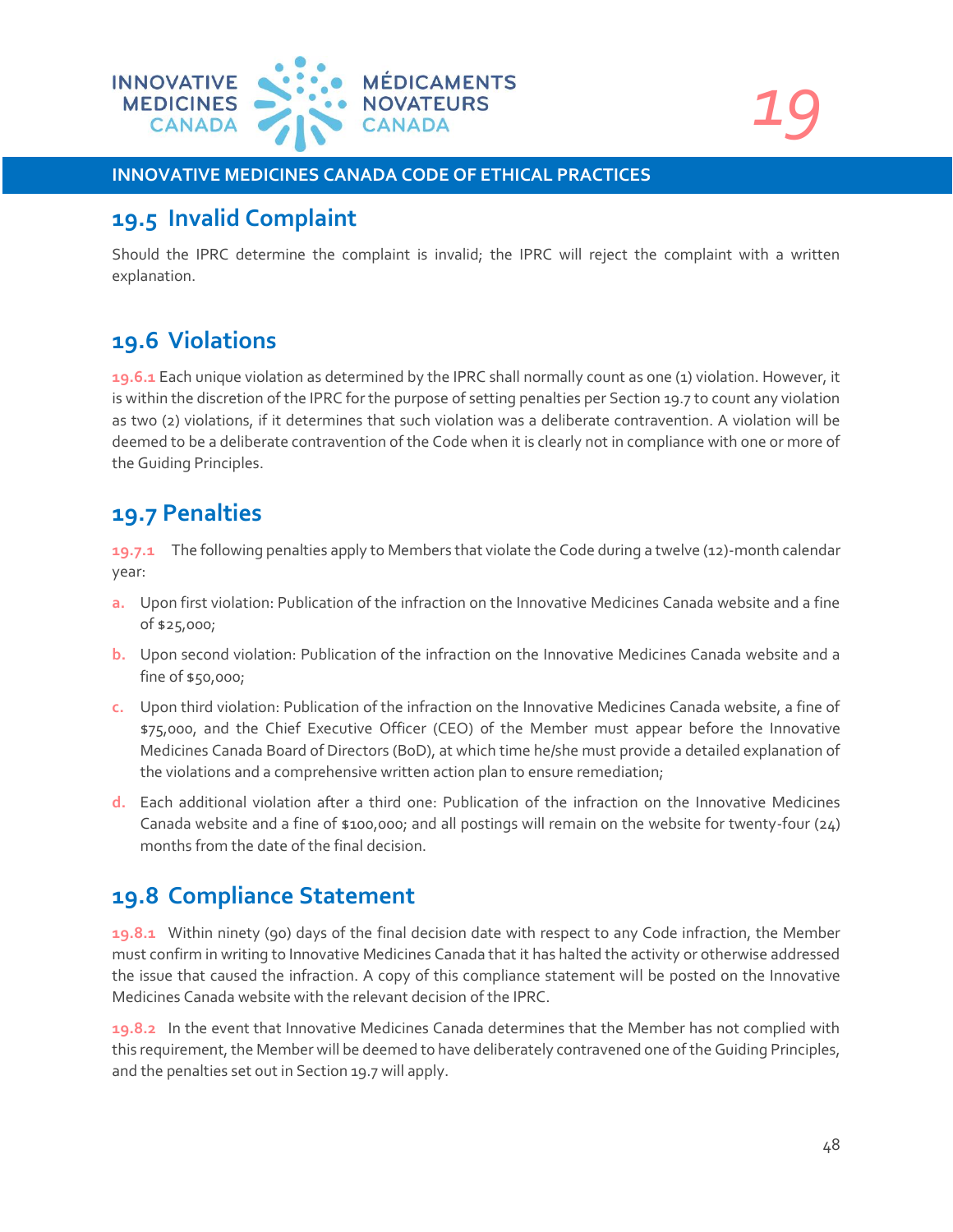![](_page_48_Picture_0.jpeg)

**19.8.3** In exceptional circumstances, a Member, acting in good faith, may believe that more than ninety (90) days will be required to comply with this Section 19.8. In this case, the Member must file a written extension request with Innovative Medicines Canada within ten (10) days of the decision date, providing a detailed supporting rationale for the request, and an estimate of the time required. Innovative Medicines Canada will forward the extension request to the IPRC who will evaluate the extension request and make a recommendation to the Innovative Medicines Canada Executive Committee (EC) within ten (10) days of its receipt. The EC, in its sole discretion, may elect to grant such an extension to the Member.

# **19.9 Repeat Offenders/Recidivists**

**19.9.1** In the event that any Member has five (5) or more violations in one calendar year, or has two successive calendar years with at least three violations in each calendar year: The Innovative Medicines Canada Executive Committee (EC) will convene and place the Member with such violations on a twelve (12) month probationary period; the probationary period to begin immediately following the EC decision. The probationary measures to be directed by the EC shall include, but may not be limited to, the following:

- CEO will provide a written and verbal update quarterly at BoD meetings for a twelve (12)-month period, beginning at the next scheduled BoD meeting, regarding remediation actions taken;
- Innovative Medicines Canada will communicate in writing with the CEO and Chair of the Board of the Member and its parent company, informing them of the situation.

**19.9.2** The Member will communicate its probationary status to all Health Care Professionals, Stakeholders and Governments involved in its infractions, indicating the sections of the Code violated as well as the steps the Member will be taking to ensure that they abide by the Code in the future; and

- If the Member is found in violation of the Code during its probationary period, the EC will reconvene to determine if the violation is a just cause for the following action:
- Expulsion from Innovative Medicines Canada. In the event that a Member is expelled from Innovative Medicines Canada, notice of such shall be posted on the Innovative Medicines Canada website.

## **19.10 Deliberate Contravention**

**19.10.1** Any action found to deliberately contravene any of the Guiding Principles may be a just cause for expulsion. The BoD has discretion to determine if any other action is just cause for expulsion.

# **19.11 Urgent Hearing**

**19.11.1** The Executive Committee shall hold a hearing when the matter is concerning a deliberate contravention of one of the Guiding Principles.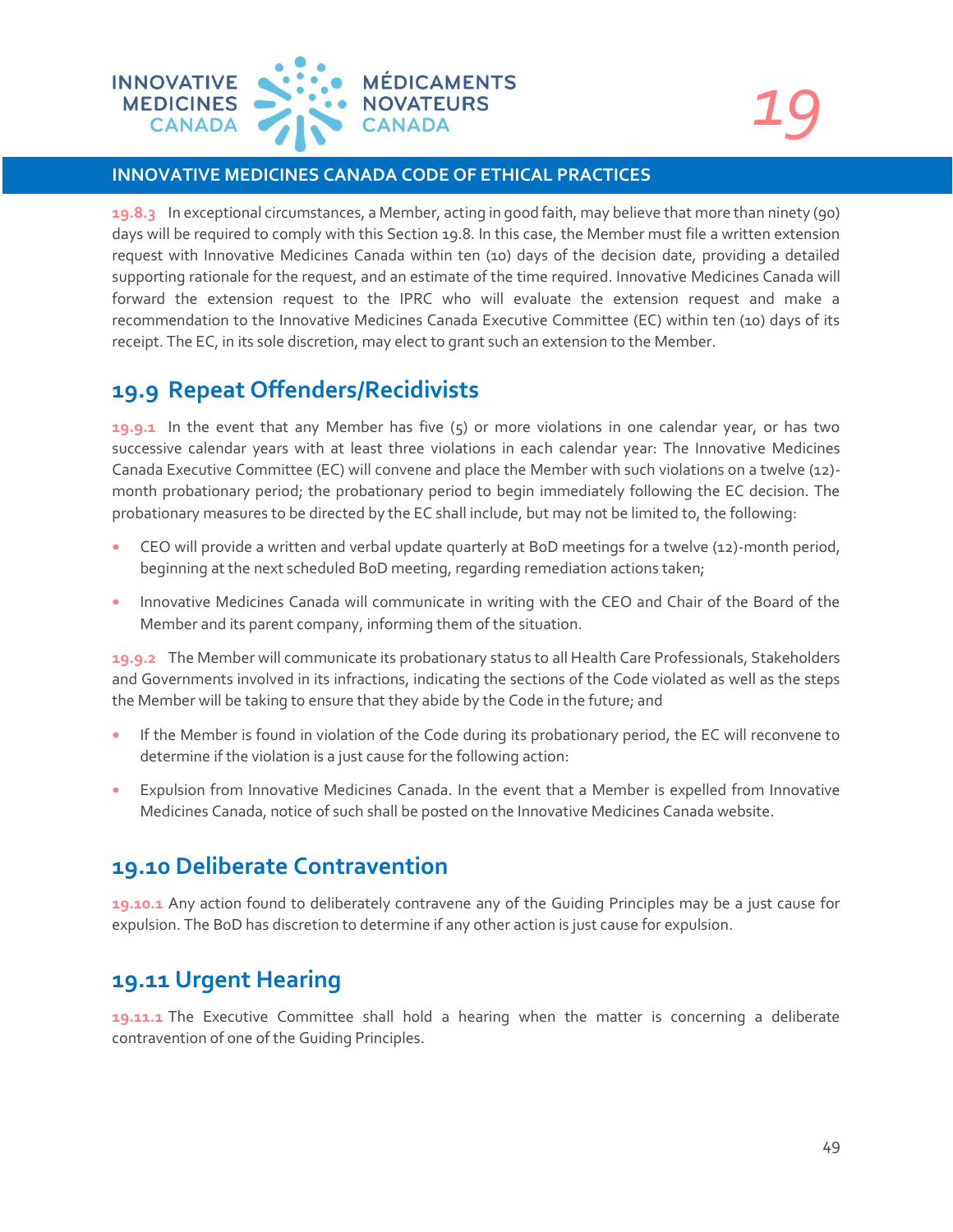![](_page_49_Picture_0.jpeg)

```
19
```
# **19.12 Membership Reapplication**

**19.12.1** An ex-Member may reapply for membership after a twenty-four (24)-month period upon providing evidence of its improved compliance environment. The readmission is subject to the BoD's approval.

# **19.13 Appeal**

Should the complainant or the respondent not accept the IPRC decision, either party involved in the complaint has recourse to an appeal.<sup>3</sup>

**19.13.1** The parties to the appeal shall be:

- A representative of each of the parties involved in the complaint;
- A representative of the IPRC, appointed by the President of Innovative Medicines Canada; and
- A panel of three adjudicators:
	- To which the parties have agreed upon;
	- The adjudicators must have expertise pertaining to the matter of the complaint; and
	- If no agreement is reached on the choice of one or more of the three potential adjudicators within five (5) business days of the nomination of any arbitrator, the President of Innovative Medicines Canada shall appoint them at his/her own discretion.

**19.13.2** The notice of appeal must be sent in writing to the IPRC, at Innovative Medicines Canada's offices in Ottawa, within ten (10) business days of receipt of the IPRC's decision.

**19.13.3** The appeal must be heard within four (4) weeks of the nomination of the adjudication panel, or within a reasonable timeline.

**19.13.4** The panel will render its decision, when possible, no later than twenty (20) business days following the hearing.

**19.13.5** The panel decision will be provided in writing to the parties, when possible, within twenty (20) business days following the hearing.

**19.13.6** The panel decision shall be final, and the Member in question must adhere to it as a condition of continued membership in the Association. Such decisions shall be implemented immediately, including necessary remedial action related to the violation(s).

❸ If a potential infraction is based on one or more Guiding Principle(s), the IPRC should consult with Innovative Medicines Canada to obtain appropriate industry guidance on the interpretation of such principles.

An appeal decision must be based only on the initial IPRC decision. The scope of the infraction must not be expanded to include new facts or other sections of this Code.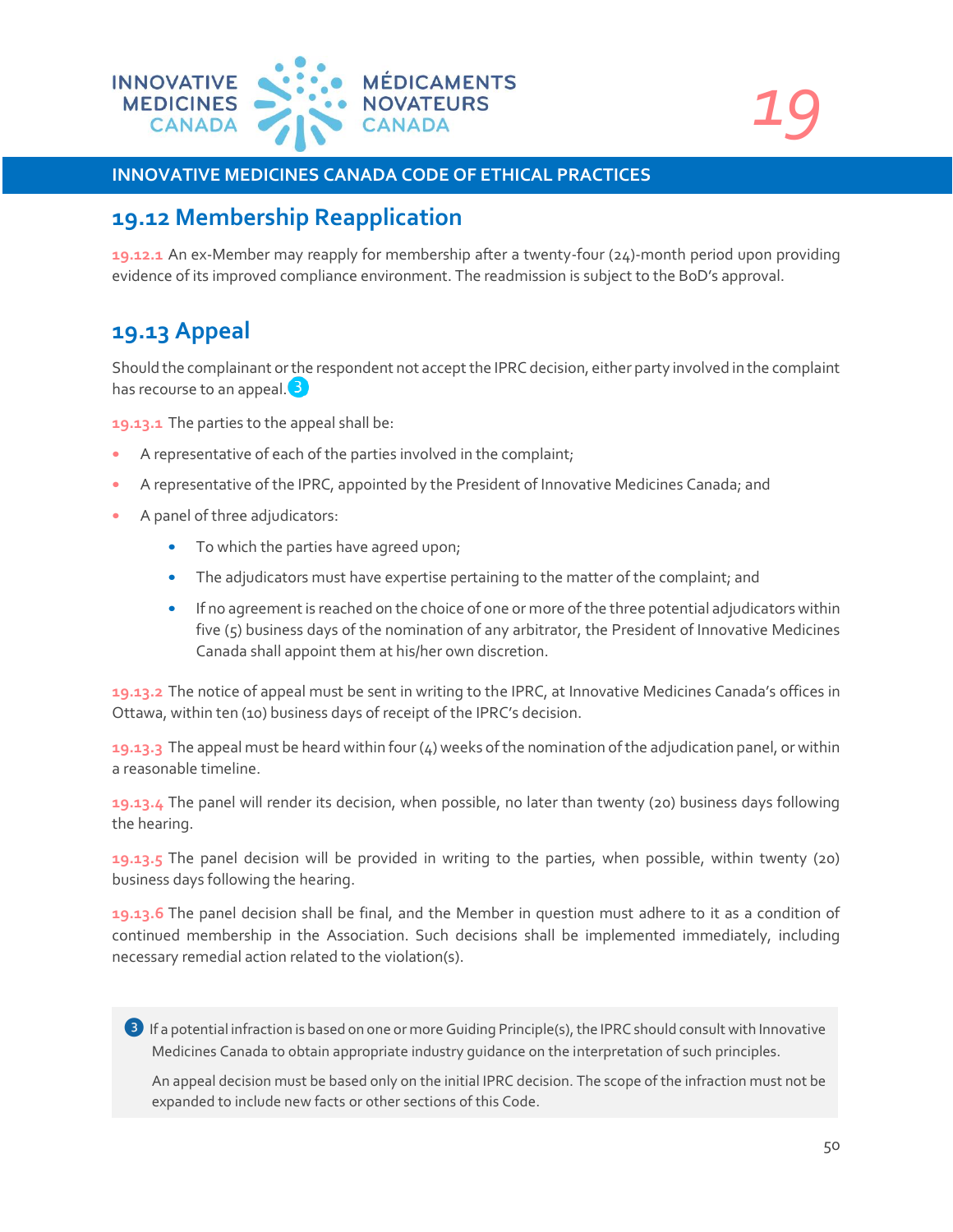![](_page_50_Picture_0.jpeg)

### **19.14 Cost**

**19.14.1** Any costs incurred by any of the parties (Members) involved in the appeal must be paid by them, respectively;

**19.14.2** Costs resulting from the appointment and participation of the arbitrators' panel will be paid by the party which loses the appeal;

**19.14.3** When a complaint is found to be invalid by the IPRC, the complainant will pay any cost incurred to convene the IPRC.

# **19.15 No Appeal is Filed**

**19.15.1** If no appeal is filed in the timeframe described in Section 19.13.2, the IPRC's decision will be considered final and the Member found in violation of the Code must adhere to the decision as a condition of continued membership in Innovative Medicines Canada.

### **19.16 IPRC Members**

**19.16.1** Permanent members and one or two ad hoc members will form the IPRC:

- Two Member representatives, as appointed by the BoD;
- Two external representatives, Health Care Professionals appointed by the BoD;
- A representative as appointed by Innovative Medicines Canada's President; and
- Innovative Medicines Canada's General Counsel.

**19.16.2** Additional members can be:

- One individual appointed by the Innovative Medicines Canada President;
- One representative from the Pharmaceutical Advertising Advisory Board (PAAB), as required; and/or
- One external representative from the scientific community, as required, as appointed by the IPRC.

# **19.17 Applicable laws**

All proceedings under Section 19 shall be governed by and construed in accordance with the laws of the Provinces and Canada, without regard to principles of conflicts of law.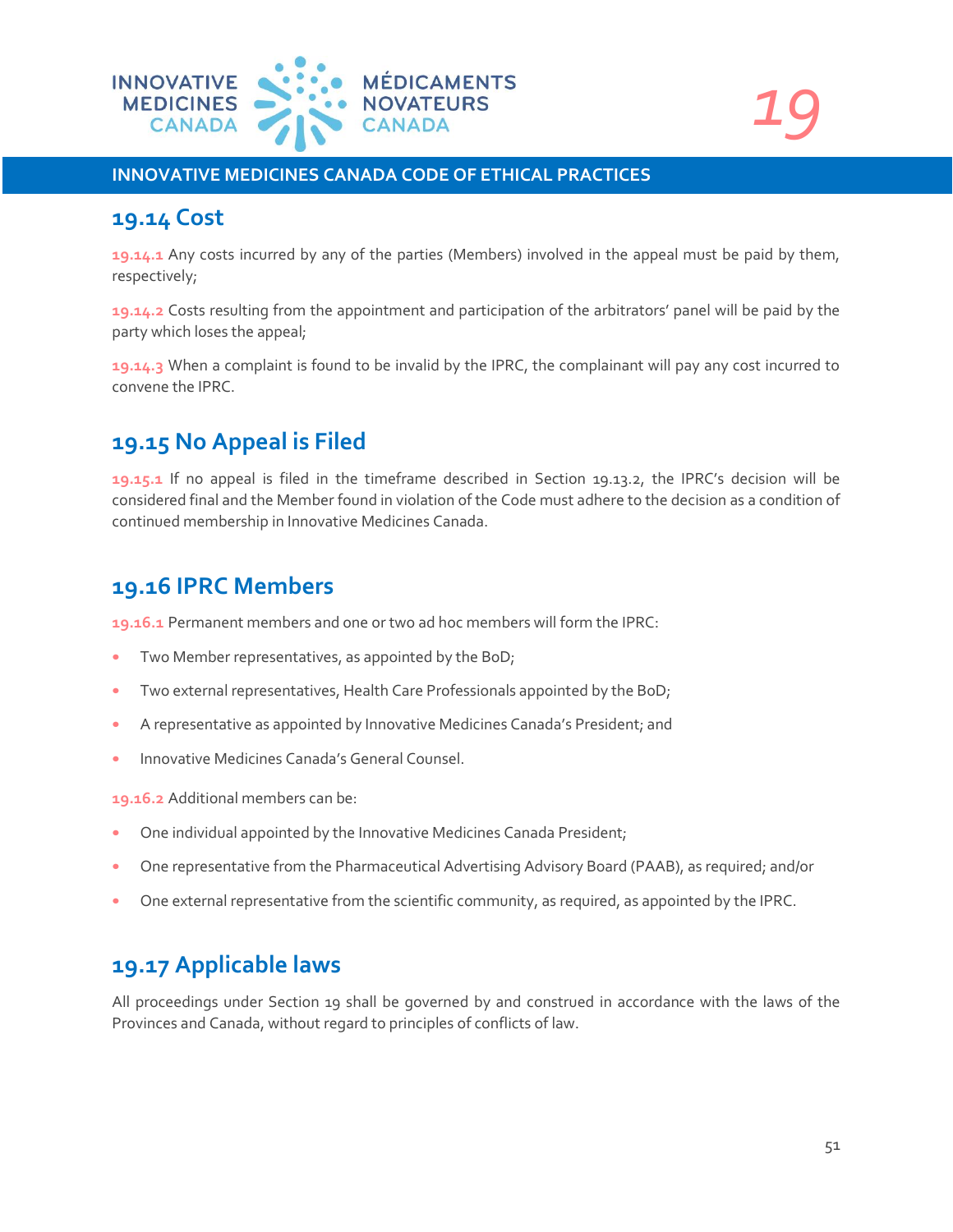![](_page_51_Picture_0.jpeg)

# <span id="page-51-0"></span>**ANNEX A**

# **INNOVATIVE MEDICINES CANADA GUIDELINES FOR TRANSPARENCY IN STAKEHOLDER FUNDING**

# **Principles**

The innovative pharmaceutical industry believes in the value of strong, effective relationships with stakeholders across a range of sectors. Stakeholder groups, be they patient groups, health charities, professional associations, academics or the business community, each work to meet the needs of their respective constituencies by providing information, education, and discussion of issues important to Canadians. Given the range of issues in common, it is natural that the pharmaceutical industry and stakeholder groups should work together. However, the industry also recognizes that there exists the potential for conflict of interest, either real or perceived, in the relationship. For this reason, the innovative pharmaceutical industry is committed to engaging in relationships that are transparent, trustworthy and credible. Member companies therefore agree to adhere to the following principles:

- **1.** The health and wellbeing of patients and all Canadians is the first priority of the innovative pharmaceutical industry.
- **2.** The independence and integrity of stakeholders, in terms of their operations, policies and activities, should be assured.
- **3.** All interactions with stakeholders should be conducted in a manner that avoids any real or perceived conflict of interest.
- **4.** Joint activities should be based on mutual respect and trust, with the parameters of such ventures clearly delineated.
- **5.** Members should maintain transparent funding relationships with all stakeholder partners, and require their stakeholder partners to do likewise.
- **6.** Clear lines of communication should be established at an early stage of any undertaking between Members and stakeholders.
- **7.** Members should encourage stakeholders to obtain funding for their operations and activities from multiple sources.